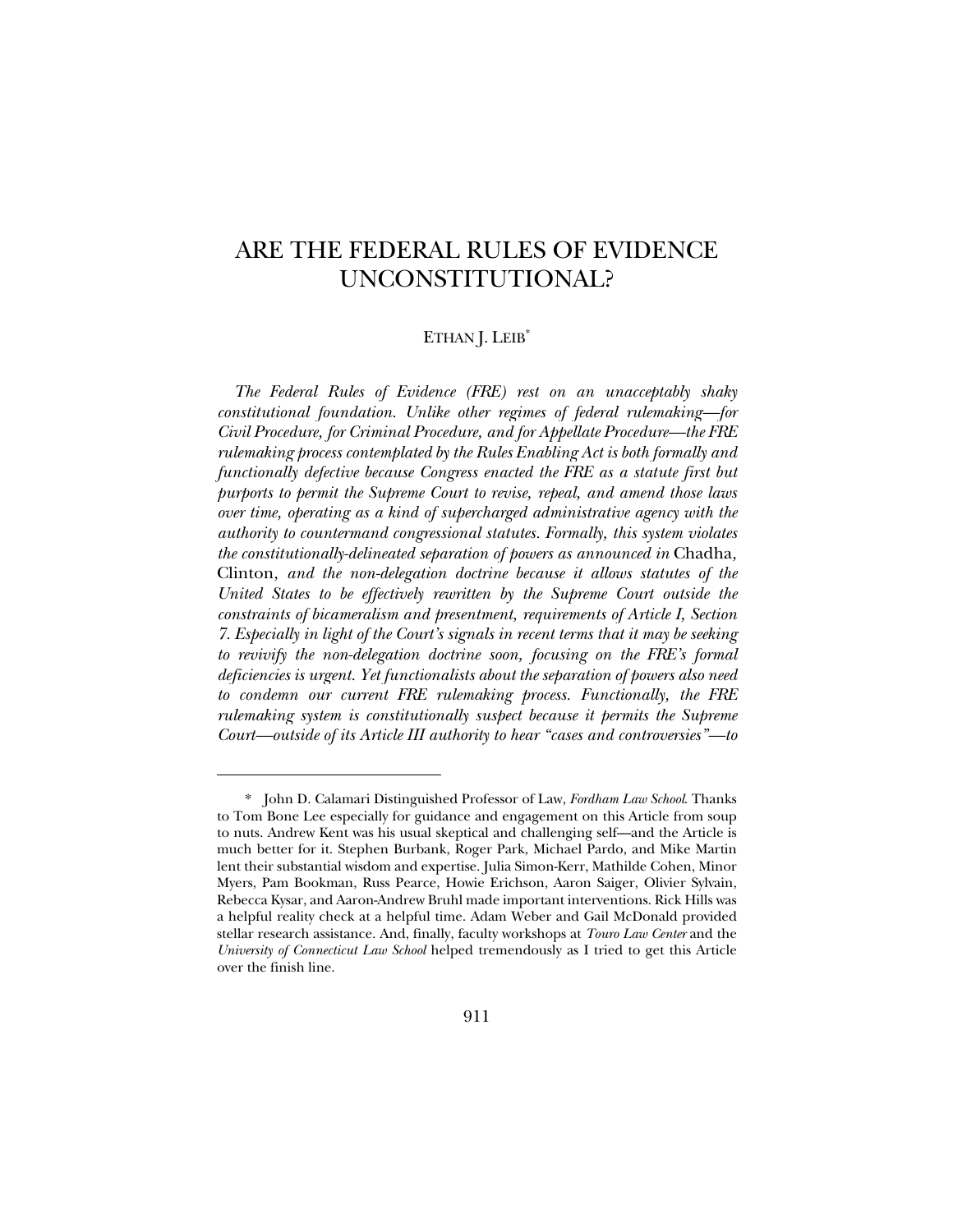*repeal and amend substantive statutes unilaterally, a power that can threaten bedrock commitments to our federalism and to our constitutional rights to the jury. The decisions about how and when to displace state law in favor of federal law and about how and when to grant powers to juries over judges cannot be vested in the Judicial Branch alone without the structural restraints of an Article III "case or controversy." The paper concludes by offering some ways to fix our evidence law and to put it on firmer footing, permitting better power-sharing and dialogue between two branches of government—Congress and the Supreme Court—that both have reasonable claims to some authority in the area.*

# TABLE OF CONTENTS

|  | I. Why Supersession for the FRE Is Unconstitutional: |                                                  |  |
|--|------------------------------------------------------|--------------------------------------------------|--|
|  |                                                      |                                                  |  |
|  |                                                      |                                                  |  |
|  |                                                      |                                                  |  |
|  |                                                      |                                                  |  |
|  |                                                      |                                                  |  |
|  |                                                      |                                                  |  |
|  |                                                      | 1. Why evidence is special—like bankruptcy 933   |  |
|  |                                                      |                                                  |  |
|  |                                                      |                                                  |  |
|  |                                                      |                                                  |  |
|  |                                                      | A. The Congressional Research Service (1988) 951 |  |
|  |                                                      |                                                  |  |
|  |                                                      |                                                  |  |
|  |                                                      |                                                  |  |
|  |                                                      |                                                  |  |
|  |                                                      |                                                  |  |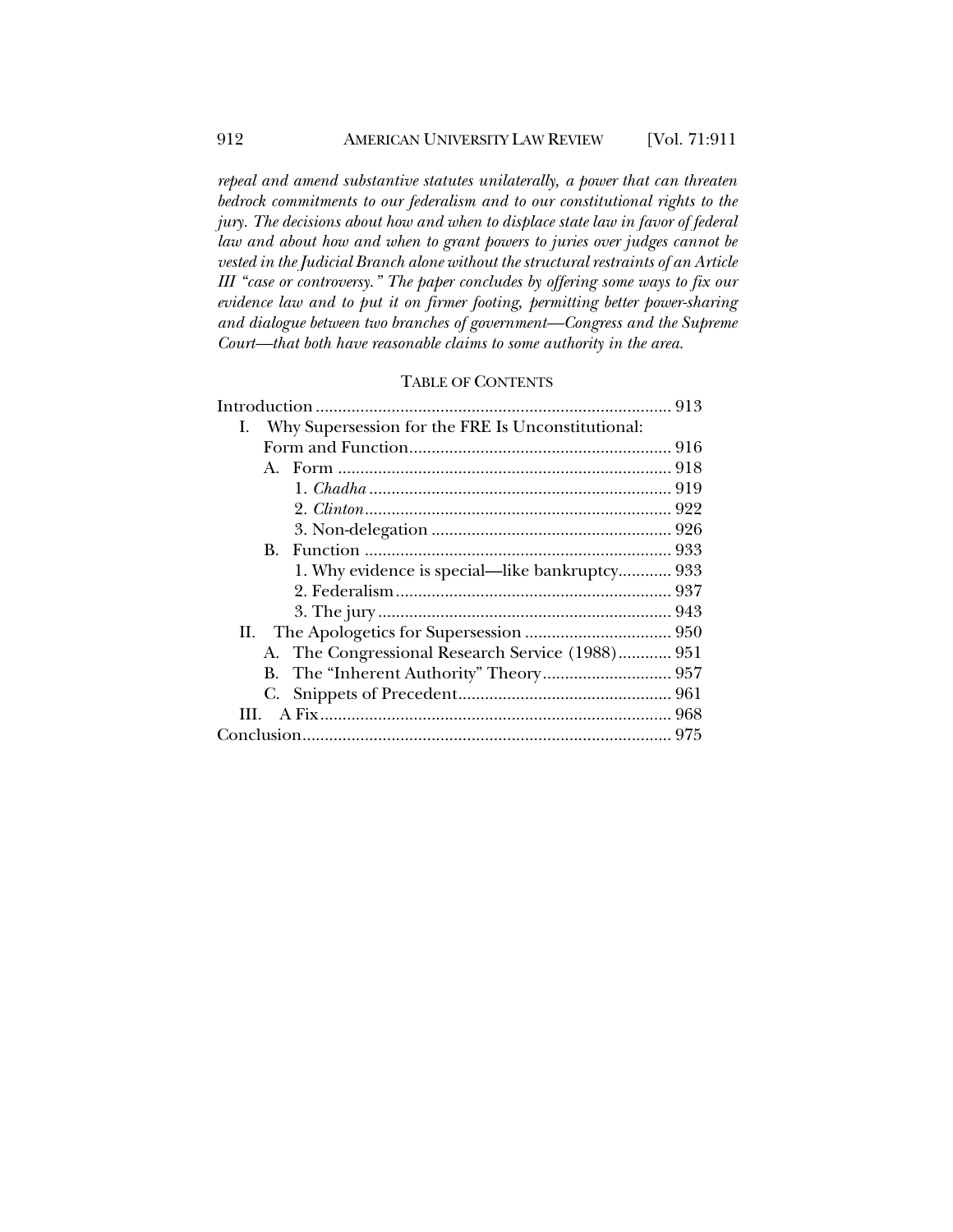2022] ARE THE FEDERAL RULES OF EVIDENCE UNCONSTITUTIONAL? 913

*This document contains the Federal Rules of Evidence . . . . The rules were enacted by Public Law 93-595 (approved January 2, 1975) and have been amended by Acts of Congress, and further amended by the United States Supreme Court.*

# —The Foreword to the Federal Rules of Evidence U.S. Government Publishing Office Washington: 2018<sup>1</sup>

#### **INTRODUCTION**

Something is rotten in the state of the Federal Rules of Evidence (FRE).

Like the Federal Rules of Civil Procedure, the Federal Rules of Criminal Procedure, and the Federal Rules of Appellate Procedure, the FRE can be revised, amended, updated, or repealed through a process specified by the Rules Enabling Act (REA).2 The REA in its current form—adopted first in 1934 and amended substantially in 1988<sup>3</sup>—has four core components. First, the Supreme Court has "the power to prescribe general rules of practice and procedure and rules of evidence for cases in the [lower federal courts]"4 and may use the Judicial Conference and committees to assist it.<sup>5</sup> Second, the Court must submit proposed rules to Congress with an "explanatory note,"

<sup>1.</sup> Bob Goodlatte, *Foreword* to Fed. R. Evid.

<sup>2</sup>*. Laws and Procedures Governing the Work of the Rules Committees*, U.S. COURTS, https://www.uscourts.gov/rules-policies/about-rulemaking-process/laws-and-proce dures-governing-work-rules-committees [https://perma.cc/5CJZ-H2CN].

<sup>3.</sup> Act of June 19, 1934, Pub. L. No. 73-415, §§ 1–2, 48 Stat. 1064 (codified at 28 U.S.C. §§ 2071–77).

<sup>4.</sup> 28 U.S.C. § 2072(a). In the first version of the REA, the statute only delegated the right to make "rules of practice and procedure," which led to some skepticism about whether the Supreme Court even had the authority to promulgate rules of evidence. *See Order of November 20, 1972*, 409 U.S. 1132, 1132–33 (1972) (Douglas, J., dissenting) ("I doubt if rules of evidence are within the purview of the statute under which we are authorized to submit proposed Rules to Congress . . . . I can find no legislative history that rules of evidence were to be included in 'practice and procedure' as used in [the Rules Enabling Act of 1934] . . . . The words 'practice and procedure' in the setting of the Act seem to me to exclude rules of evidence.").

<sup>5.</sup> 28 U.S.C. § 2073. For ease of exposition, I will mostly focus on the Court as being invested with the power of prescription under § 2072 and the power of reporting and promulgating the Rules under § 2074, notwithstanding § 2073's presumption that the Court will do its work through the Judicial Conference and relevant committees.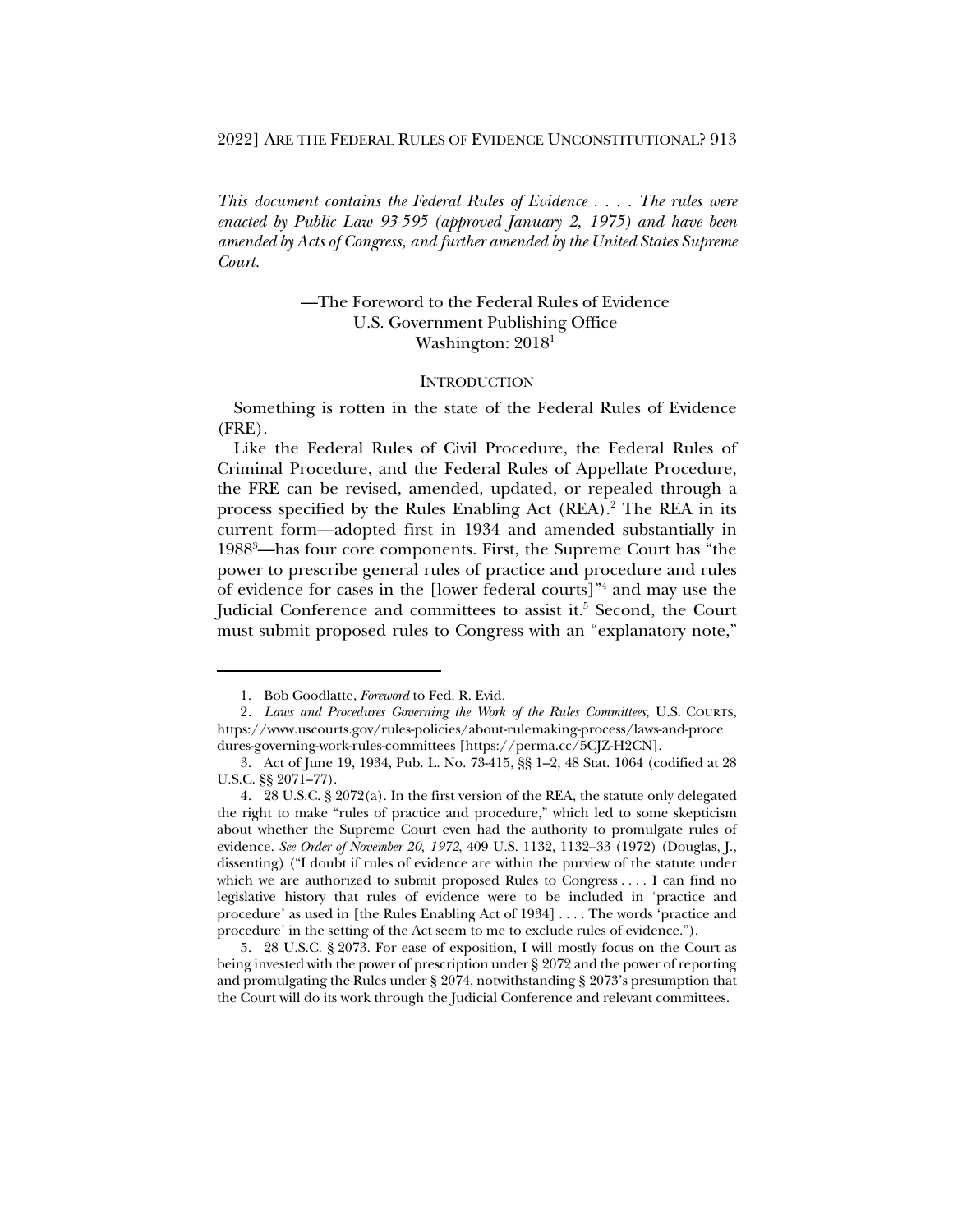and Congress then has an opportunity to countermand the proposed rules through law of its own.<sup>6</sup> Third, as a side-constraint, the rules the Court promulgates may "not abridge, enlarge or modify any substantive right."7 And, finally, once a waiting period passes to give Congress time to decide whether it wants to countermand a Supreme Court proposal for a rule, "[a]ll laws in conflict with such rules shall be of no further force or effect after such rules have taken effect," a provision known as the "supersession clause."8 Although Congress specifically excepted rules surrounding evidentiary privileges from those covered by this REA process, $9$  the federal rulemaking regime covering civil procedure rules, criminal procedure rules, appellate procedure rules, and evidence law is otherwise subject to this framework statute.

But the FRE is unique in the tapestry of Federal Rules in that Congress decided to countermand wholesale the Supreme Court's proposal for evidentiary rules by staying them in  $1973^{10}$  and then passing the FRE as a statutory regime in 1975.<sup>11</sup> This means that all revisions, amendments, updates, and repeals that go through the REA process and become law through the supersession provision effectively change statutory law that Congress passed and the President signed.

<sup>6.</sup> §§ 2073–74(a). In the first version of the REA, this so-called "report-and-wait" provision was less clear about whether Congress had to countermand through an actual statute that met the Constitution's Article I, Section 7 requirements of bicameralism and presentment. The current version of the REA is more explicit in this regard.

More interesting, perhaps, is that the FRE's Enabling Act of 1975 was explicit that a one-house veto was sufficient for disapproving an amendment of the FRE by the Supreme Court. Act of Jan. 2, 1975, Pub. L. No. 93-595, 88 Stat. 1948 (codified at 28 U.S.C. § 2076 (since repealed)) ("[I]f either House of Congress within [the reportand-wait] time shall by resolution disapprove any amendment so reported it shall not take effect."). How quirky, then, that the Supreme Court pointed to the FRE as evidence that the REA did not really violate the ban on legislative vetoes effectuated through *INS v. Chadha*! 462 U.S. 919, 959 (1983). More on this below, *infra* Section II.A.

<sup>7.</sup> 28 U.S.C. § 2072(b).

<sup>8</sup>*. Id.* Some refer to this provision as the "abrogation clause." I'll stick with "supersession," as it is more distinctive to the REA context.

<sup>9.</sup> § 2074(b) ("Any such rule creating, abolishing, or modifying an evidentiary privilege shall have no force or effect unless approved by Act of Congress.").

<sup>10.</sup> Act of Mar. 30, 1973, Pub. L. No. 93-12, 87 Stat. 9 ("An Act to promote the separation of constitutional powers by suspending the effectiveness of the Rules of Evidence for United States Courts and Magistrates . . . transmitted to the Congress by the Chief Justice on February 5, 1973, until approved by Act of Congress.").

<sup>11.</sup> Act of Jan. 2, 1975, Pub. L. No. 93-595, 88 Stat. 1926.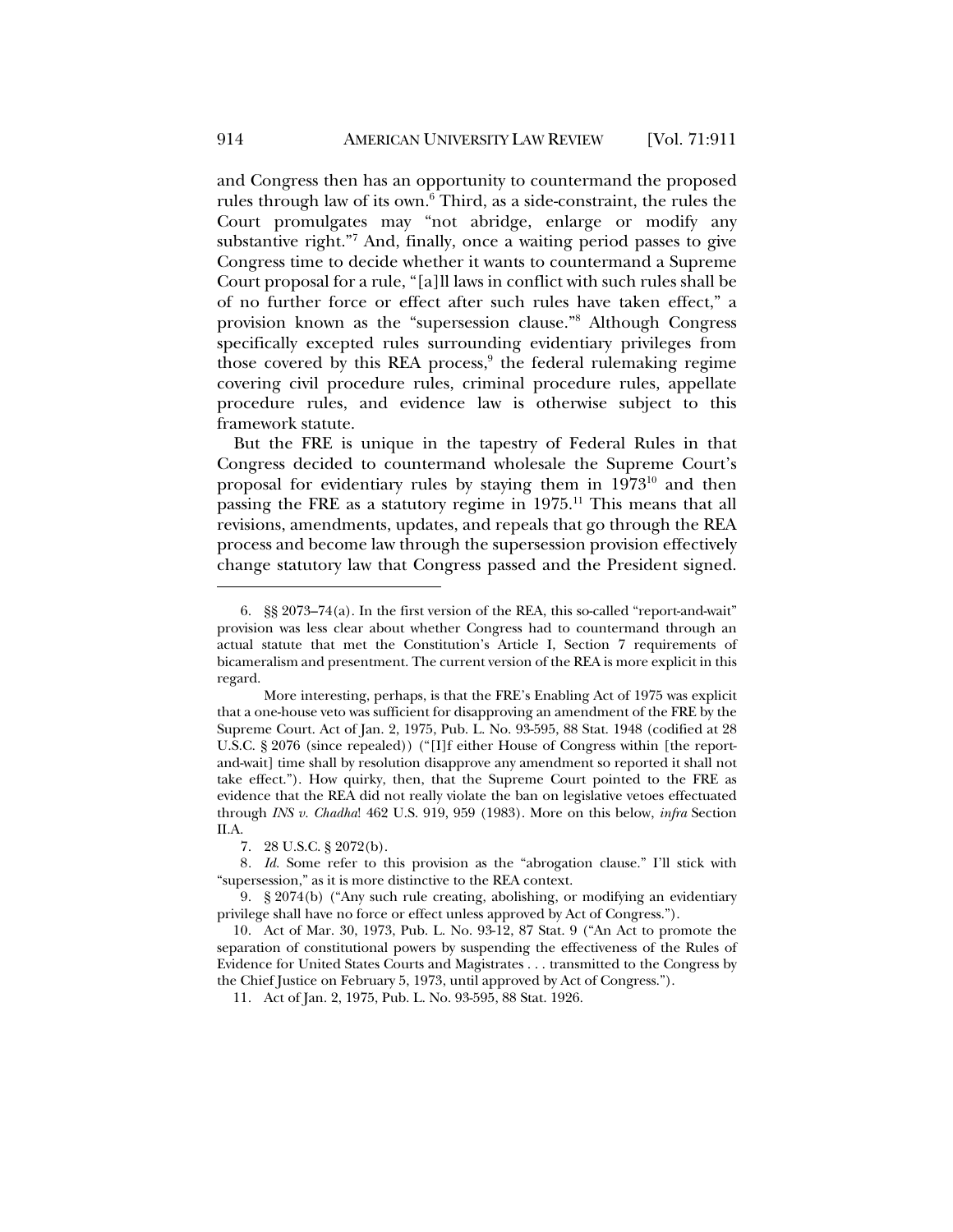Whatever else is permissible in light of the supposed death of the nondelegation doctrine, this delegation to the Supreme Court to alter, erase, or make ineffective statutes of the United States should be considered invalid under currently-settled constitutional law. The Supreme Court should not be able to repeal congressional statutes, especially outside of its core judicial power of adjudicating actual cases or controversies. This conclusion follows not only under the necessary formal implications of *INS v. Chadha*, <sup>12</sup> *Clinton v. City of New York*, <sup>13</sup> and the non-delegation doctrine, but also for functional reasons having to do with the special way rules of evidence tend to both be more likely to abridge, enlarge, or modify substantive rights, $14$  and more likely to implicate federalism concerns and the rights to the jury in the U.S. Constitution. Thus, what is at stake here is not just an application of a set of doctrines (however criticized) that come together to undermine the foundation of our evidence rule-making system, but also structural commitments set in place to assure the functioning of our democracy.

Part I concludes that, as applied to the FRE, the REA process is constitutionally defective at its core for both formal and functional reasons. Part II then reviews the kinds of apologies others have made for supersession generally (often in the context of civil procedure rules, where the debate about supersession has sometimes been ventilated but without the complexity of the statutory nature of the FRE)—and tries to offer whatever defenses might be available for the FRE amendment system particularly (a context where the problems for supersession are more severe and less acknowledged). Part III concludes with some thoughts about how to rectify the formal and functional deficiencies with the FRE, charting a way forward. With some renovations, Congress can fix the REA and FRE without upending too much federal practice. Ultimately, the separation of powers demands a better rulemaking system for our federal rules about evidence law.

<sup>12</sup>*.* 462 U.S. 919, 954–55, 957 n.22 (1983) (holding that the legislative veto is unconstitutional for failure to comply with Article I, Section 7 requirements in the Constitution).

<sup>13.</sup> 524 U.S. 417, 438–39 (1998) (holding the "Line Item Veto Act" to violate the Constitution under the authority of *Chadha*).

<sup>14.</sup> 28 U.S.C. § 2072(a)–(b).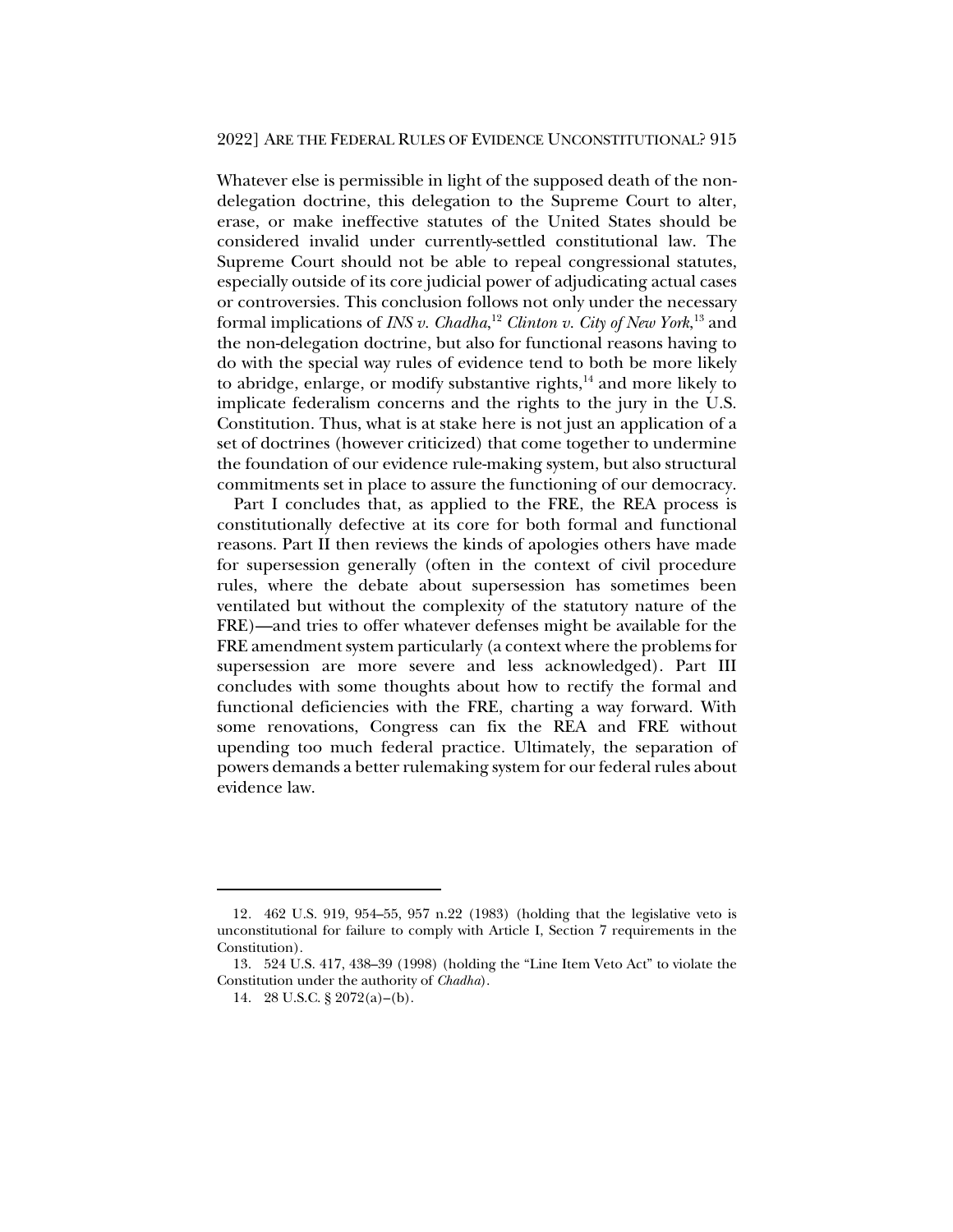# I. WHY SUPERSESSION FOR THE FRE IS UNCONSTITUTIONAL: FORM AND FUNCTION

It took about forty years after the REA's passage in 1934 for the Supreme Court to have the audacity to promulgate a version of the FRE.15 There are several reasons that might have been so. On the one hand, the Court may have had constitutional and policy doubts of its own about a federally unified regime of evidence law, notwithstanding *Sibbach v. Wilson*  $\mathcal{E}^{\circ}$  *Co.*<sup>16</sup> in 1941.<sup>17</sup> In that case, three years after the promulgation of the Federal Rules of Civil Procedure in 1938, barely recognizing its own conflict of interest in the case in adjudicating its own power to prescribe the Federal Rules, the Court blessed Congress's effort to delegate rulemaking power over civil procedure rules to the Supreme Court itself.18 Yet the constitutional and policy implications of *Sibbach* for a federal *evidence* law—a traditional area of so much judicial discretion<sup>19</sup> and an area that so often implicates

<sup>15</sup>*. See* Jon R. Waltz, *The New Federal Rules of Evidence: An Overview*, 52 CHI-KENT L. REV. 346, 348 (1975) (detailing the path of the new Federal Rules of Evidence that the Supreme Court promulgated in 1972).

<sup>16.</sup> 312 U.S. 1 (1941).

<sup>17</sup>*. See* Margaret A. Berger, *The Federal Rules of Evidence: Defining and Refining the Goals of Codification*, 12 HOFSTRA L. REV. 255, 264 (1984) (explaining the worry that a uniform Federal Rules of Evidence would lead to an increase in appeals, more reversals on evidentiary rulings, and that lawyers would "have a field day determining how many evidentiary angels can dance on the top of a pin").

<sup>18</sup>*. Sibbach*, 312 U.S. at 10, 15.

<sup>19.</sup> Wigmore, in many ways the father of modern evidence law, was quite committed to thinking about evidence as essentially committed to judicial discretion and for that reason, among others, tended to oppose unified evidence codes. *See* ANDREW PORWANCHER, JOHN HENRY WIGMORE AND THE RULES OF EVIDENCE: THE HIDDEN ORIGINS OF MODERN LAW 114–19 (2016). Others similarly saw evidence as importantly discretionary, which influenced their views about how codified evidence ought to be (including James Bradley Thayer, one of Wigmore's important early influences, *see*  WILLIAM TWINING, THEORIES OF EVIDENCE: BENTHAM AND WIGMORE 5–6 (1985) (arguing that Thayer "exerted tremendous influence through his teaching [and] his casebooks on evidence"). *See generally* Eleanor Swift, *One Hundred Years of Evidence Law Reform: Thayer's Triumph*, 88 CAL. L. REV. 2437, 2439 (2000). It remains a widely-held view that evidence law is an area of significant judicial discretion even after codification. *See* Jon R. Waltz, *Judicial Discretion in the Admission of Evidence Under the Federal Rules of Evidence*, 79 NW. U. L.REV. 1097, 1119–20 (1984) ("[T]he amount of discretion in the admission of evidence conferred by the Federal Rules is quantitatively undramatic . . . ."); Victor J. Gold, *Limiting Judicial Discretion to Exclude Prejudicial Evidence*, 18 U.C. DAVIS L. REV. 59, 95 (1984) (arguing that judicial discretion to exclude relevant evidence gives judges immense power to "decide what social and political attitudes will be used to litigate issues of life, liberty, and property"); Thomas M. Mengler, *The Theory of*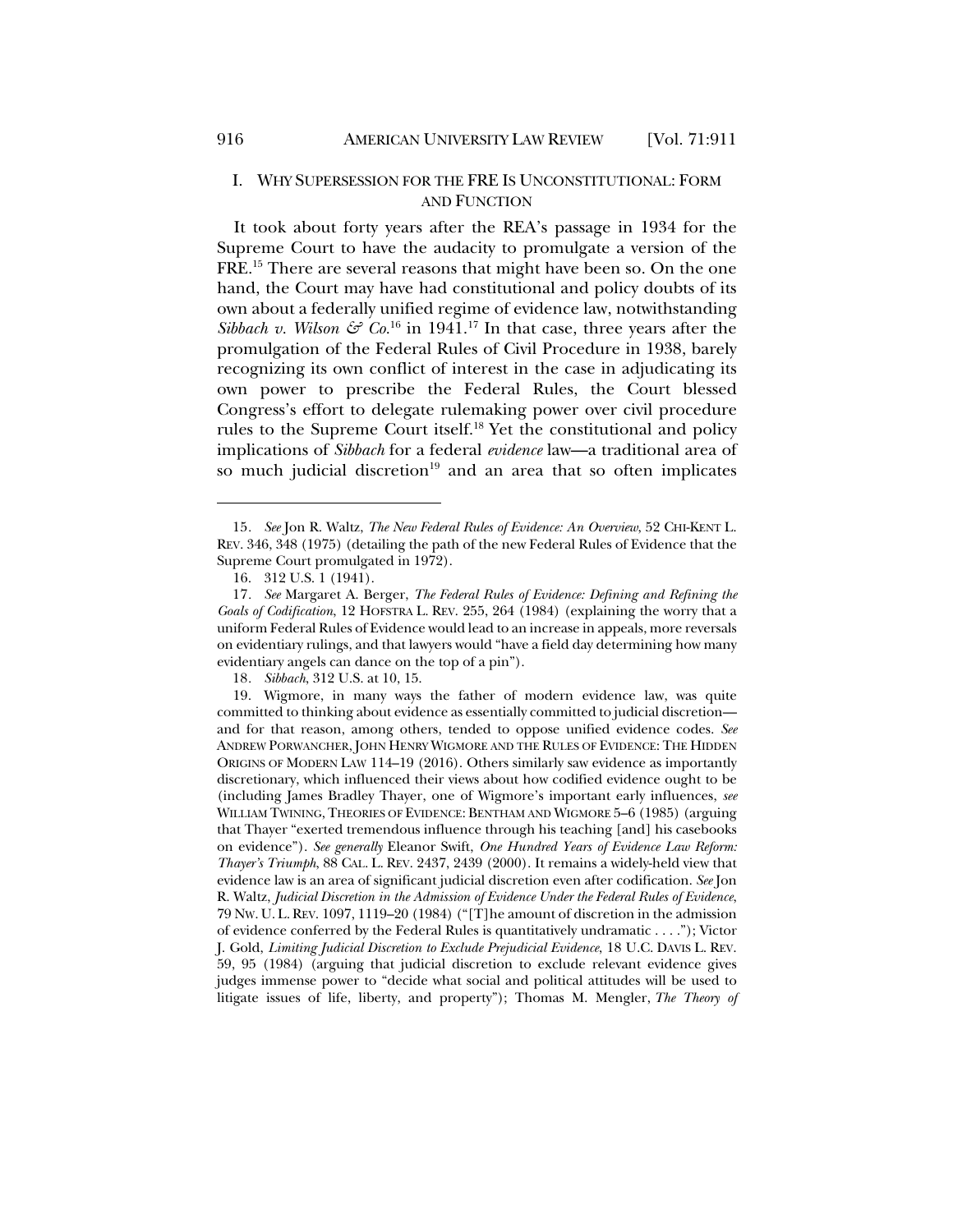matters of substantive state law and the constitutional right to the jury—may have led to reasonable hesitation to conclude that evidence was culturally "procedural" and should be treated the same way as the Federal Rules of Civil Procedure for the purposes of the REA.

There were also reasonable concerns about the Court's statutory authority too, since the original version of the REA in 1934 failed to grant the Court a right to promulgate evidence laws explicitly, focusing instead on "general" rules of "practice" and "procedure."20 The predecessor statute to the REA—the Conformity Act of 1872<sup>21</sup>—had directed the lower federal courts to "conform" their "practice, pleadings, and forms and modes of proceeding" in actions at law to those "existing at the time in like causes in the courts of record of the State" within which each court was located. But evidence law got a special carve-out: it proclaimed that it did not "alter the rules of evidence under the laws of the United States, and as practiced in the courts thereof."22 Thus it is possible that the REA was reasonably read at first not to extend to evidence law (even though it did not have an overt carve-out as the Conformity Act did).

In the conventional telling, $23$  however, when the Court decided the 1965 case of *Hanna v. Plumer*<sup>24</sup>—which seemed to allow any Federal Rule that was "arguably procedural" to preempt state law<sup>25</sup>—a stalled FRE project got the activation energy it needed.<sup>26</sup> If the FRE was going

*Discretion in the Federal Rules of Evidence*, 74 IOWA L. REV. 413, 427 (1989) (advocating for the concept that judicial discretion under the FRE is not motivated by "the Rules' policy in favor of admissibility"). *But see* David P. Leonard, *Power and Responsibility in Evidence Law*, 63 S. CAL. L. REV. 937, 939 (1990) (challenging the view that the FRE permit widespread trial court discretion).

<sup>20.</sup> Act of June 19, 1934, Pub. L. No. 73-415, §§ 1–2, 48 Stat. 1064. Indeed, some leading evidence scholars before the FRE opposed codification precisely because evidentiary decisions—so often context-driven—had to be particularized and discretionary. *See* Swift, *supra* note 19, at 2442 (identifying Thayer and Morgan as opponents of "rules" of evidence that might limit trial court discretion in particular cases).

<sup>21.</sup> Ch. 255, 17 Stat. 196.

<sup>22</sup>*. Id.* § 5, 17 Stat. at 197.

<sup>23</sup>*. See, e.g.*, Paul D. Carrington, *"Substance" and "Procedure" in the Rules Enabling Act*, 1989 DUKE L.J. 281, 298 (1989); Stephen B. Burbank, *The Rules Enabling Act of 1934*, 130 U. PA. L. REV. 1015, 1018–22 (1982).

<sup>24.</sup> 380 U.S. 460 (1965).

<sup>25</sup>*. Id.* at 476.

<sup>26</sup>*. See* James Wm. Moore & Helen I. Bendix, *Congress, Evidence and Rulemaking*, 84 YALE L.J. 9, 24–25 (1974) ("*Hanna v. Plumer* is also important because of the timing of the decision: Chief Justice Warren's opinion for the Court followed by only a short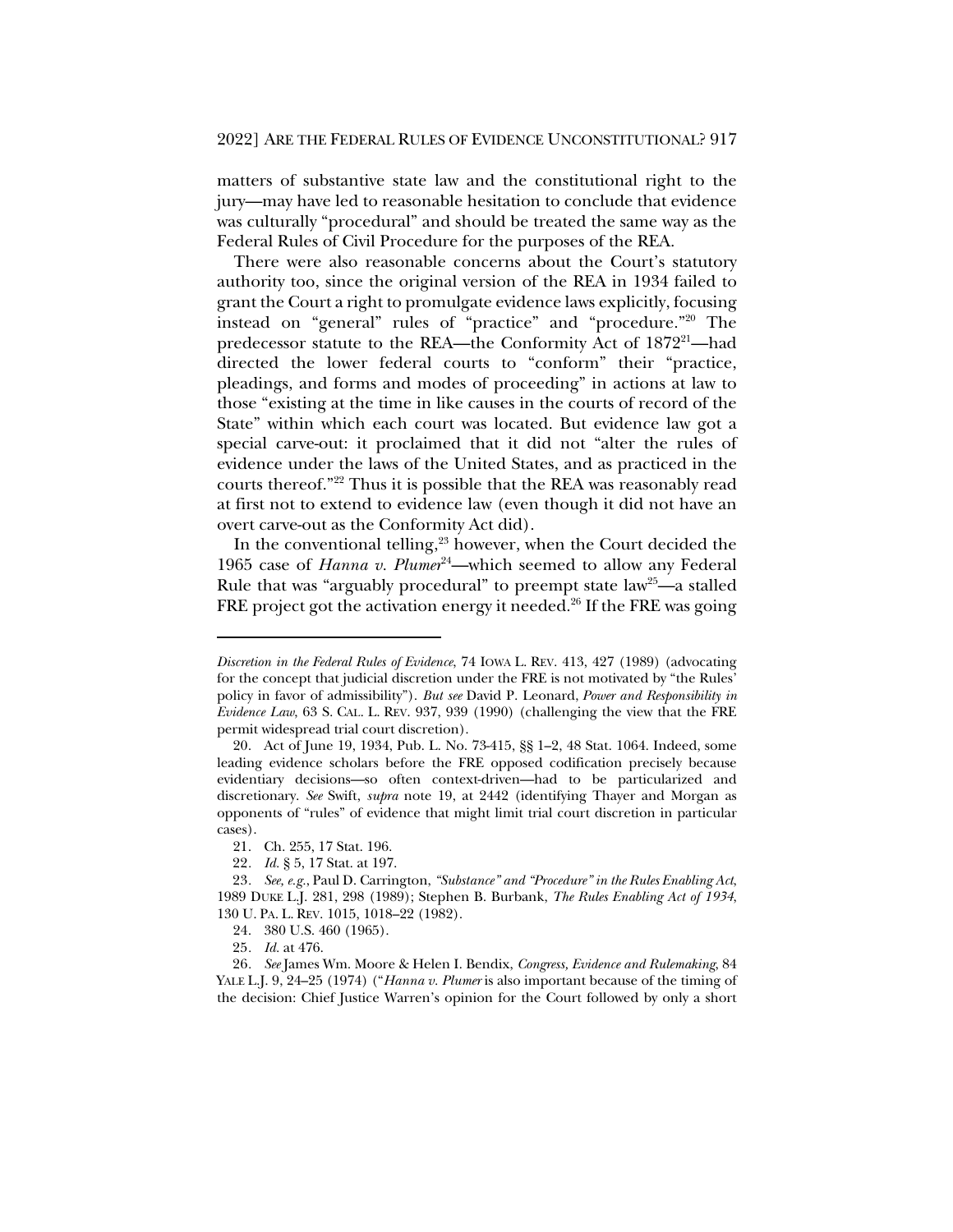to be "arguably procedural," there would be less question about it being validly promulgated and controlling in the lower federal courts.27 Still, *Hanna* notwithstanding, Congress balked and did not allow the Supreme Court to use its then-existing REA authority in 1972 to create a new unified evidence code.<sup>28</sup> By disallowing the Supreme Court to use the REA as it then existed in  $1973$ ,<sup>29</sup> Congress put the brakes on the FRE until it could enact them itself a few years later. And in passing the FRE in 1975,<sup>30</sup> Congress also passed an "enabling act" on the model of the REA to allow for further revisions by the Supreme Court.<sup>31</sup> That enabling act made clear that, from that point forward, the general REA was going to treat evidence as enough like procedure that the Supreme Court would have statutory authority to promulgate amendments, revisions, and updates to the FRE, too—albeit subject to the REA's side-constraint about "substantive rights."32 And Congress signed onto a supersession clause for the FRE in 1975 as well—which has importantly different implications for an evidence law that was enacted by Congress itself.<sup>33</sup>

What follows in this Part is a case for the unconstitutionality of the revision process the current REA envisions for the FRE. That case has both formal (Section I.A) and functional (Section I.B) dimensions.

### *A. Form*

The core of the formal case against supersession in connection with the FRE is relatively simple. In short, allowing the Supreme Court's FRE rulemaking authority to supersede congressional statutes that were clearly delineated, drafted, and deliberated upon violates the constitutionally demarcated separation of powers enunciated in *INS v.* 

time his appointment of the Advisory Committee for the Rules of Evidence, thereby implying his acceptance of the view that the Court's authority under the Enabling Act extended to the code of evidence . . . .").

<sup>27</sup>*. Hanna*, 380 U.S. at 476.

<sup>28</sup>*. See Rules of Evidence for United States Courts and Magistrates*, 56 F.R.D. 183 (1972).

<sup>29</sup>*. See* Act of Mar. 30, 1973, Pub. L. No. 93-12, 87 Stat. 9.

<sup>30</sup>*. See* Act of Jan. 2, 1975, Pub. L. No. 93-595, 88 Stat. 1926.

<sup>31.</sup> 28 U.S.C. § 2072(a).

<sup>32</sup>*. Id.*

<sup>33</sup>*. See generally* Carrington, *supra* note 23, at 322–23 (discussing supersession provisions and how they affect Congressional rulemaking).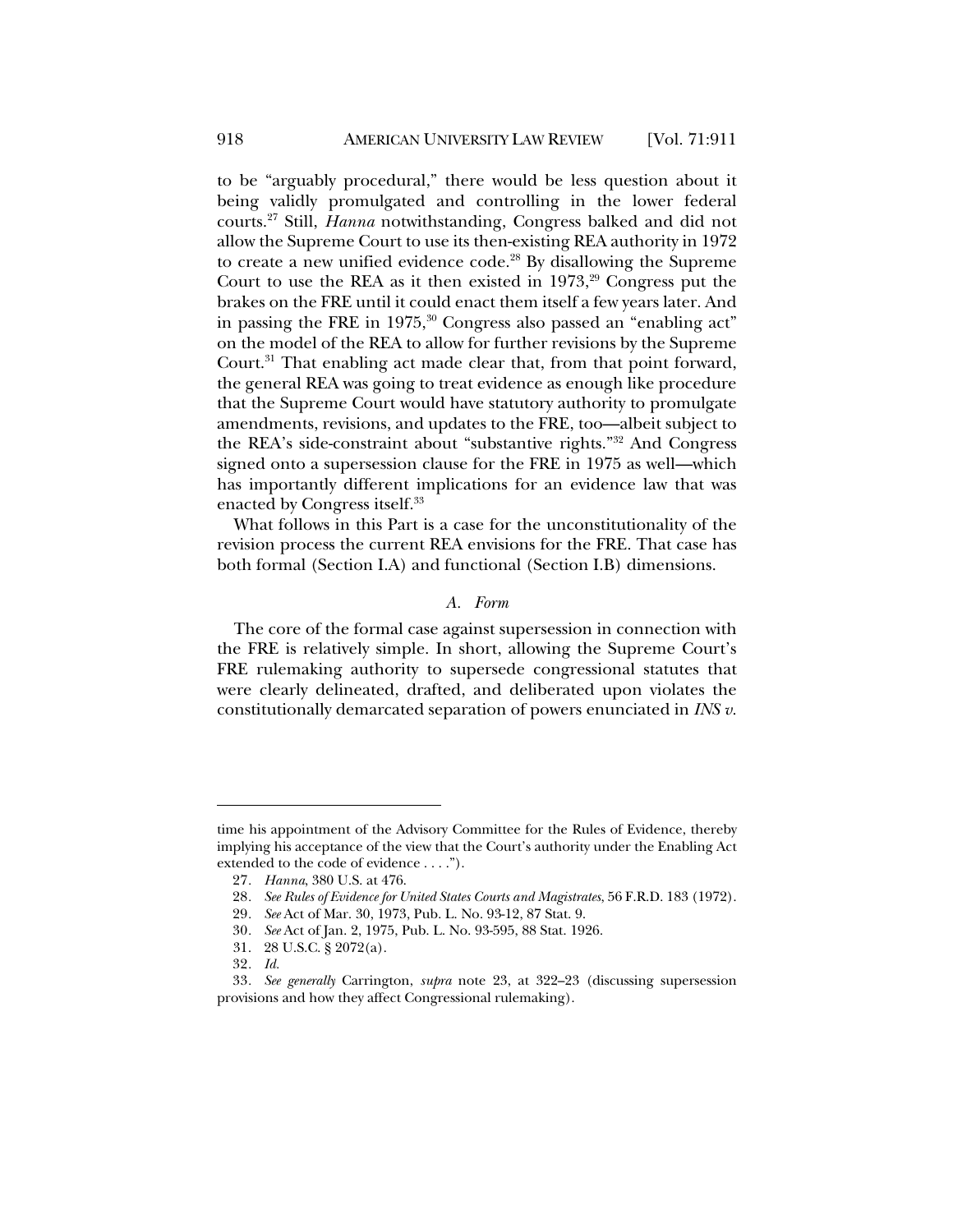*Chadha*<sup>34</sup> (Section I.A.1), *Clinton v. City of New York*<sup>35</sup> (Section I.A.2), and in the non-delegation doctrine (Section I.A.3). $36$ 

# *1.* Chadha

Most people remember the *Chadha* decision as the "legislative veto" case, holding all legislative vetoes unconstitutional for their failure to comply with core Article I, Section 7 bicameralism and presentment requirements for lawmaking. On the chopping block in that case was a provision within the Immigration and Nationality Act which purported to allow either chamber in Congress to overturn by resolution an attorney general decision to suspend a deportation, pursuant to otherwise delegated authority to the Executive Branch.<sup>37</sup> The majority held invalid this device to share executive power because it felt the separation of powers that the Constitution announces does not permit a mixing of functions in the way the statute envisioned.<sup>38</sup> Although Justice Powell's concurrence focused on the way the arrangement allowed a single chamber in Congress to co-opt and exercise adjudicatory functions,<sup>39</sup> the opinion for the Court emphasized the need for all laws of the United States to be vetted through the bicameralism and presentment requirements contemplated by the Constitution's Article I.40

Although, formally speaking, the current REA with a supersession provision in connection with the FRE is not identical to a legislative veto, *Chadha*'s relevance to the REA and FRE did not go unnoticed by the Court itself, even in 1983. To wit, the Court's footnote nine meditated on the relationship between the statute it was invalidating and another important statute in the legal corpus it did not want affected by its decision. The Court wrote that,

§ 244 resembles the "report and wait" provision approved by the Court in *Sibbach v. Wilson & Co.* The statute examined in *Sibbach* [i.e., the REA of 1934] provided that the newly promulgated Federal Rules of Civil Procedure "shall not take effect until they shall have been reported to Congress by the Attorney General at the beginning of a regular session thereof and until after

<sup>34.</sup> 462 U.S. 919, 954–55 (1983).

<sup>35.</sup> 524 U.S. 417, 437–38 (1998).

<sup>36</sup>*. See infra* notes 75, 77 and accompanying text.

<sup>37.</sup> 8 U.S.C. § 1254(c)(2) (1982).

<sup>38</sup>*. Chadha*, 462 U.S. at 957–59.

<sup>39</sup>*. Id.* at 964–65 (Powell, J., concurring).

<sup>40</sup>*. Id.* at 946–51 (majority opinion).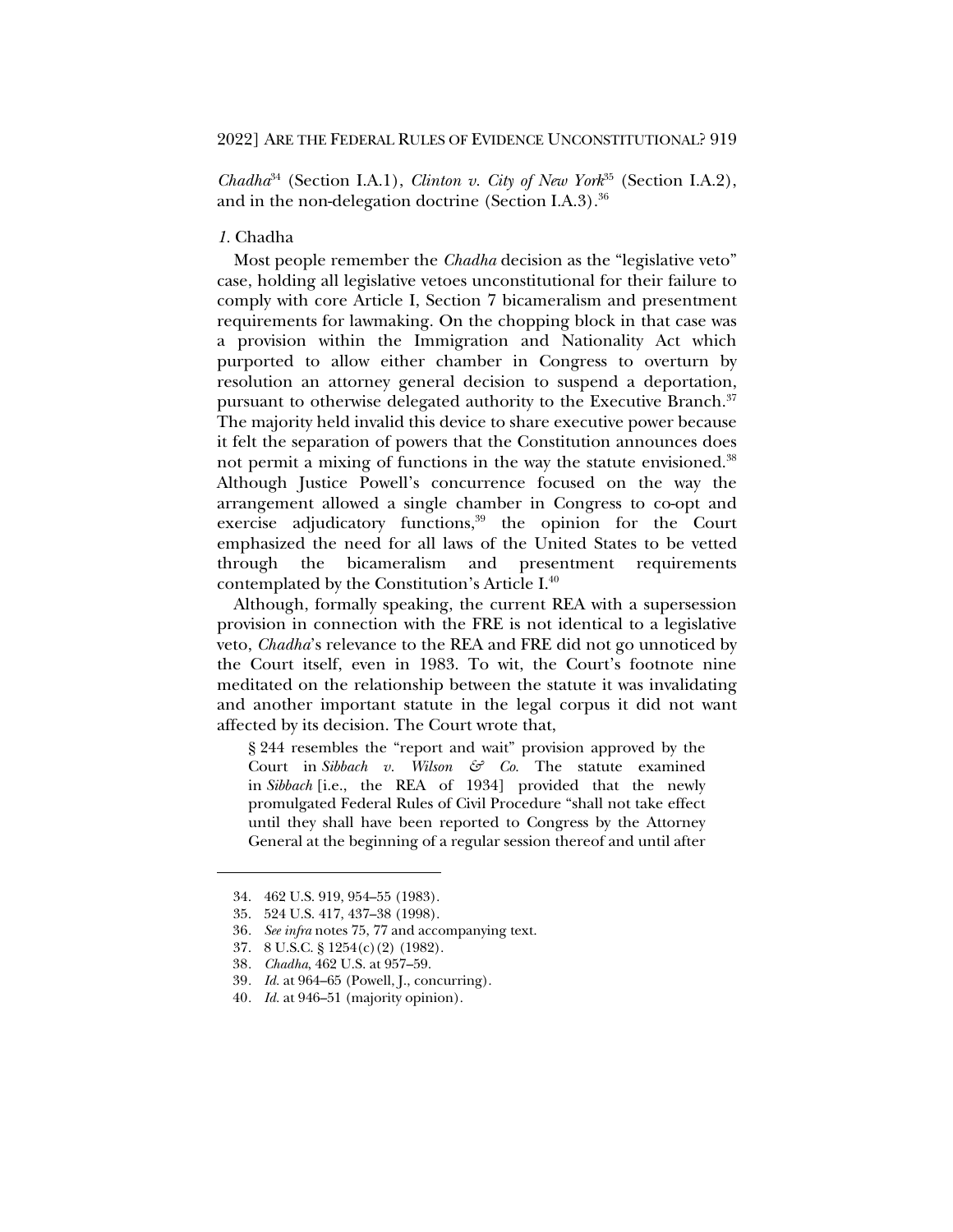the close of such session." This statute did *not* provide that Congress could unilaterally veto the Federal Rules. Rather, it gave Congress the opportunity to review the Rules before they became effective and to pass legislation barring their effectiveness if the Rules were found objectionable. This technique was used by Congress when it acted in 1973 to stay, and ultimately to revise, the proposed Rules of Evidence.<sup>41</sup>

In short, the majority sought to distinguish the REA from the invalidated legislative veto in *Chadha* by highlighting that when Congress wanted to countermand the Supreme Court's proposal for the FRE in 1973, it did so through statute rather than resolution. True enough, Congress decided to halt and delay the adoption of the FRE through a statutory mechanism rather than "mere" resolution. But it may have done so not because the REA, as it then existed, actually required as much but because it wanted to stay the FRE adoption process for a substantial amount of time (beyond the amount of time permissible under the then-existing REA) so it could enact its own comprehensive approach to evidence law itself. There was real ambiguity about whether the original 1934 REA meant to delegate the formulation of evidence law through the Federal Rules regime—and Congress ultimately resolved that ambiguity in 1975 by amending the REA to make clear that it would cover evidence going forward (but in a way that almost confirms that it did not as of 1934).<sup>42</sup>

Yet it must be noted that when Congress amended the REA at the same time it adopted the FRE as a statutory system in 1975, it actually made clearer that further countermanding by Congress could be accomplished through *resolution of either chamber* rather than requiring that Congress countermand through statute.<sup>43</sup> The dissent properly picked up on this feature of the congressional adoption of the FRE, showing the majority that if it was serious about no more one-house vetoes, many statutes—including the REA as applied to the FRE as of 1983—would be rendered invalid.<sup>44</sup> From this perspective, footnote nine is an embarrassment to the Court's *Chadha* opinion: the REA circa 1975, itself amended by the very process the Court cites to prove the

<sup>41</sup>*. Id.* at 935 n.9 (citations omitted).

<sup>42.</sup> Karen Nelson Moore, *The Supreme Court's Role in Interpreting the Federal Rules of Civil Procedure*, 44 HASTINGS L.J. 1039, 1041–42 (1993).

<sup>43</sup>*. See* Act of January 2, 1975, Pub. L. No. 93–95, § 2, 88 Stat. 1926, 1948, (codified at 28 U.S.C. § 2076) (proposed amendments to the FRE by Supreme Court may be disapproved by one-house resolution).

<sup>44</sup>*. Chadha*, 462 U.S at 1003, 1009 (White, J., dissenting).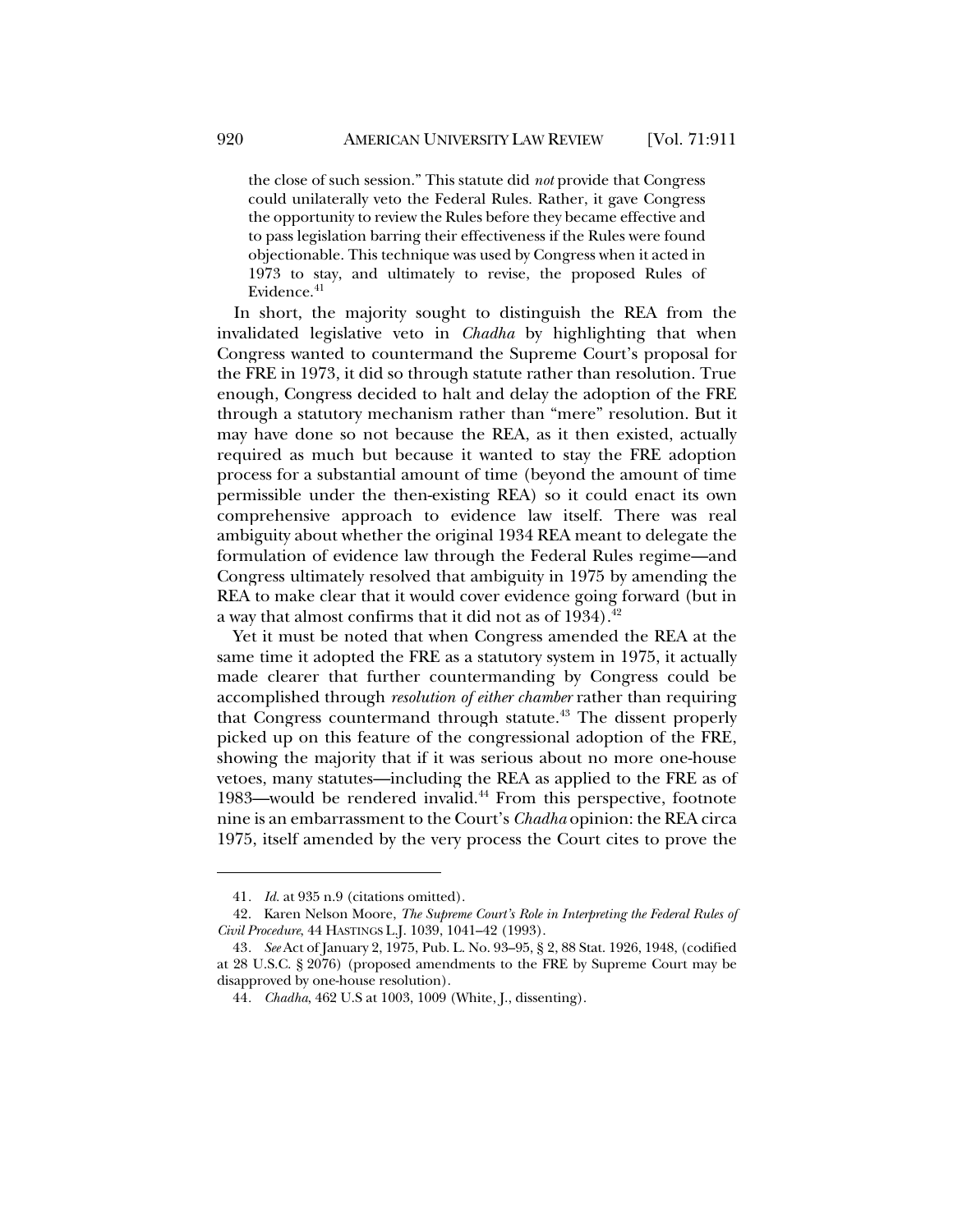2022] ARE THE FEDERAL RULES OF EVIDENCE UNCONSTITUTIONAL? 921

REA's immunity from Chadhamaggedon,<sup>45</sup> had a pretty explicit *Chadha* problem, since it enacted a one-house legislative veto. Awkward stuff.

It is true that Congress, some years after *Chadha*, removed from the REA the specific feature that was most offensive in light of *Chadha*'s most direct holding. That is, when Congress passed the 1988 amendments to the REA (bringing the REA into its present configuration), the REA was shorn of its one-house veto provision. It is now clear for all Federal Rules regimes that the "report-and-wait" provision for revisions contemplates congressional countermanding through statutory action rather than one-house or two-house resolutions, though this was not true of the REA circa 1983 when *Chadha* came down.

But that does not mean all *Chadha* problems with the REA disappeared with the 1988 amendments. Although there is no longer a legislative veto provision in the REA, there is an Article 1, Section 7 violation every time the Supreme Court purports to revise or repeal the statutory FRE. That is, because of supersession, the issue is not that Congress reserves a veto for itself but that congressional law gets effectively repealed, amended, or altered without proper adherence to bicameralism and presentment requirements under the Constitution. This is as much at the core of *Chadha*'s holding as the specific application to one-house veto provisions. Although functionalist<sup> $46$ </sup> and formalist<sup>47</sup> cases later identified the core of *Chadha* as focused on congressional self-aggrandizement, some other formal cases—such as *Clinton*—helped reinforce the constitutional commitment to Article 1, Section 7 requirements for lawmaking, law amending, and law repealing as essential to *Chadha*'s holding, as well. The FRE, which started as a statute in 1975 but is subject to amendment and repeal through the REA process, is ultimately not compliant with the

<sup>45.</sup> Yes, I am trademarking that.

<sup>46</sup>*. See* Morrison v. Olson, 487 U.S. 654, 694 (1988). Carrington uses the *Morrison* gloss on *Chadha* to minimize its force, *see* Carrington, *supra* note 23, at 326. But since he is not focused on the way supersession works specifically in connection with the FRE, he underestimates *Chadha*'s relevance. Moreover, even he—supersession's greatest champion—had to admit that "the fact that a constitutional argument [about supersession's invalidity] can be voiced on the basis of *Chadha* would suggest caution in the interpretation of the [REA]." *Id.*

<sup>47</sup>*. See* Bowsher v. Synar, 478 U.S. 714, 727 (1986).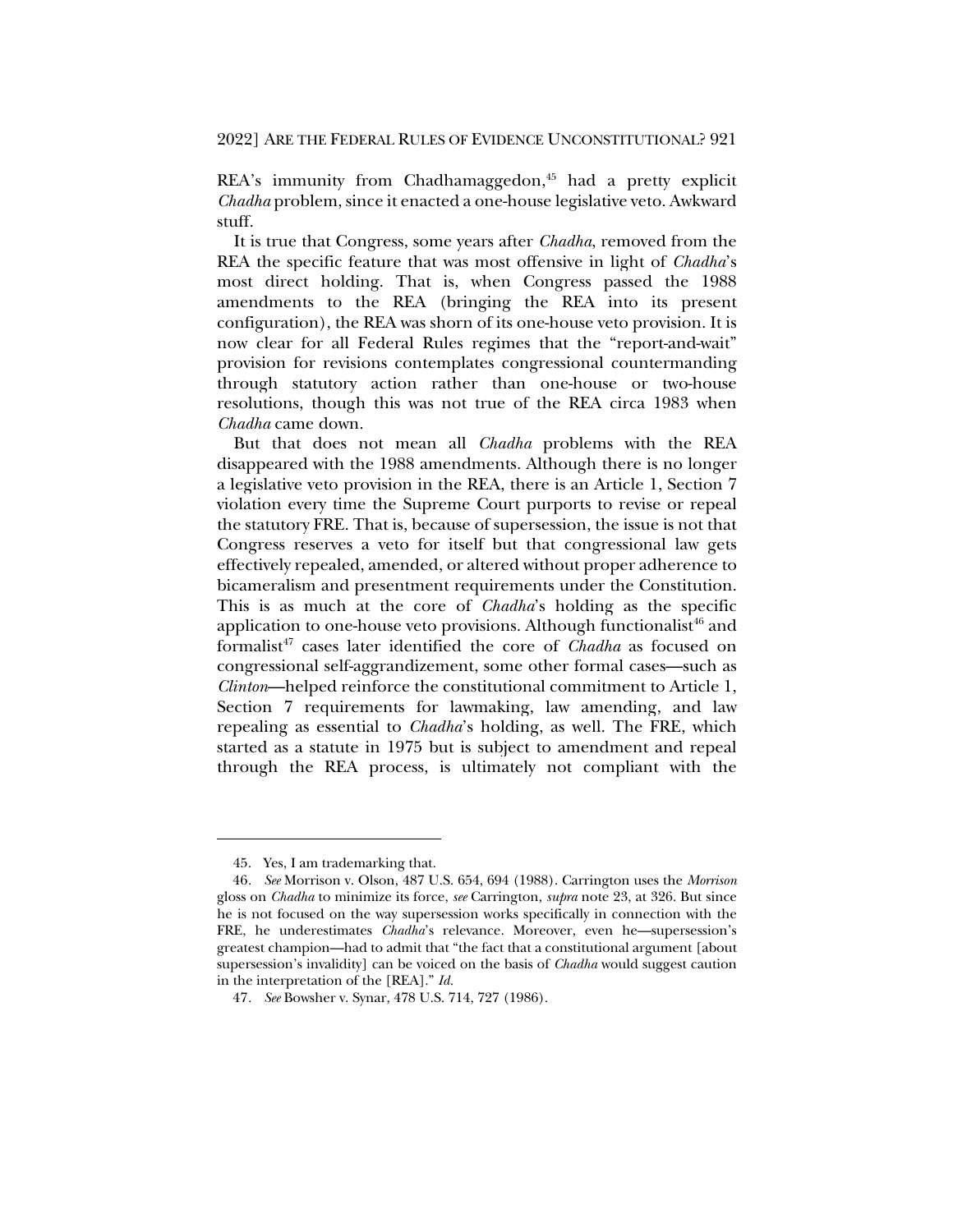constitutional norms of lawmaking *Chadha* reinforces. *Chadha* is not without its critics, of course, $48$  but it is the law.

# *2.* Clinton

If there had been any doubt that *Chadha* was only about congressional overreaching, *Clinton v. City of New York*<sup>49</sup> put that view to rest. Instead, in a case about whether Congress was constitutionally permitted to allow the President to "cancel" spending items in bills that had already become law (through bicameralism and presentment), the Court refused to allow Congress to permit the effective repeal of its own laws with the mere stroke of a pen by another branch. Focusing on the language in the relevant Line Item Veto Act (LIVA) that a cancellation would prevent an otherwise validly-enacted budget provision "from having legal force or effect,"50 the Court held that when the President uses his cancellation authority under the statute, "[i]n both legal and practical effect, the President has amended . . . Acts of Congress by repealing" portions.<sup>51</sup> Quoting *Chadha*, the Court emphasized that "repeal of statutes, no less than enactment, must conform with Art[icle] I."52 And just as "[t]here is no provision in the Constitution that authorizes the President to enact, to amend, or to repeal statutes,"53 as the Court announced in *Clinton*, there is no provision in the Constitution that allows the Supreme Court to promulgate rules that amend or repeal statutes, as the REA purports to permit with respect to the FRE.54 Indeed, the operative language in the LIVA that led to its constitutional vulnerability is virtually identical to the REA's supersession clause as it would apply in connection with the FRE.55 Thus, although he thought the Court had wrongly decided

<sup>48</sup>*. E.g.*, E. Donald Elliott, *Why Our Separation of Powers Jurisprudence Is So Abysmal*, 57 GEO. WASH. L.REV. 506, 515–16 (1989); Peter L. Strauss, Comment, *Was There a Baby in the Bathwater? A Comment on the Supreme Court's Legislative Veto Decision*, 1983 DUKE L.J. 789, 817–19 (1983); Laurence H. Tribe, *The Legislative Veto Decision: A Law by Any Other Name?*, 21 HARV. J. ON LEGIS. 1, 8 (1984).

<sup>49.</sup> 524 U.S. 417 (1998).

<sup>50.</sup> 2 U.S.C. § 691e(4)(B)–(C) (1994 ed., Supp. V). Does that language sound familiar?

<sup>51</sup>*. Clinton*, 524 U.S. at 437–38.

<sup>52</sup>*. Id.* at 438 (quoting INS v. Chadha, 462 U.S. 919, 954 (1983)).

<sup>53</sup>*. Id.*

<sup>54</sup>*. See id.* at 446 n.40.

<sup>55</sup>*. Compare* 2 U.S.C. § 691e(4)(B)–(C) (1994 ed., Supp. V) (providing that a cancellation prevents a direct spending or tax benefit from "having legal force or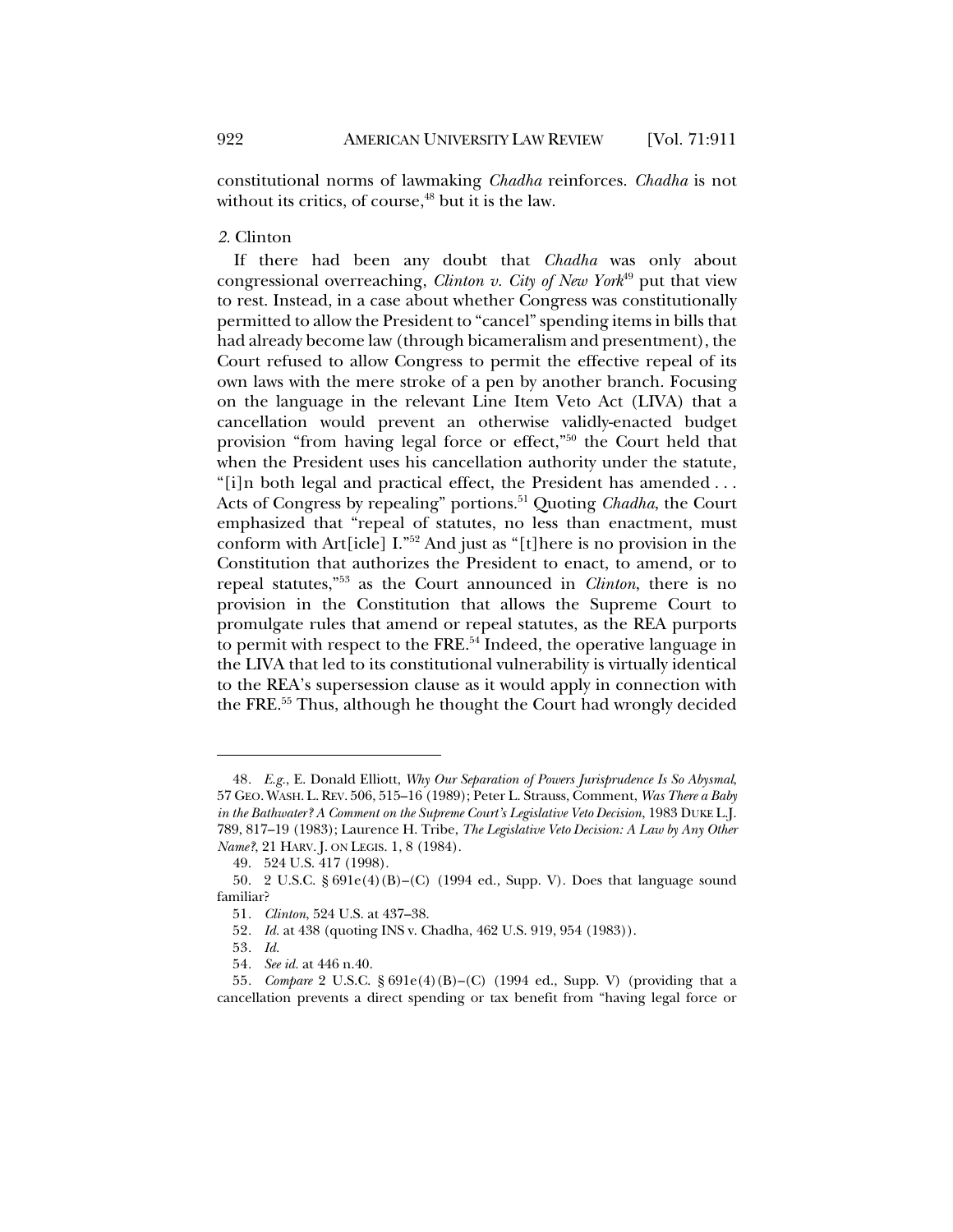*Clinton*, even Sai Prakash had to acknowledge that "[g]iven the logic of *Clinton v. City of New York* . . . statutes like . . . the Rules Enabling Act ought to be considered unconstitutional on Presentment Clause grounds."56 The REA—*particularly with respect to the FRE, which started as a congressional statute*—is especially vulnerable to *Clinton*'s reasoning and its adaptation of *Chadha*.

In emphasizing that "Congress cannot alter the procedures set out in Article I, Section 7, without amending the Constitution,"57 the *Clinton* Court dropped a footnote of dicta about the REA, trying to distinguish it. But this footnote of dicta was not much more impressive than *Chadha*'s effort to reconcile itself with the REA. Focusing especially on how supersession of congressional statutes by Supreme Court rulemaking looks a lot like repeal outside of Article I, Section 7, the Court had to find some way to excuse it. But what it said below the line seemed flatly inconsistent with what it said above the line. It offered that "Congress itself made the decision [in the REA] to repeal prior rules upon the occurrence of a particular event—here, the promulgation of procedural rules by this Court."58 Notice the slick move here in calling the congressional decision in the REA as one that effectuates the repeal of "rules" rather than "statutes." Further, one cannot help but conclude that what is bad for the goose (of delegating legislative authority to the President in *Clinton*) should be bad for the gander (of delegating legislative authority of repeal to the judiciary in the REA's application to the FRE).

The Court tried to analogize the REA to a statute the Court had upheld in *Field v. Clark*<sup>59</sup> the Tariff Act of 1890.<sup>60</sup> That statute had created a list of approximately 300 articles that were to be "free" of import duties "unless otherwise specially provided for in this act."<sup>61</sup> Section 3 of the act then directed the President to suspend the exemptions for certain items on the list "whenever, and so often" he determined that any countries were being "reciprocally unequal and unreasonable." At which point, the statute directed which duties the

effect"), *with* 28 U.S.C. § 2072(b) (providing that "[a]ll laws in conflict with such rules shall be of no further force or effect after such rules have taken effect").

<sup>56.</sup> Saikrishna Bangalore Prakash, *Deviant Executive Lawmaking*, 67 GEO. WASH. L. REV. 1, 42 (1998).

<sup>57</sup>*. Clinton*, 524 U.S. at 446.

<sup>58</sup>*. Id.* at 446 n.40.

<sup>59.</sup> 143 U.S. 649 (1892).

<sup>60.</sup> Act of Oct. 1, 1890, ch. 1244, 26 Stat. 567.

<sup>61</sup>*. Id.*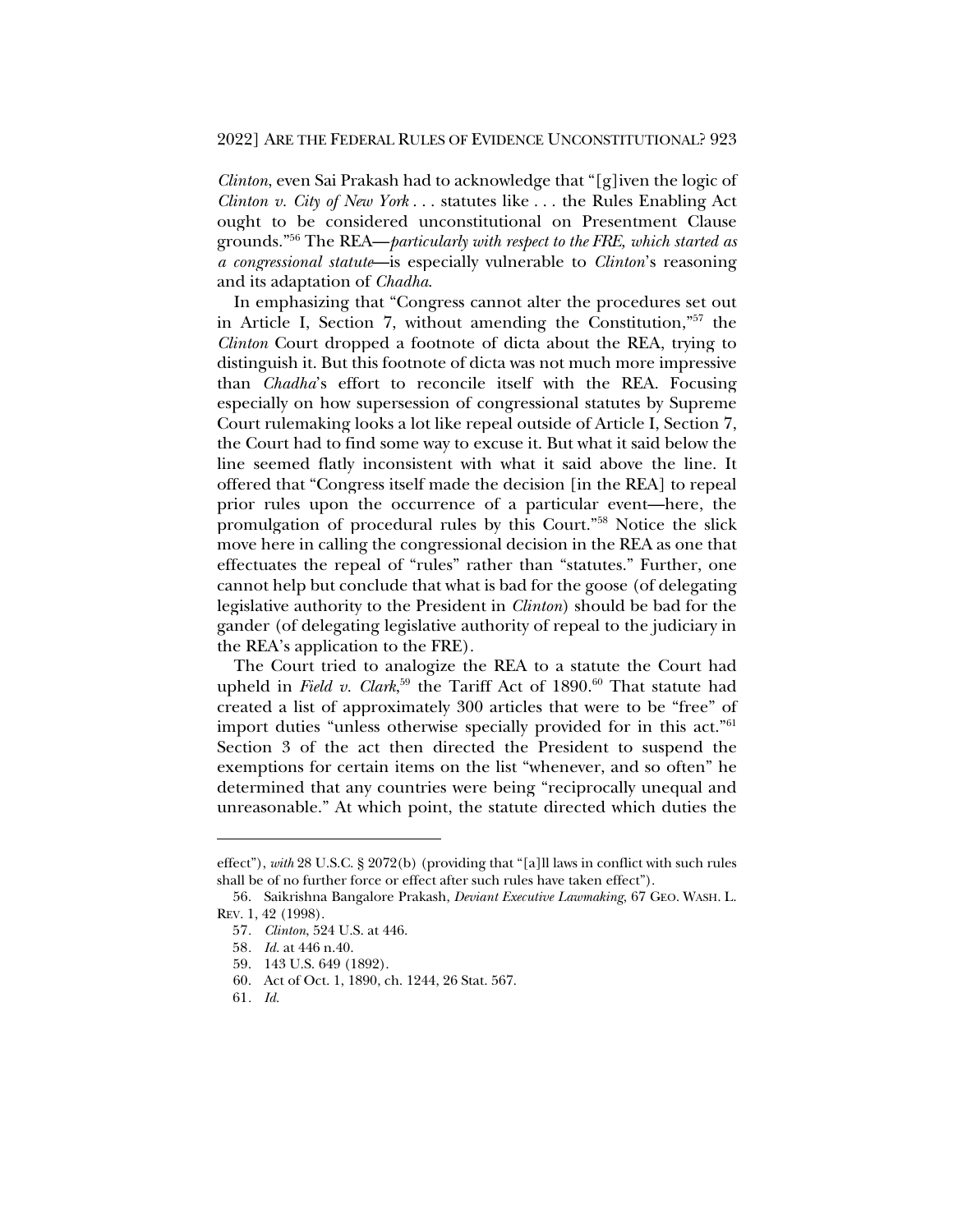President needs to impose during the suspension. $62$  Thus, although it is true that the President was given delegated authority to "suspend" (not "repeal" or "cancel") tariff *exemptions* under the statute, it seems that: (1) the delegation in the 1890 statute had clear, intelligible conditions for the validity of the suspension authority; (2) imposed an obligation (a duty!) on the President to suspend statutory exemptions when he found particular facts; and, finally, (3) also planned substantively for the suspensions by providing statutorily-delimited duties for the periods of those suspensions.

Yet, none of these features appear in the REA's application to the FRE: Congress gave the Supreme Court no parameters for rules of evidence law beyond that "[s]uch rules shall not abridge, enlarge or modify any substantive right,"63 and that "[a]ny such rule creating, abolishing, or modifying an evidentiary privilege shall have no force or effect unless approved by Act of Congress."64 Writing on a blank slate without limitation on motivating reasons was a hallmark of legislation that *Chadha* required be subject to Article I, Section 7 procedures. Furthermore, Congress did not impose upon the Supreme Court an obligation to pursue or revise evidence law under any condition, whether of desuetude, developing constitutional law, or otherwise. And, finally, the supersession provision simply requires full repeal of any statute in conflict with what the Court promulgates, with no other contingency plan. These features make the REA in connection with the FRE quite unlike the Tariff Act the Court tried to invoke in its flatfooted footnote 40.<sup>65</sup> Indeed, the repeal authority granted in the REA's

64*. Id.* § 2074(b).

65. To be fair, the Court discusses a number of other tariff statutes that *Field* mentioned. *See* Clinton v. City of New York, 524 U.S. 417, 444–45 (1998). Those other statutes more clearly gave the President apparent "repeal" authority—but they were all constrained by obligations on the President to make specific findings in order to make the repeals effective. The Court in *Clinton* also highlighted that the President gets special deference in matters of foreign trade, *see id.* at 445 (citing United States v. Curtiss-Wright Export Corp., 299 U.S. 304, 320 (1936)), so it could have tried to argue—not super-plausibly, mind you, see *infra* note 191 and text accompanying notes 254–55—that a special competency about evidence (or procedure) in the district courts inheres in the Supreme Court to justify supersession in the REA. Still, the Court in *Clinton* differentiated LIVA from the tariff statutes because LIVA "authorizes the

<sup>62</sup>*. Id.* at 612.

<sup>63.</sup> 28 U.S.C. § 2072(b). Since the provision in (a) gives the Court "the power to prescribe general rules of practice and procedure and rules of evidence," it is not actually clear that evidence rules must be limited to procedure; they just may not futz with "any substantive right." Perhaps they are allowed to create new ones as long as they do not "abridge, abolish, or modify" others. *Id.* §§ 2072(a)–(b).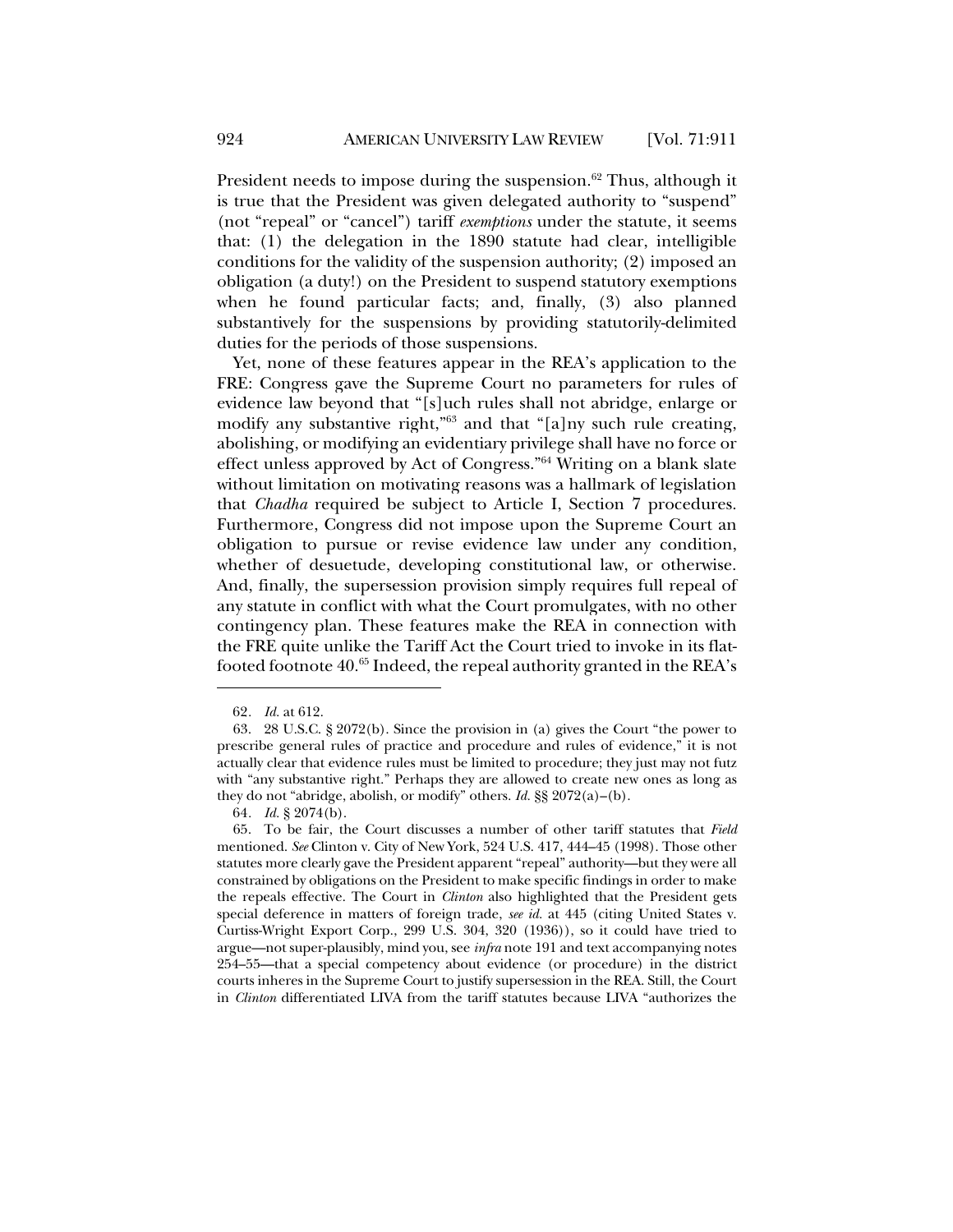application to the FRE is substantially worse from a constitutional perspective than the cancellation authority in the LIVA: in the LIVA (and the Tariff Act), the statutory text did not change; $66$  the same cannot exactly be said of the FRE as amended through the REA and its supersession provisions.<sup>67</sup> Ultimately, as Justice Kennedy reinforces in his *Clinton* concurrence, "[t]hat a congressional cessation of power is voluntary does not make it innocuous[;] . . . [a]bdication of responsibility is not part of the constitutional design."68

To be sure, *Clinton* has been subject to critical readings by scholars who think it was wrongly decided $\delta^9$  and those who wish to cabin its formalistic force to its facts.70 But its formal implications for the REA in the FRE context are hard to escape.<sup>71</sup> Even if, as other members of the Court believed, *Clinton* may have really been a non-delegation

68*. Clinton*, 524 U.S. at 452 (Kennedy, J., concurring) (citing INS v. Chadha, 462 U.S. 919, 942, n. 13 (1983)).

69*. E.g.*, Prakash, *supra* note 56, at 4, 42.

70*. E.g.*, David J. Barron & Todd D. Rakoff, *In Defense of Big Waiver*, 113 COLUM. L. REV. 265, 315–18 (2013).

President himself to effect the repeal of laws, for his own policy reasons, without observing the procedures set out in Article I, § 7." 524 U.S. at 445. It is thus clear that the REA as applied to the FRE is closer to LIVA than it is to the tariff statutes, whatever hand waving toward those statutes the Court offered in its footnote. Indeed, the President's special competency in managing spending did not ultimately arm the Court with enough to uphold the constitutionality of the delegation to the President in the LIVA case; so, the Court's special competency in evidence (if it even has that something we can reasonably doubt) should not be used to bootstrap a bad delegation of legislative power in the case of the REA as applied to the FRE.

<sup>66.</sup> Prakash, *supra* note 56, at 40.

<sup>67.</sup> To be fair, one could insist that the Public Law never changes through supersession; such laws are just made inactive (have "no further force or effect") by rules that supersede them. I think that counts as a technical repeal, but I can see how some resistance might come from the formalists here. Still, given how different the REA/FRE regime is to the regime in the Tariff Act of 1890, I think the Court's effort in dicta to defend supersession through *Field v. Clark* is profoundly underwhelming. Thanks to Aaron Bruhl for pushing me here.

<sup>71.</sup> For arguments that *Clinton*'s formal requirements have meaningful implications for how to think about congressional decisions to allow other branches to repeal its laws, see Daniel T. Deacon, *Administrative Forbearance*, 125 YALE L.J. 1548, 1562, 1564 (2016) (seeming to concede the formal arguments from *Clinton* but wanting to use "functional" analysis to permit administrative "forbearances"); and R. Craig Kitchen, *Negative Lawmaking Delegations: Constitutional Structure and Delegations to the Executive of Discretionary Authority to Amend, Waive, and Cancel Statutory Text*, 40 HASTINGS CONST. L.Q. 525, 570 (2013) (combining formal and functional analysis to emphasize why such undermining of Article I, Section 7 requirements should not be permitted).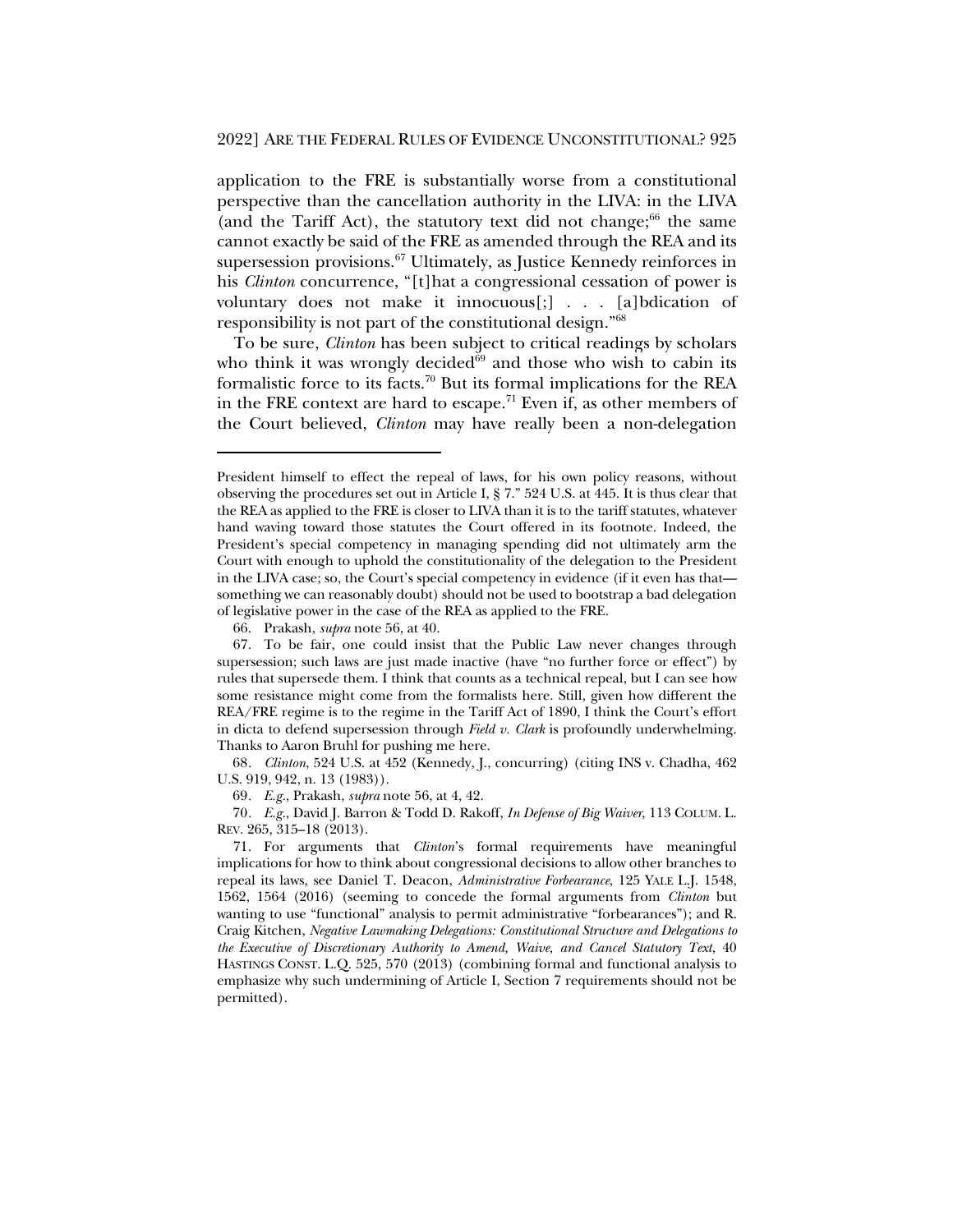decision in disguise,<sup>72</sup> focusing instead on non-delegation norms will not render the REA as applied in the FRE context any less troublesome, as I now hope to show.73

# *3. Non-delegation*

Both Justices Scalia and Breyer wrote influential opinions in the *Clinton* case encouraging the Court (unsuccessfully) to see the statute at issue in that case as raising non-delegation concerns rather than presentment concerns under Article 1, Section 7.74 When seen in that light—especially given the background of the very permissive delegation regime the Supreme Court affords congressional choices since the New Deal<sup>75</sup>—those Justices urged the Court to uphold Congress's delegating to another branch responsibility for a kind of activity it was generally well-positioned to administer effectively, adding to governance efficiencies.<sup>76</sup> But even under a permissive account of how wide-ranging delegation of lawmaking can be in the modern administrative state, supersession in connection with the FRE crosses a line because it allows the Supreme Court to "usurp[] the nondelegable function of Congress and violates the separation of powers."77 Given

<sup>72</sup>*. See* 524 U.S. at 465 (Scalia, J., concurring in part and dissenting in part); *id.* at 484 (Breyer, J., dissenting); *see also* Elena Kagan, *Presidential Administration*, 114 HARV. L. REV. 2245, 2366 (2001) ("The real question in [*Clinton*] . . . was whether the power granted to the President constituted an impermissible delegation.").

<sup>73.</sup> Leslie M. Kelleher, *Separation of Powers and Delegations of Authority to Cancel Statutes in the Line Item Veto Act and the Rules Enabling Act*, 68 GEO. WASH. L. REV. 395, 398–400 (2000), also recognizes the inadequacy of the way the Court sought to distinguish LIVA from supersession in the REA. But she ultimately thinks supersession can be defended under some combination of the Supreme Court's "inherent authority" to make procedural rules, a non-aggrandizement account of the separation of powers, and Congress's limited delegation in the REA that retains its "central role in the determination of policy." I'll take up that set of justifications in Part II.

<sup>74.</sup> 524 U.S. at 465 (Scalia, J., concurring in part and dissenting in part); *id.* at 484 (Breyer, J., dissenting).

<sup>75</sup>*. See* Gundy v. United States, 139 S. Ct. 2116, 2130–31 (2019) (Alito, J., concurring) ("[S]ince 1935, the Court has uniformly rejected nondelegation arguments and has upheld provisions that authorized agencies to adopt important rules pursuant to extraordinarily capacious standards.").

<sup>76</sup>*. Clinton*, 524 U.S. at 469 (Scalia, J., concurring in part and dissenting in part); *id.* at 478 (Breyer, J., dissenting).

<sup>77</sup>*. Id.* at 465 (Scalia, J., concurring in part and dissenting in part). For a more ambitious effort to suggest that the entirety of the REA violates the non-delegation doctrine, see Josh Blackman, *Does the Rules Enabling Act Violate the Non-Delegation Doctrine?* (Jan. 28, 2015), https://joshblackman.com/blog/2015/01/28/does-the-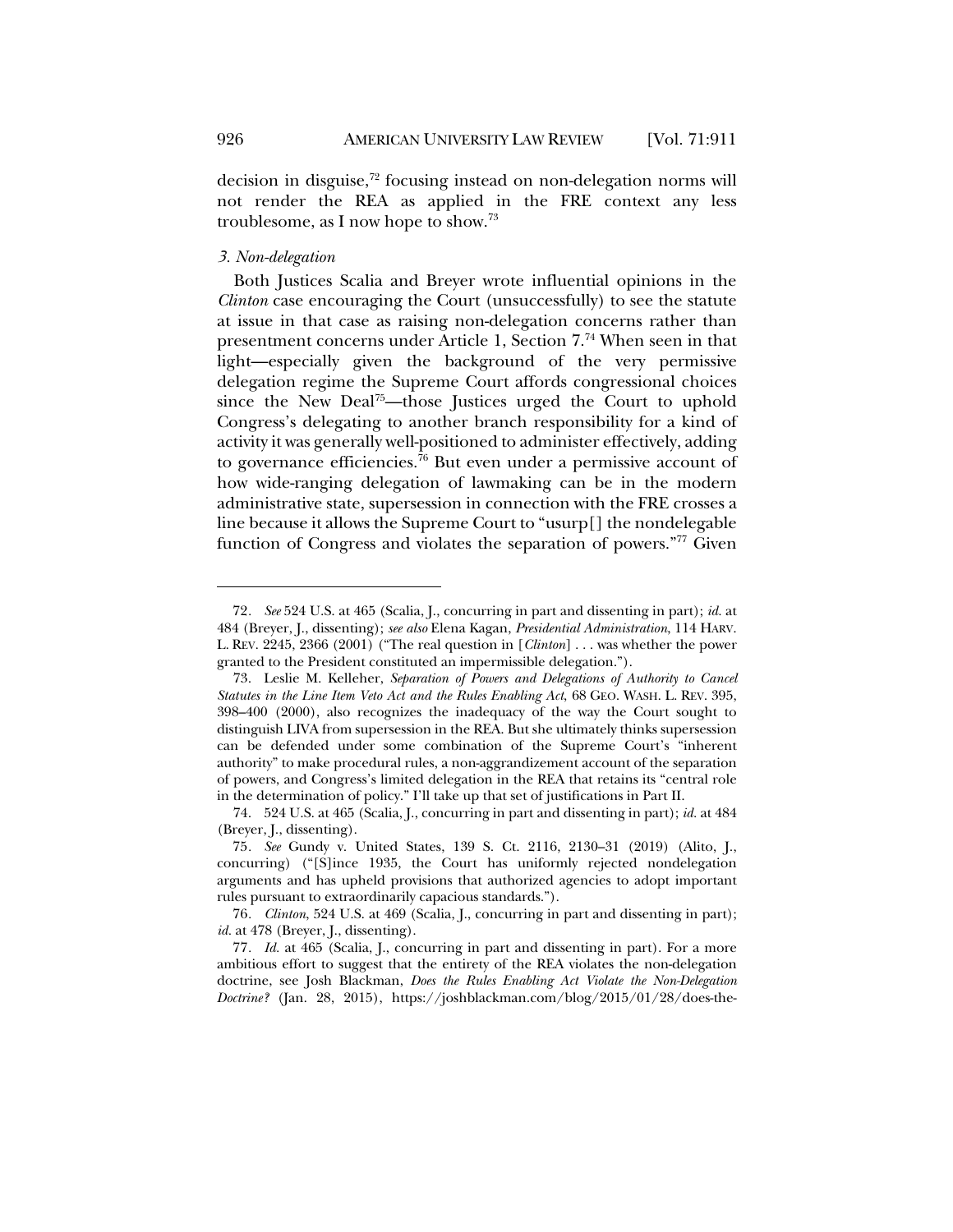that the Supreme Court might be poised to revisit some of its nondelegation jurisprudence rendering it somewhat less permissive in the years to come,<sup>78</sup> it is especially urgent to draw attention to the way the REA inappropriately delegates lawmaking in connection with the FRE. In this context, it is "inherently defective."79

To be sure, soon after the Supreme Court was willing to be active in enforcing a non-delegation doctrine,<sup>80</sup> it still held fire against the REA in its early days. When the original REA was passed in 1934, which did not obviously delegate the right to make evidence law through rulemaking, the 1935 non-delegation cases had not yet come down. But *Wayman v. Southard*<sup>81</sup> had already held in 1825 that Congress may not transfer "powers which are strictly and exclusively legislative,"82 and *J.W. Hampton*, *Jr. & Co. v. United States*<sup>83</sup> had already announced the "intelligible principle" test in 1928, disabling Congress from handing blanket powers to another branch without giving it some policy guidance.84 Still, in 1941, the Supreme Court was compliant and complicit in the delegation to itself in *Sibbach v. Wilson & Co*. <sup>85</sup> By 1944, in *Yakus v. United States*, <sup>86</sup> the Court was already getting less formalistic about delegations more generally, insisting that the Constitution

rules-enabling-act-violate-the-non-delegation-doctrine [https://perma.cc/NS7J-K748]. My argument here is limited to the REA as it applies to the FRE.

<sup>78</sup>*. See Gundy*, 136 S. Ct. at 2131 (Alito, J., concurring) ("If a majority of this Court were willing to reconsider the approach we have taken for the past 84 years, I would support that effort."). Chief Justice Roberts and Justice Thomas joined Justice Gorsuch's effort to revive a non-delegation doctrine with more bite in *Gundy*. *See id.* (Gorsuch, J., dissenting). Although Kavanaugh did not participate in *Gundy*, there is good reason to think he sides with Gorsuch on these matters in light of his solidarity with Gorsuch in another administrative law case from the same term. *See* Kisor v. Wilkie, 139 S. Ct. 2400, 2439 (2019) (Gorsuch, J., concurring).

<sup>79.</sup> Martin H. Redish & Uma M. Amuluru, *The Supreme Court, the Rules Enabling Act, and the Politicization of the Federal Rules: Constitutional and Statutory Implications*, 90 MINN. L. REV. 1303, 1308 (2006).

<sup>80.</sup> A.L.A. Schechter Poultry Corp. v. United States, 295 U. S. 495, 537 (1935); Panama Refining Co. v. Ryan, 293 U. S. 388, 430 (1935).

<sup>81.</sup> 10 Wheat. 1 (1825).

<sup>82</sup>*. Id.* at 42–43.

<sup>83.</sup> 276 U.S. 394 (1928).

<sup>84</sup>*. Id.* at 409. *Field v. Clark*, 143 U.S. 649 (1892), had also announced that "Congress cannot delegate legislative power[,] . . . a principle universally recognized as vital to the integrity and maintenance of the system of government ordained by the Constitution." *Id.* at 692.

<sup>85.</sup> 312 U.S. 1 (1941).

<sup>86.</sup> 321 U.S. 414 (1944).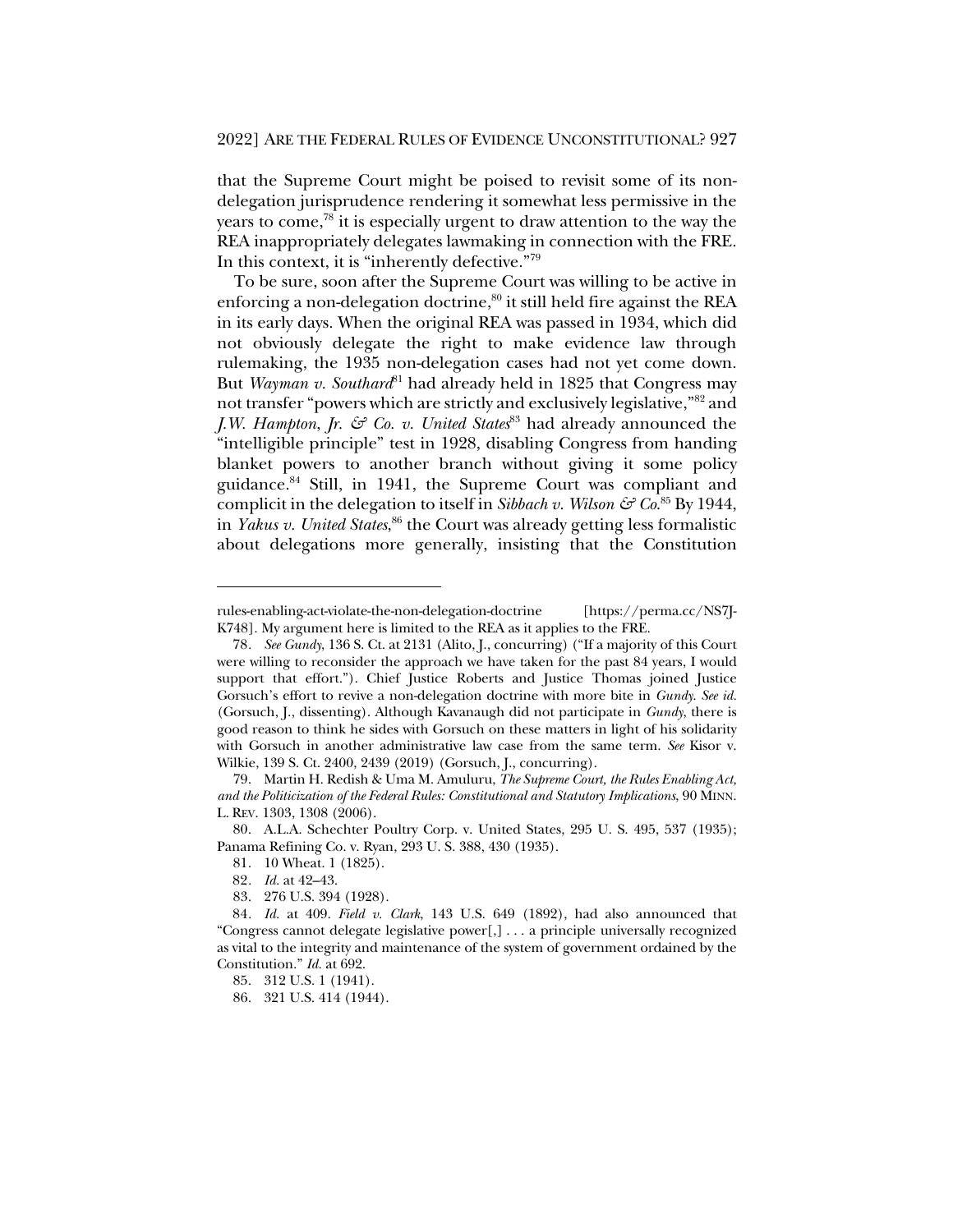allows Congress degrees of "flexibility" and "practicality."87 And in the 1989 *Mistretta v. United States*<sup>88</sup> opinion upholding the U.S. Sentencing Commission, the Court reinforced the wide latitude Congress has under the Constitution to delegate to, in that case, a Judicial Branch instrumentality (though it continued to emphasize the "intelligible principle" limitation to guide substantial delegations).89 So is anything left in the flaccid non-delegation doctrine to challenge the REA's application to the FRE (which is not controlled by the Court's decision in *Sibbach* about an earlier version of the REA that did not clearly delegate the power to make and repeal evidence law)?

First, much of the Court's *Sibbach* opinion focuses on the Federal Rules of Civil Procedure made under the REA being quite narrowly "procedural" rather than "substantive."90 This character of the Federal Rules at issue in the case is part of the justificatory matrix for upholding the delegation. Indeed, the Court emphasized that Congress "has never essayed to declare the substantive state law, or to abolish or nullify a right recognized by the substantive law of the state where the cause of action arose, save where a right or duty is imposed in a field committed to Congress by the Constitution."91 Thus, even if John Hart Ely was right that the *Sibbach* Court underemphasized or misunderstood the feature in the REA that no Federal Rule may "abridge, enlarge, []or modify the substantive right of any litigant"92 (which might have led to a different result if the relevant state actually protected the litigant from the physical exam ordered under the Federal Rules in the district court in the case), $93$  there is no question that the Court's willingness to go along with the delegation was tied up

93*. See* Ely, *supra* note 92 (discussing the facts and holding in *Sibbach*). Not everyone agrees with Ely. *See generally* Burbank, *supra* note 23, at 1152 (arguing that this dimension of the REA was really intended to be a mirror of the first requirement that the Court promulgate general rules of procedure and was not an additional sideconstraint).

<sup>87</sup>*. Id.* at 425–26.

<sup>88.</sup> 488 U.S. 361 (1989).

<sup>89</sup>*. Id.* at 372.

<sup>90</sup>*. Sibbach*, 321 U.S. at 10, 14.

<sup>91</sup>*. Id.* at 10.

<sup>92.</sup> Pub. L. No. 73-415, 48 Stat. 1064, 1064 (1934); John Hart Ely, *The Irrepressible Myth of Erie*, 87 HARV. L. REV. 693, 718–20 (1974). Note that "of any litigant" disappeared in the modern version of the REA, highlighting that the relevant substantive rights may be more conceptual or related to third parties rather than possessory to specific litigants.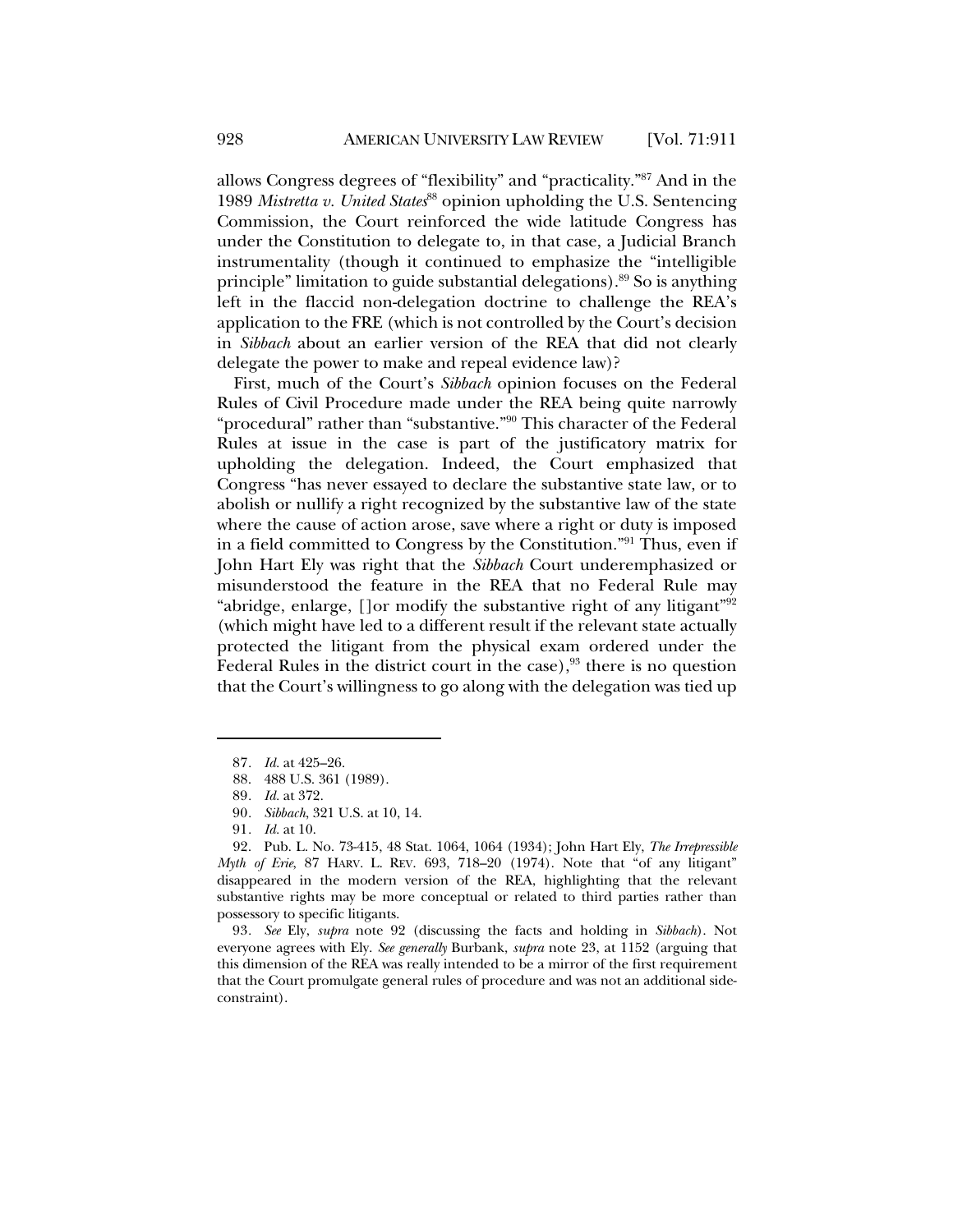with its view about the "procedural" nature of the relevant Federal Rules.

Yet, even if one were to concede that much of the FRE is sufficiently "procedural" and focused on internal housekeeping in the federal courts as a general matter, $94$  it would be hard not to conclude that central issues to the FRE like how to think about character evidence, how to evaluate religious convictions or belief, and burdens of proof and presumptions for tort causes of action are "right[s] granted for one or more nonprocedural reasons, for some purpose or purposes not having to do with the fairness or efficiency of the litigation process,"95 or some purpose extrinsic to the evaluation of evidence. Thus, with respect to the FRE, there may be so much in it that is susceptible to abridging, enlarging, or modifying substantive rights that it requires revisiting the soundness of *Sibbach*'s complacency about the delegation in the REA as it applies to the FRE.<sup>96</sup> Whether one thinks much of the FRE should be invalidated because it fails to comply with the REA's statutory requirement of not abridging, enlarging, or modifying substantive rights or whether one focuses on the centrality of that limitation to render the delegation constitutional in the first place, the FRE puts *Sibbach*'s blessing of the delegation effectuated in the REA-as-of-1934 against the ropes as a way to justify our current REA-FRE interface.

Second, *Sibbach* relied to some extent on a congressional review process in the original REA that is no longer permitted under *Chadha*. The Court held in *Sibbach* that after the Federal Rules of Civil Procedure were proposed and submitted to Congress under the REA,

<sup>94</sup>*. See* Edmund M. Morgan, *Rules of Evidence—Substantive or Procedural*, 10 VAND. L. REV. 467, 468 (1957) (arguing that evidence law is procedural, through and through). For the classic typologies of which parts of evidence law are *truly* procedural and which are harder to classify as such, see Jack B. Weinstein, *The Uniformity-Conformity Dilemma Facing Draftsmen of Federal Rules of Evidence*, 69 COLUM. L. REV. 353, 356 (1969); and Ronan E. Degnan, *The Law of Evidence Reform*, 76 HARV. L. REV. 275, 283 (1962).

<sup>95.</sup> Ely, *supra* note 93, at 725.

<sup>96.</sup> This is part of why Ely could have written in 1974, as follows: "Thus, in one slight sense it seems a pity that Congress intercepted the Evidence Rules. For the privilege provisions might well have presented the case that forced the Court to get serious about the Enabling Act." *Id.* at 738. For him, it is clear that "[a] Federal Rule displacing [the husband-wife or physician-patient] . . . privilege would . . . violate the [REA's] second sentence" about abridging substantive rights. *Id.* at 740. Although Congress moved privilege issues out of contention by requiring that they be regulated by statute, *id.*, many other FRE provisions affect substantive rights in similar ways but are still subject to the REA regime under current law.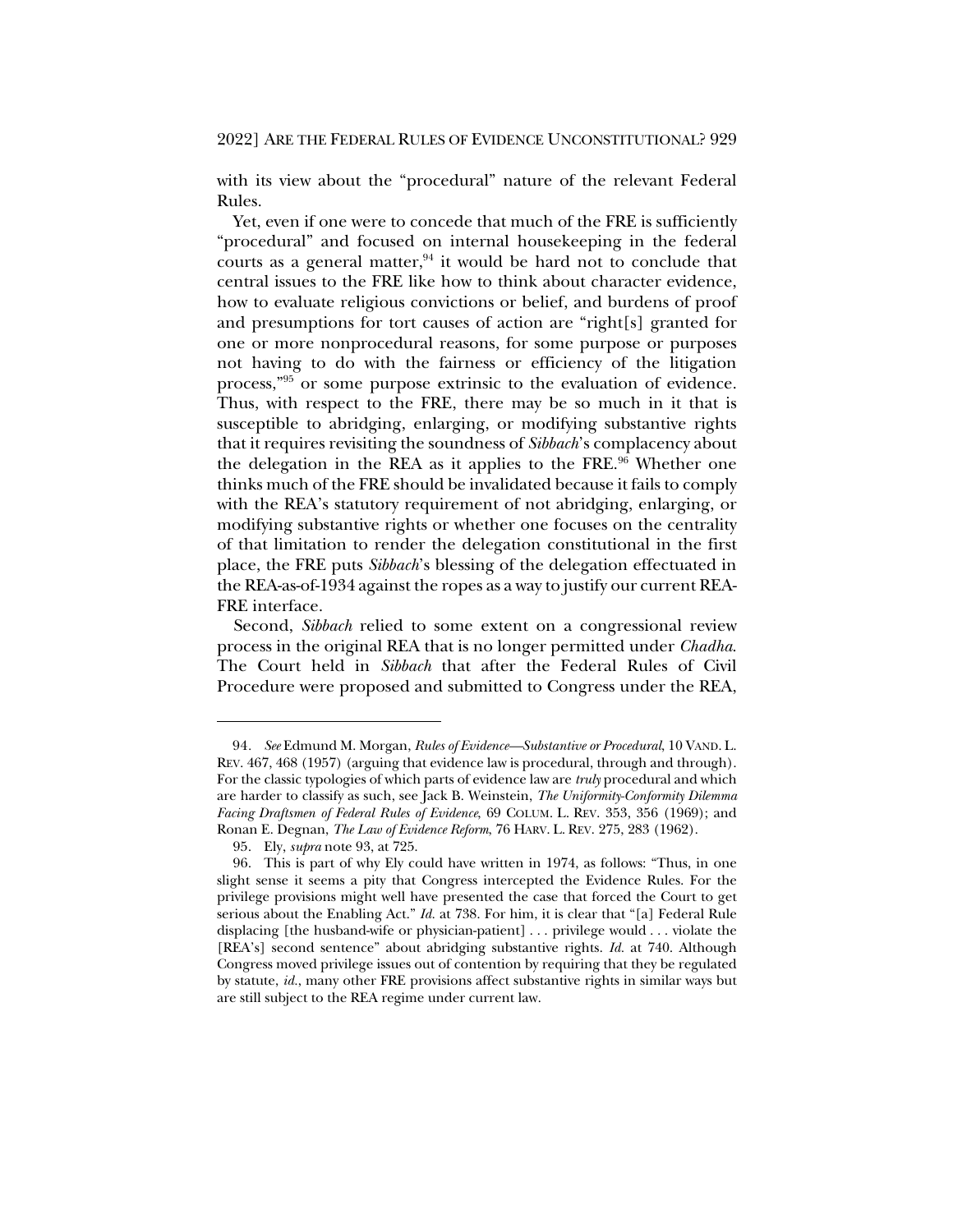"that body might examine them and *veto* their going into effect if contrary to the policy of the legislature."97 Focusing on the "value of the reservation" to vindicate the delegation (the "report-and-wait" dimension of the REA), the *Sibbach* Court used what looked to it in 1941 as a legislative veto provision in the original REA to find "no transgression of legislative policy," further vindicating the delegation.<sup>98</sup> Although Justice Frankfurter's dissent on this point seems right—that "to draw any inference of tacit approval from non-action by Congress is to appeal to unreality"99—the legislative veto provision in the REA is no longer a part of it, because Congress got rid of that form of review in 1988, after *Chadha*. <sup>100</sup> Thus, whatever relief that provision provided the *Sibbach* Court in upholding the delegation in 1941—as Congress could efficiently and quickly makes sure its policy preferences were being followed by the Court—was eroded by *Chadha*'s rendering all legislative vetoes unconstitutional.<sup>101</sup>

Third, and finally, the original version of the REA contemplated an all-at-once replacement of the procedural rules under the Conformity Act with the Federal Rules to come on the heels of the REA's passage. The idea that the supersession provision in 1934 would have allowed the Supreme Court to supersede the Conformity Act in 1938 (with a potential that Congress might then systematically repeal statutes in conflict with the new Federal Rules after the dust settled from the passage of the Rules) and then in an ongoing way supersede its own Federal Rules with amendments and repeals of earlier versions of its Federal Rules is about as far as one can read the finding of a constitutional delegation in *Sibbach*, which we have to treat as the standing law. But that is a long way off from the modern modality of supersession in connection with the FRE, which has permitted the Supreme Court in an ongoing way for 45 years to amend and repeal virtually willy-nilly congressional statutes that were enacted through the constitutional procedures of bicameralism and presentment. The Foreword of the FRE should give any student of constitutional law

<sup>97</sup>*. Sibbach*, 312 U.S. at 15 (emphasis added).

<sup>98</sup>*. Id.* at 15–16.

<sup>99</sup>*. Id.* at 18 (Frankfurter, J., dissenting).

<sup>100</sup>*. See* Pub. L. No. 100-702, 102 Stat. 4642, 4650 (1988) (removing the one-house legislative veto provision from the REA).

<sup>101.</sup> I discussed this feature of *Chadha* above. *Supra* text accompanying note 40. The Court willfully forgot in 1983 what it knew in 1941: that the original REA probably contained a legislative veto. *See* INS v. Chadha, 462 U.S. 919, 935 n.9 (1983) (discussing the "report-and-wait" provision the Court considered in *Sibbach*, 312 U.S. at 15).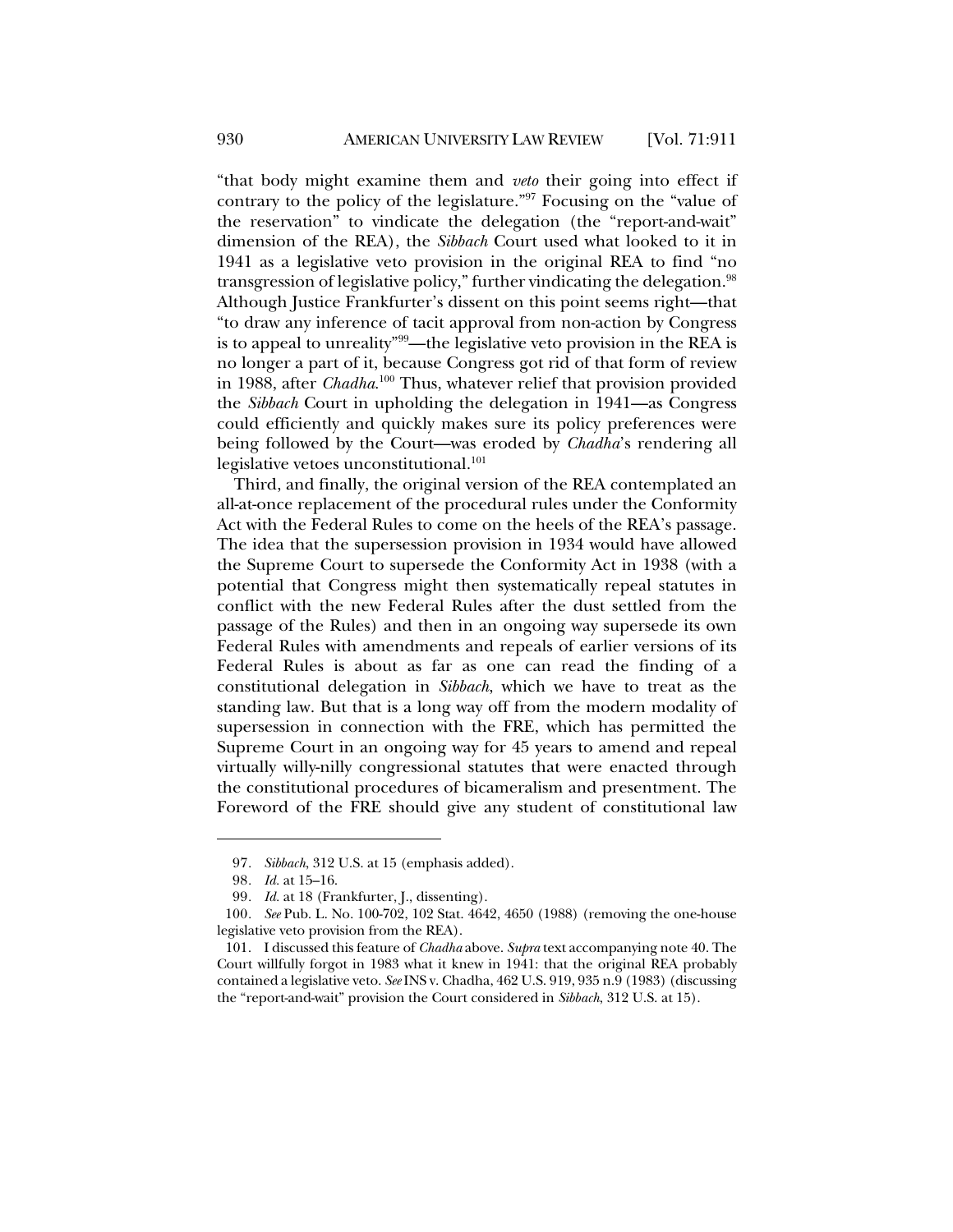pause: "This document contains the Federal Rules of Evidence . . . . The rules were enacted by Public Law 93-595 (approved January 2, 1975) and have been amended by Acts of Congress, *and further amended by the United States Supreme Court*."102 This is pretty wild stuff. Indeed, since Congress cannot countermand proposals to upend its statutes in any fast-tracked way (as it could have under the pre-*Chadha* REA), what we have now is closer to what was unimaginable even in *Mistretta*. It is as if Congress gave the Sentencing Commission the authority not only to set determinate sentencing guidelines for crimes set by Congress (as the Court blessed in *Mistretta*103) but also the power to amend and repeal substantive criminal law statutes on an ongoing basis, reserving for itself only the ability to countermand that Commission by going through the constitutional mechanisms of bicameralism and presentment. Even in 1989, when the Court was being pretty mushy about delegations to the Judicial Branch, the Court would not have gone along with such congressional abdication of its own lawmaking and law-repealing authority.

In short, and perhaps surprisingly for such a seemingly toothless framework, the non-delegation doctrine exposes the formal failures of the REA as applied to the FRE. Rather than "an empty exercise in judicial rhetoric,"104 the non-delegation doctrine should be seen to proscribe how the REA functions in connection with the FRE.105 To the extent that the doctrine tends to recede in the standard vanilla delegation to Article II administrative agencies, courts can rely on Article III judicial review as a backstop, thanks to the Administrative

<sup>102.</sup> STAFF OF H. COMM. ON THE JUDICIARY, 116TH CONG., FED. RULES OF EVIDENCE III (Comm. Print 2019) (emphasis added).

<sup>103.</sup> 488 U.S. 361, 369, 379 (1989).

<sup>104.</sup> Cynthia R. Farina, *Statutory Interpretation and the Balance of Power in the Administrative State*, 89 COLUM. L. REV. 452, 480 (1989).

<sup>105.</sup> I would have to concede that even Gorsuch in Section II.B of his *Gundy* dissent looking to revive the non-delegation doctrine cites *Wayman*, 23 U.S. (10 Wheat.) 1 (1825), in service of his willingness to assume that courts have some constitutional grant to regulate their own practices. *See* Gundy v. United States, 136 S. Ct. 2116, 2136 (2019) (Gorsuch, J., dissenting) (citing Wayman v. Southard, 23 U.S. (10 Wheat.) 1, 31, 43 (1825)). This ostensibly lessens his worry about certain kinds of delegations to the judiciary. As I'll suggest more carefully below, much of evidence law is not mere regulation of courtroom practices but is instead substantive law implicating federalism and jury rights—and in any event the delegation of interest here is not the delegation to make rules for how to admit impeachment testimony, for example, but the delegation effectively to repeal statutes, a wholly different kind of delegation of legislative authority.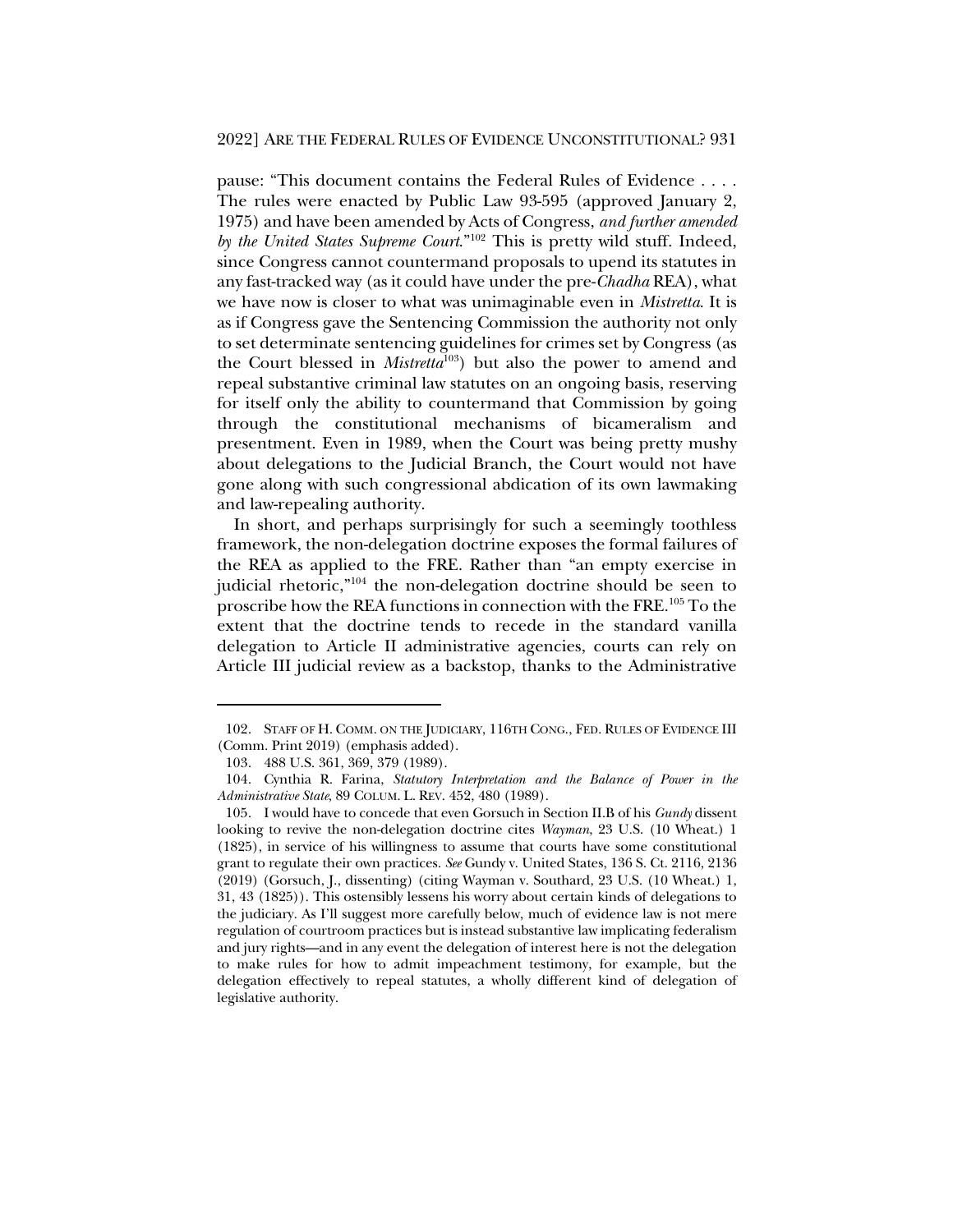Procedure Act.<sup>106</sup> To the extent the doctrine fades away in many delegations to the President directly, the Court can—as Justice Breyer emphasizes in *Clinton*<sup>107</sup>—rely on the political process somewhat as a backstop. But in connection with a delegation to the Supreme Court, which is ultimately asked to sit in judgment on the reach of its own power and be the judges in their own cause, it is easier to see how the non-delegation doctrine can do some real work here.<sup>108</sup> It is, from this vantage point, not hard to understand why the Court has never struck down part of the FRE for being beyond the authorization in the REA.109 It is thus a little ridiculous (or "unseemly")<sup>110</sup> to think that the part of the REA that could be used to invalidate Federal Rules that infringe on substantive rights can be the thin reed on which to vindicate the constitutionality of supersession.<sup>111</sup>

Perhaps a formalist argument could be run as follows: It is actually the law that the Court is unconcerned with delegations to the judicial branch. Whether formally the law or practically the law, the Court will never strike down a delegation to itself. About this form of formalism, I can say two things: 1. I am about to offer a functionalist reason to be skeptical of such an argument; and 2. *mutatis mutandis*, *res ipsa loquitur*.

109*. See Mistretta*, 488 U.S. at 379 (holding that Congress's broad delegation to the Judicial Sentencing Commission is permissible); *Nixon*, 418 U.S. at 713 (ruling in favor of judicial power over executive privilege).

<sup>106.</sup> Pub. L. 79-404, 60 Stat. 237, 243 (1946).

<sup>107.</sup> Clinton v. City of New York, 524 U.S. 417, 490 (1998) (Breyer, J., dissenting).

<sup>108.</sup> As Andrew Kent observes to his constitutional law students every year, the Court is routinely unconcerned with separation of powers deviations in favor of judicial power. *See, e.g.*, Mistretta v. United States, 488 U.S. 361, 379 (1989) (permitting broad policymaking in the Judicial Branch's Sentencing Commission); Morrison v. Olson, 487 U.S. 654, 676 (1988) (permitting the Judicial Branch to appoint an independent counsel as a prosecutorial officer to investigate the Executive Branch); United States v. Nixon, 418 U.S. 683, 685, 713 (1974) (upholding a Judicial Branch subpoena against an assertion by the President of "executive privilege"); Sibbach v. Wilson & Co., 312 U.S. 1, 14 (1941) (upholding a broad delegation to the Supreme Court).

<sup>110.</sup> Kelleher, *supra* note 73, at 443. For a trenchant critique about how the rulemaking process is a classic "foxes-watching-the-henhouse" problem, see Carrie Leonetti, *Watching the Hen House: Judicial Rulemaking and Judicial Review*, 91 NEB. L.REV. 72 (2012).

<sup>111.</sup> For one effort in this regard, notwithstanding an appreciation of this problem, see Kelleher, *supra* note 73, at 441 ("The failure by the Court to take seriously the limits on its authority to promulgate Rules could create a problem with the supersession provision."). Kelleher also dismisses the worry about judges being the adjudicators of their own authority—the most basic *nemo judex in sua causa* principle of natural justice, see Fred H. Blume, *Book Three Title Five in Annotated Justinian Code*, http://www.uwyo.edu/lawlib/blume-justinian/\_files/docs/Book-3PDF/Book%203- 5.pdf [https://perma.cc/7PJL-Y7ZG]—because the Court merely "rubberstamps" the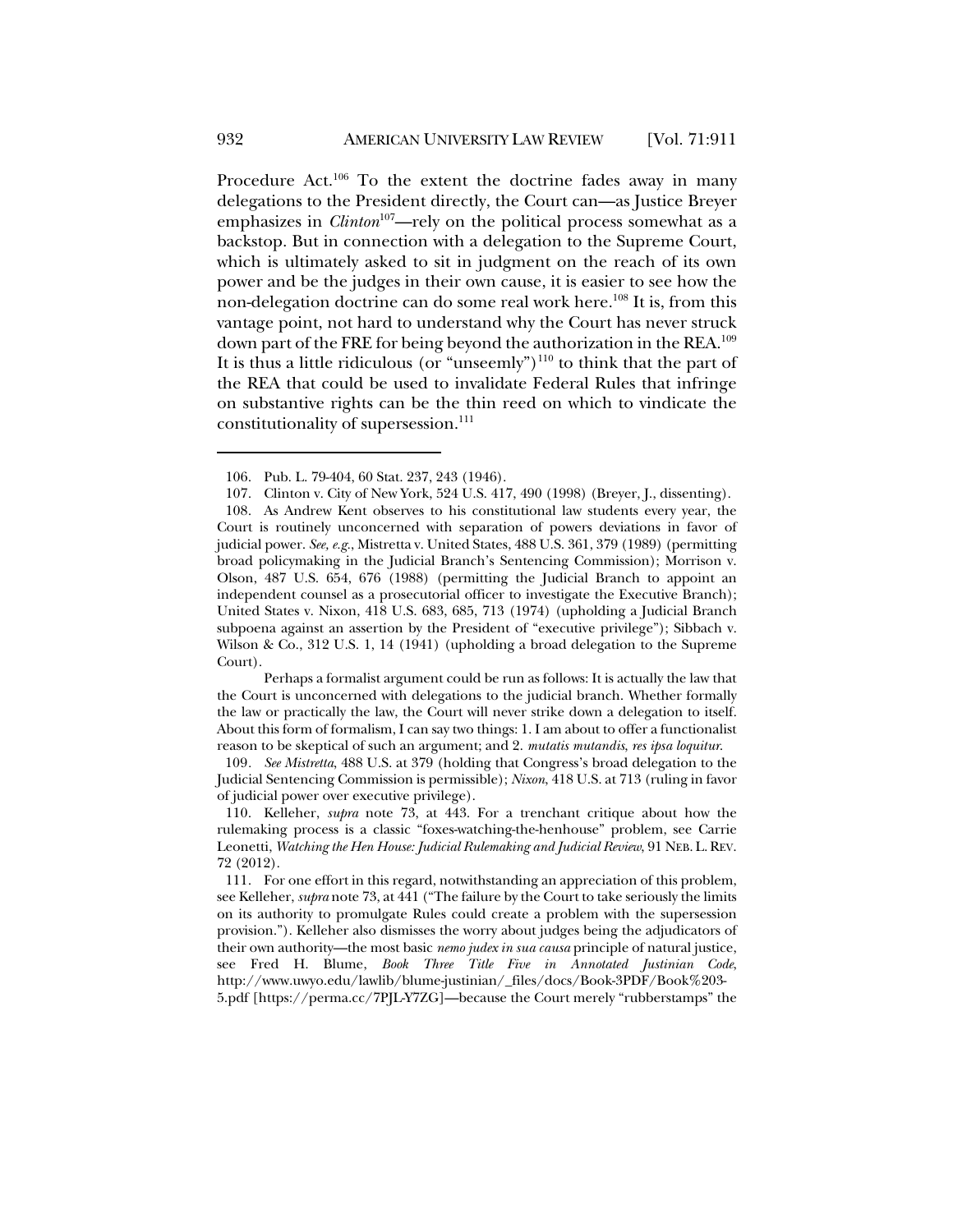## *B. Function*

The formal arguments against the constitutionality of the FRE's revision and amendment system are formidable. They are reason enough—even apart from the continuing ascendency of formalism on Supreme Court<sup>112</sup>—to look for a better future for the FRE, putting it on firmer constitutional foundations. But there are also functional arguments that reinforce the conclusion that something structural has to change for the FRE rulemaking process, which I explore below. Although my formal arguments may have broader application for the way supersession in the REA also affects other federal rules regimes, the functional arguments I offer are targeted to its application in the FRE context, upon which I focus here.

### *1. Why evidence is special—like bankruptcy*

Consider Congress's choice to repeal supersession for the Bankruptcy Rules in the Bankruptcy Reform Act of 1978.113 The Senate Report notes the following: "This bill extensively revises the bankruptcy law. Nearly all procedural matters have been removed and left to the Rules of Bankruptcy Procedure. Consequently, the need to permit the Supreme Court's rules to supersede the statute no longer exists. To the extent a rule is inconsistent the statute will govern."114 And when one looks closely at 28 U.S.C. § 2075—the REA's provisions that deal with the Supreme Court's authority to promulgate rules for bankruptcy proceedings—the absence of a parallel supersession

work of an Advisory Committee and Judicial Conference and "actually plays very little role in the rulemaking process." Kelleher, *supra* note 73, at 443. This is supposed to make us *more* comfortable with the REA's delegation to the Supreme Court to amend and repeal statutory law that regularly touches upon substantive rights? To the extent the delegation is a pass-through to the Advisory Committee, we inch ever closer to the problems associated with the delegation in *A.L.A. Schechter Poultry Corp. v. United States* in which a "roving commission" of private parties got to promulgate rules that affected substantive rights. 295 U.S. 495, 521–25 (1935); *id.* at 551 (Cardozo, J., concurring).

<sup>112</sup>*. See* Ofer Raban, *Between Formalism and Conservatism: The Resurgent Legal Formalism of the Roberts Court*, 8 N.Y.U. J.L. & LIBERTY 343, 344–45 (2014) (documenting the increase in formalistic decisions during the Roberts Court era).

<sup>113.</sup> Stephen B. Burbank, *Hold the Corks: A Comment on Paul Carrington's "Substance" and "Procedure" in the Rules Enabling Act*, 1989 DUKE L.J. 1012, 1045.

<sup>114.</sup> S. Rep. No. 989, 95th Cong., 2d Sess. 158 (1978); *see also* H.R. Rep. No. 595, 95th Cong., 1st Sess. 292 (1977) ("[T]he Rules would no longer create confusion if they are inconsistent with the statute, and the Supreme Court will lose the power to repeal *pro tanto* portions of the bankruptcy laws."). Thanks to Stephen Burbank for these references.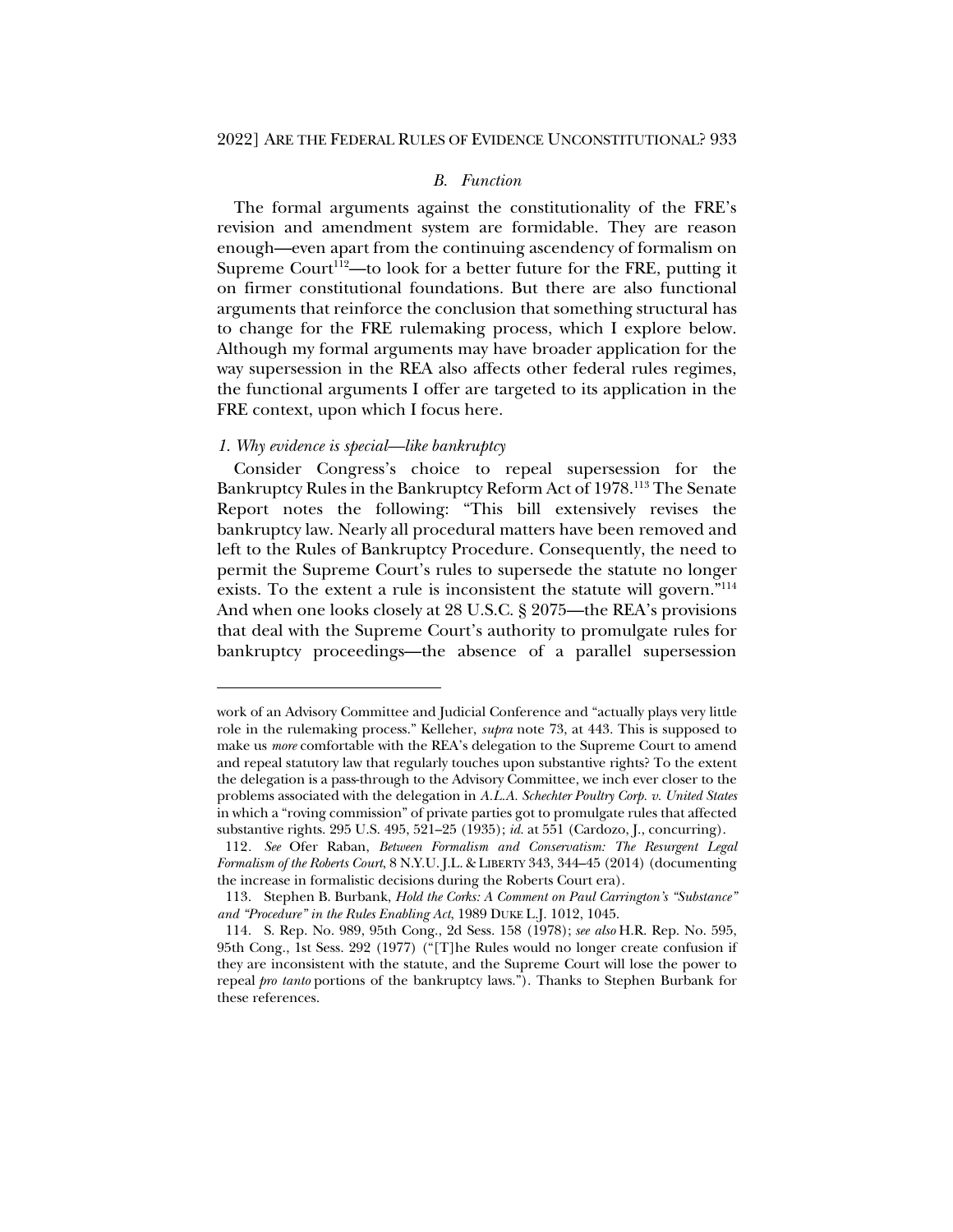provision is as salient as it is instructive.115 Indeed, it mostly mimics the authorizations and procedures for promulgating rules of procedure and evidence in § 2072 and § 2074 with that one notable omission.<sup>116</sup> As Stephen Burbank notes, it is hard to understand why Congress's logic in 1978 did not generalize to the whole Federal Rules regime by 1988, when it was revisiting the REA anyway. $117$ 

As I've already discussed, unlike the Federal Rules of Civil Procedure, the FRE was first set in motion by Congress rather than the Supreme Court. Congress set into codified form statutory law that grants and limits many substantive rights that pre-empt local state law—just like substantive bankruptcy law. Thus, Congress should have rendered all substantive rules of evidence immune from supersession—and allowed the Court to promulgate only more purely procedural evidence guidelines. It appreciated this enough to disable the Supreme Court from in any way mucking with evidentiary privileges,<sup>118</sup> but missed its opportunity like it had with the bankruptcy overhaul to separate more clearly congressionally determined substantive rights in the laws of evidence from procedural ones that it could leave wholly in control of the Supreme Court both in the first instance and beyond, rendering supersession of congressional laws as unnecessary as it is unconstitutional.

What Congress should have done in 1988 was repeal all parts of the FRE that it thought purely procedural, leaving their status as "Rules" untouched even though they would no longer be statutes of the United States. It could then leave much of the FRE in the hands of the Advisory Committee and the Supreme Court without the awkwardness of the FRE being a statute. And once the rules that grant substantive rights remained codified, Congress should have repealed the supersession provision so it would be clear that statutes trump promulgated rules business as usual, of course, in the rest of the administrative state.<sup>119</sup>

119. Consider APA provision 5 U.S.C. § 706 (requiring that reviewing courts "shall . . . hold unlawful and set aside agency action, findings, and conclusions found to

<sup>115</sup>*. See* 28 U.S.C. § 2075.

<sup>116.</sup> *Id.*; *id.* § 2074(a); *id.* § 2072(b).

<sup>117.</sup> Burbank, *supra* note 113, at 1045.

<sup>118.</sup> "Any such rule creating, abolishing, or modifying an evidentiary privilege shall have no force or effect unless approved by Act of Congress." *Id.* § 2074(b). Admittedly, in practice this has led the Court to develop evidentiary privileges through the common law rather than through the rulemaking process. Whatever defects such developments create, at least the developments require actual cases and controversies and judicial reasoning—something absent in the rulemaking process.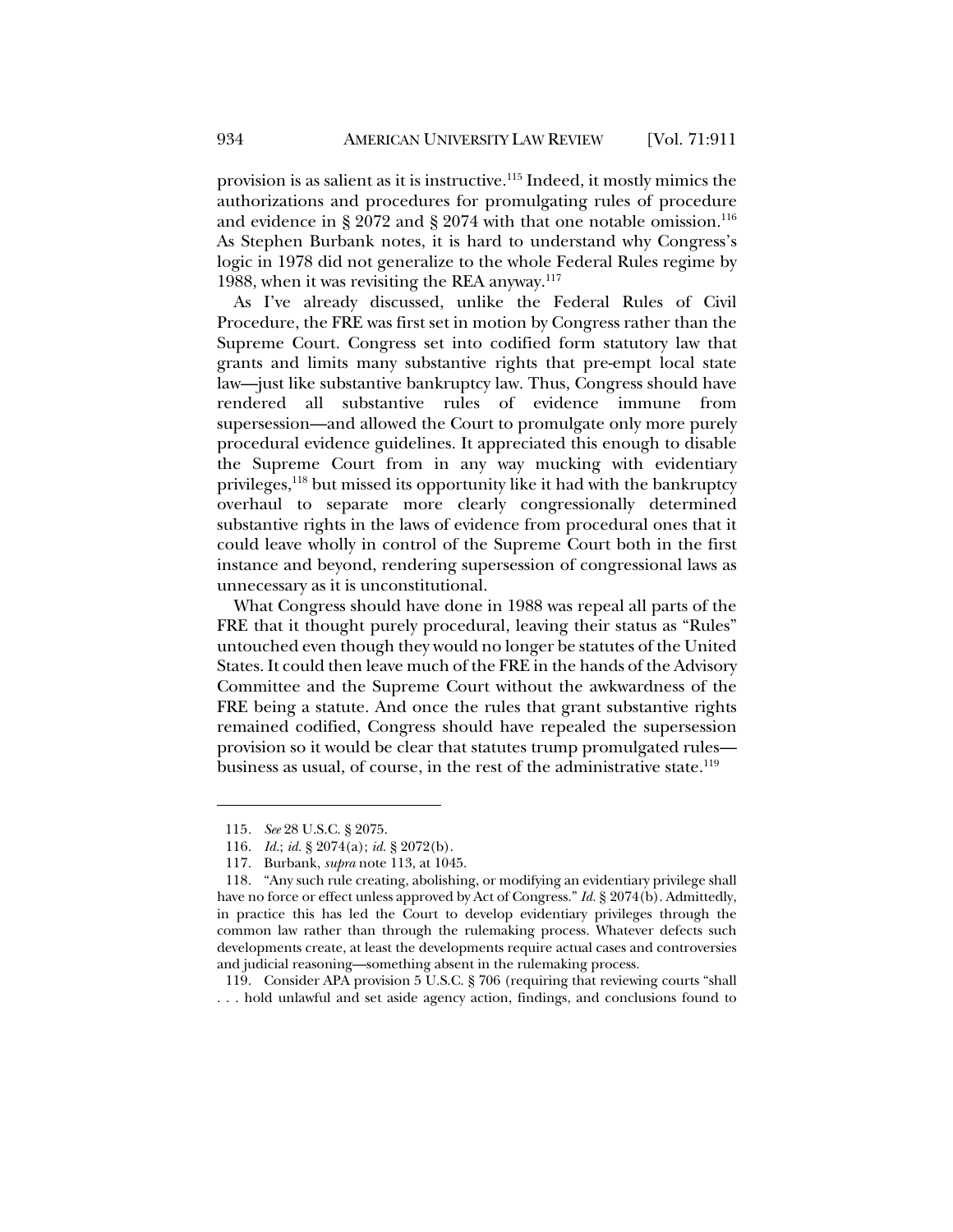#### 2022] ARE THE FEDERAL RULES OF EVIDENCE UNCONSTITUTIONAL? 935

To be sure, in light of the specialized treatment of bankruptcy in the REA, one could conclude that Congress seems to have made a deliberate choice in 1988 to sustain supersession for the FRE (a decision I am arguing is beyond its formal authority). Yet, one cannot escape the conclusion that several parts of the FRE ought to be outside the ambit of supersession because they are congressional policy choices that should not be so easily upset or undone by a mere rule pursuant to a delegation with no discernable standard. For example, putting to one side the controversy surrounding FRE Rules 413, 414, and  $415^{120}$ —rules permitting the admission of evidence that a defendant committed a previous similar crime of sexual assault or child molestation—which were added to the FRE by Congress through a 1994 statutory enactment, $121$  it is hard not to see them as policy choices that should be outside the REA revision process. Yet notwithstanding that Congress expressed an intent for these FRE provisions to be immunized from supersession (at least in the first instance),<sup>122</sup> the Advisory Committee and the Supreme Court went ahead and amended—and superseded—them anyway through the REA process in 2011.<sup>123</sup>

Or consider three more FRE rules that were passed in Congress's original 1975 enactment: Rule 411 explains how evidence of liability insurance should not figure in proving negligence or wrongful

be . . . in excess of statutory jurisdiction, authority, or limitations" or "otherwise not in accordance with [statutory] law").

<sup>120</sup>*. See, e.g.*, R. Wade King, Comment, *Federal Rules of Evidence 413 and 414: By Answering the Public's Call for Increased Protection from Sexual Predators, Did Congress Move Too Far Toward Encouraging Conviction Based on Character Rather than Guilt?*, 33 TEX. TECH. L. REV. 1167, 1169 (2002) (arguing that Rules 413 and 414 created an increased risk of wrongful conviction).

<sup>121.</sup> Pub. L. No. 103-322, 108 Stat. 1796, 2135–37 (1994) (codified as amended at 28 U.S.C. app. Fed. R. Evid. 413–15 (1994)).

<sup>122.</sup> Violent Crime Control and Law Enforcement Act of 1994, Pub. L. No. 103-322, 108 Stat. 2137 ("Not later than 150 days after the date of enactment of this Act . . . , the Judicial Conference of the United States shall transmit to Congress a report containing recommendations for amending the Federal Rules of Evidence as they affect the admission of evidence of a defendant's prior sexual assault or child molestation crimes in cases involving sexual assault and child molestation. The Rules Enabling Act shall not apply to the recommendations made by the Judicial Conference pursuant to this section.").

<sup>123</sup>*. See* Elizabeth L. DeCoux, *Are the 2011 Changes to Federal Rules of Evidence 413– 415 Invalid? The Rules Enabling Act and the Drafters' Definition of "Stylistic"*, 34 N.C. CENT. L. REV. 136, 136 (2012). Merely stylistic or not, the Supreme Court rewrote a congressional law.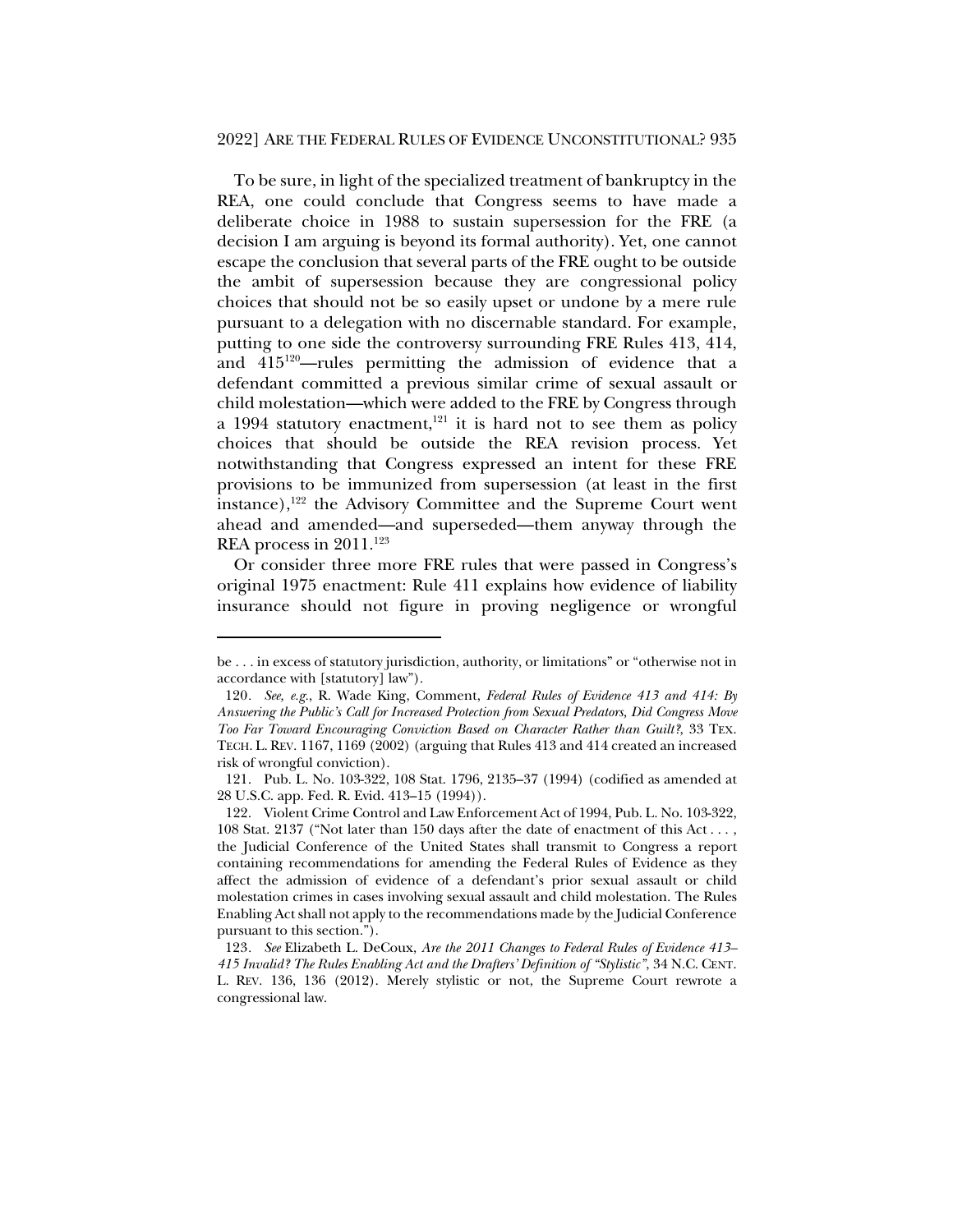conduct but may figure in proving a witness's bias, prejudice, agency, ownership, or control.<sup>124</sup> Rule 610 establishes that "[e]vidence of a witness's religious beliefs or opinions is not admissible to attack or support the witness's credibility."125 And Rule 608, in part, provides that, "By testifying on another matter, a witness does not waive any privilege against self-incrimination for testimony that relates only to the witness's character for truthfulness."126 These congressional commitments—to forms of proof in tort law and to constitutional principles associated with the freedom of religion and the right against self-incrimination—should not so easily be subject to amendment or repeal through the REA process, whatever else Congress intended within the REA. The delegation of repeal authority away from Congress should be seen as an abdication that our Constitution should not permit: Congress must remain the core lawmaker in these domains, subject to Article III judicial review where appropriate in a case or controversy. Even though the Supreme Court has not substantively or substantially yet used its authority to completely undo these particular congressional choices made in  $1975$ ,<sup>127</sup> the Court has used its REA authority in connection with each of these rules and replaced its wording for Congress's.128 That just is not how important lawmaking should work—and it confuses the task of statutory interpretation, leaving courts interpreting their own work product rather than a congressional enactment. And nothing in the current REA adequately protects these provisions from repeal because Congress cannot countermand the Supreme Court without passing a new law with House and Senate majorities, along with presidential approval. $129$ 

Even fans of supersession generally recognize that

the congressional choice to enact legislation indicates a policy decision, which presumptively places the matter into the area of

<sup>124.</sup> Fed. R. Evid. 411.

<sup>125.</sup> Fed. R. Evid. 610.

<sup>126.</sup> Fed. R. Evid. 608.

<sup>127</sup>*. See* STAFF OF H. COMM. ON THE JUDICIARY, 116TH CONG., FED. RULES OF EVIDENCE 11–12 (Comm. Print 2019) (demonstrating that subsequent Supreme Court amendments did not change these congressional choices).

<sup>128.</sup> Rule 411 was amended with the REA process on Mar. 2, 1987, eff. Oct. 1, 1987 and Apr. 26, 2011, eff. Dec. 1, 2011. Fed R. Evid. 411. Rule 610 was amended with the REA process on both of these dates as well. Fed. R. Evid. 610. And Rule 608 was amended on the 2011 date, as well as dates in 1987, 1988, and 2003. Fed. R. Evid. 608. 129*. See* INS v. Chadha, 462 U.S. 919, 952 (1983).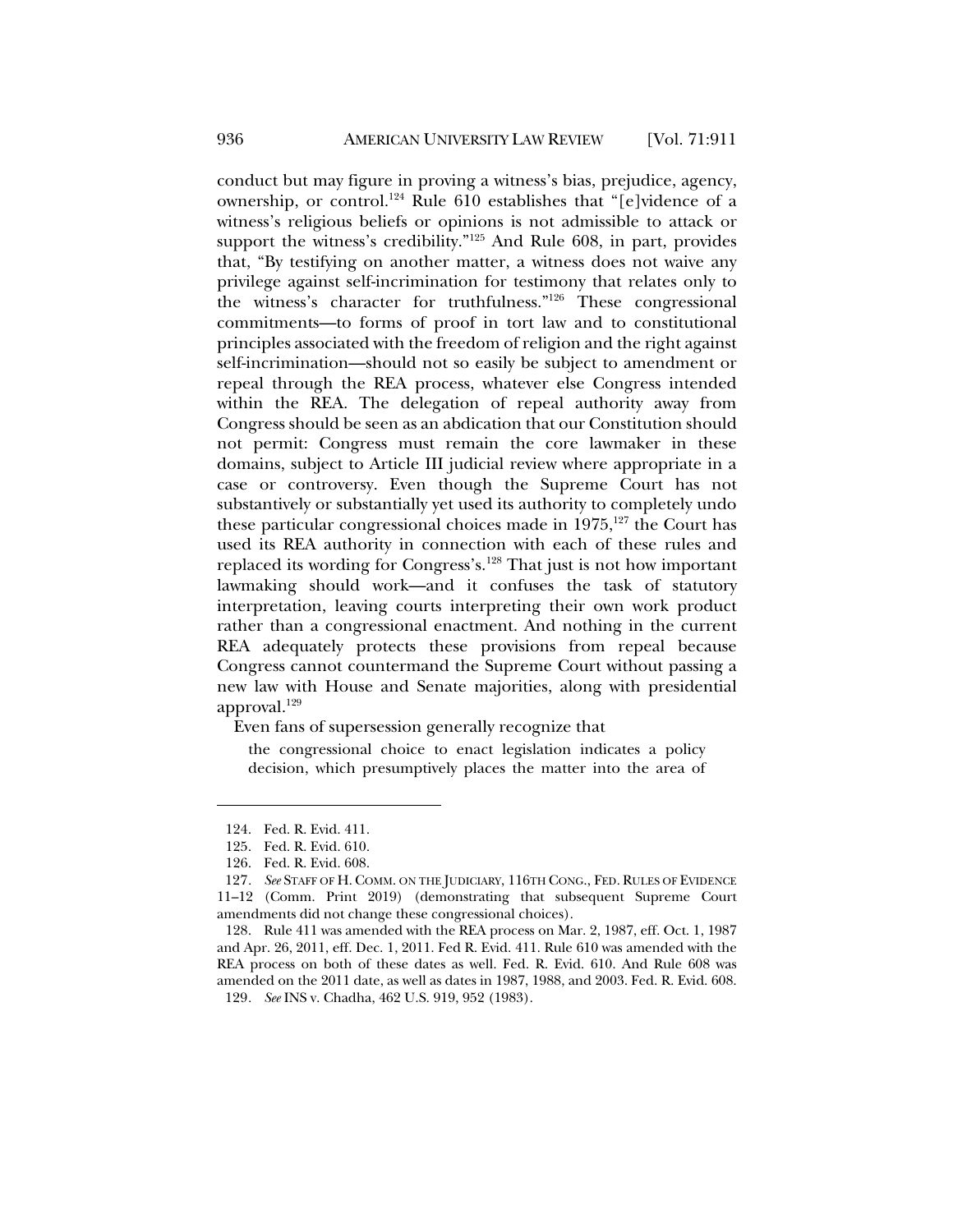"substantive rights," and outside of the scope of matters delegated to the Court. Thus, statutes with a substantive purpose . . . are not subject to supersession, as a Court-promulgated Rule in conflict with the statute would impermissibly affect a substantive right within the meaning of the REA.130

In light of how much of the FRE is shot through with allocations of substantive rights, it would be better to parcel out the purely procedural and internal housekeeping provisions, render the latter exclusively rule-based and not statute-based through a repeal, re-enact the portions of the FRE that grant substantive rights of litigants, and repeal the parts of the REA that grant the Supreme Court the ability to supersede statutes, which has no place in the fabric of our laws.

#### *2. Federalism*

In Stephen Burbank's authoritative study about the origins of the original REA in 1934, he argued that the baked-in REA condition that rulemaking not bump up against "substantive right" was not really about federalism.131 To be sure, from a contemporary *Erie Railroad Co. v. Tompkins*<sup>132</sup> perspective (and *Erie* would not be decided for another four years after the passage of the REA), the REA's permission to the Court to make rules of "procedure" looks like a "protection of 'substantive' state policies" with "roots in federalism concerns."133 Yet, Burbank's careful history of the REA's adoption furnishes the following conclusion: "It is difficult to find even a trace of concern that the uniform federal procedure bill [that became the REA] might lead to an inappropriate displacement of state law in any of the reports and other material produced by its ABA sponsors during the long campaign" to adopt the REA.134 Rather, what the REA was really about was an allocation of powers between coordinate branches of government: procedure for the Court; substantive rights for Congress. The REA is a separation of powers statute, not a federalism statute.<sup>135</sup>

<sup>130.</sup> Kelleher, *supra* note 73, at 442.

<sup>131.</sup> Burbank, *supra* note 23, at 1108–12.

<sup>132.</sup> 304 U.S. 64, 79–80 (1938).

<sup>133.</sup> Burbank, *supra* note 23, at 1108–09.

<sup>134</sup>*. Id.* at 1111.

<sup>135</sup>*. Id.* at 1111 n.435. As we just saw above, the FRE rulemaking regime is not faithful to this "original intent" for the REA because the Court is getting plenty of control over substantive right through Congress's broad delegation. Hoping the Court will use its review powers (and its statutory limit against promulgating rules that upset substantive rights) to reign in its own authority seems to be a form of magical thinking.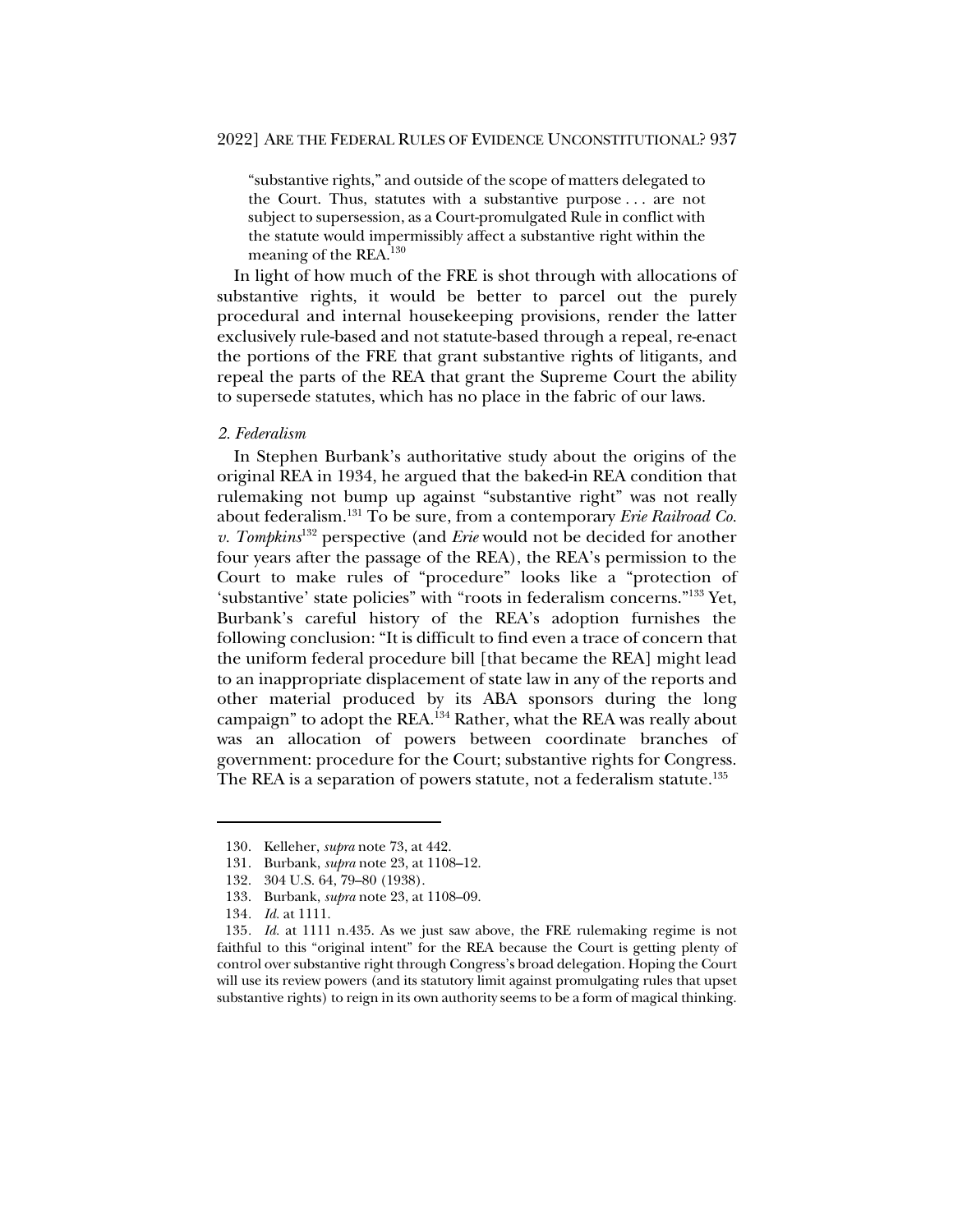All that said, from a post-*Erie* perspective, we simply have to apply the REA with federalism concerns in mind. *Erie* requires maintaining state sovereign control over state substantive law as part of the law of our federal courts. Second, whatever allocation of powers was first envisioned by the REA in 1934, 1975 gave us a different REA (to say nothing of the 1988 REA)—and an FRE that had more obvious potential to intersect with state substantive rights.136 When those FRE rules are formal statutes of the United States, it is not controversial that federal law prevails over state law when Congress so intends (assuming Congress is acting within its constitutional jurisdiction), owing to settled views about preemption under the Constitution's Supremacy Clause.137

Indeed, it was not a great mystery why Congress countermanded the Supreme Court's proposal for the FRE in 1973: in meaningful part, the congressional record reveals a Congress worried directly about the federalism implications of the FRE (and particularly the way its privilege law would infringe state sovereignty).<sup>138</sup> Although it coped with its federalism anxieties by enacting the FRE itself and reserving the right to amend the privilege rules, $\frac{139}{139}$  this compromise produced some other difficulties Congress did not fully appreciate at the time, especially owing to developments in constitutional law (and common law developments in privilege law that would not come through the REA process). To wit, the Supreme Court's supersession mechanisms for amendment and repeal that Congress approved in 1975 created a deep problem for American federalism. Those Court-made rules can too easily displace state substantive law without a congressional intent to preempt and with too loose oversight about which FRE rules are genuinely procedural and should be applied in diversity cases. Such Court-made rules should give way to state substantive policies that

<sup>136.</sup> Kelleher, *supra* note 73, at 399, 444.

<sup>137.</sup> U.S. CONST. art VI.

<sup>138</sup>*. See* 119 CONG. REC., 8331–37 (1973) (worrying about how the FRE involve "delicate questions of Federal-State relations" and "abridge many important existing substantive rights of federal court litigants, thus violating principles or federalism"). For more analysis of these issues, see Earl C. Dudley, Jr., *Federalism and Federal Rule of Evidence 501: Privilege and Vertical Choice of Law*, 82 GEO. L.J. 1781, 1781–85 (1994); Charles H. Anderton, Jr., Comment, *The Constitutional and* Erie *Implications for Federal Diversity Cases of the Privilege Provisions of the Proposed Federal Rules of Evidence*, 8 LINCOLN L.REV. 151, 151–53 (1973); Martin I. Kaminsky, *State Evidentiary Privileges in Federal Civil Litigation*, 43 FORDHAM L. REV. 923, 923–24 (1975).

<sup>139.</sup> Dudley, *supra* note 138, at 1781–84.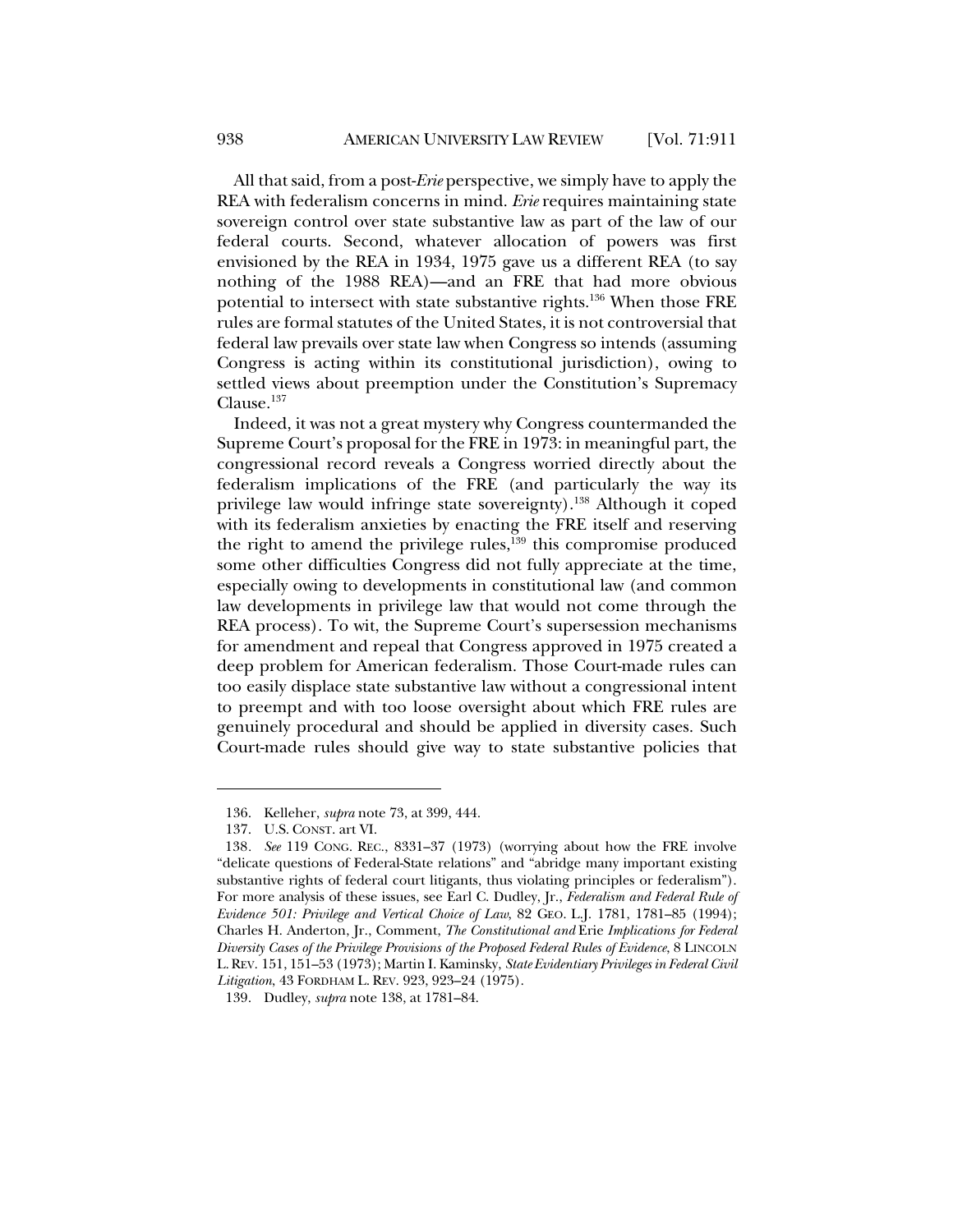cannot be so easily displaced under *Erie*. <sup>140</sup> To a Congress in 1975 that was allowed to reserve to itself a one-house legislative veto—and approved one specifically with respect to the FRE—it might have worried less. In a world without legislative vetoes post-*Chadha*, it must worry more. The entire legislative deal for the FRE might have been wrapped up with a one-house veto provision that is no longer constitutionally viable.

Rather than re-hashing the privilege issues—which are not really subject to the REA anyway, as Congress saw fit to exclude such a central federalism issue from the REA process<sup>141</sup>—consider, instead, Rule 407.142 This rule—as passed by Congress in 1975—controls the admissibility of "subsequent remedial measures" a party might take, holding them inadmissible to prove negligence or culpable conduct.<sup>143</sup> Neither in 1975 was there nor today is there any reference to relevant state laws on this kind of evidence in state tort cases; references back to state law do, however, appear, in current Rule 302144 on civil presumptions, Rule  $501^{145}$  on privileges, and Rule  $601^{146}$  on competency.147 Yet notwithstanding that many states continue to have different substantive positions on how subsequent remedial measures should figure in state product liability law,  $148$  at least since Rule 407 was clarified by Supreme Court amendment in 1997 to apply to product liability cases<sup>149</sup> when those cases come before federal courts sitting in

<sup>140</sup>*. See generally* Olin Guy Wellborn III, *The Federal Rules of Evidence and the Application of State Law in the Federal Courts*, 55 TEX. L. REV. 371 (1977).

<sup>141</sup>*. See* 28 U.S.C. § 2074(b) ("Any such rule creating, abolishing, or modifying an evidentiary privilege shall have no force or effect unless approved by Act of Congress.").

<sup>142.</sup> Fed. R. Evid. 407.

<sup>143.</sup> Fed. R. Evid. 407, as passed in 1975.

<sup>144.</sup> Fed. R. Evid. 302 ("In a civil case, state law governs the effect of a presumption regarding a claim or defense for which state law supplies the rule of decision.").

<sup>145.</sup> Fed. R. Evid. 501 ("But in a civil case, state law governs privilege regarding a claim or defense for which state law supplies the rule of decision.").

<sup>146.</sup> Fed. R. Evid. 601 ("But in a civil case, state law governs the witness's competency regarding a claim or defense for which state law supplies the rule of decision.").

<sup>147.</sup> 2 CHRISTOPHER B. MUELLER & LAIRD C. KIRKPATRICK, FEDERAL EVIDENCE § 4:55 (4th ed. 2019) ("The Erie Problem").

<sup>148</sup>*. Id.*

<sup>149.</sup> The Supreme Court was endorsing the Advisory Committee's decision from 1993 on the matter. *See* Minutes of the Advisory Comm. on Fed. Rules of Evid. 3–4 (1993) (recognizing a circuit split on applying state substantive law to products liability cases).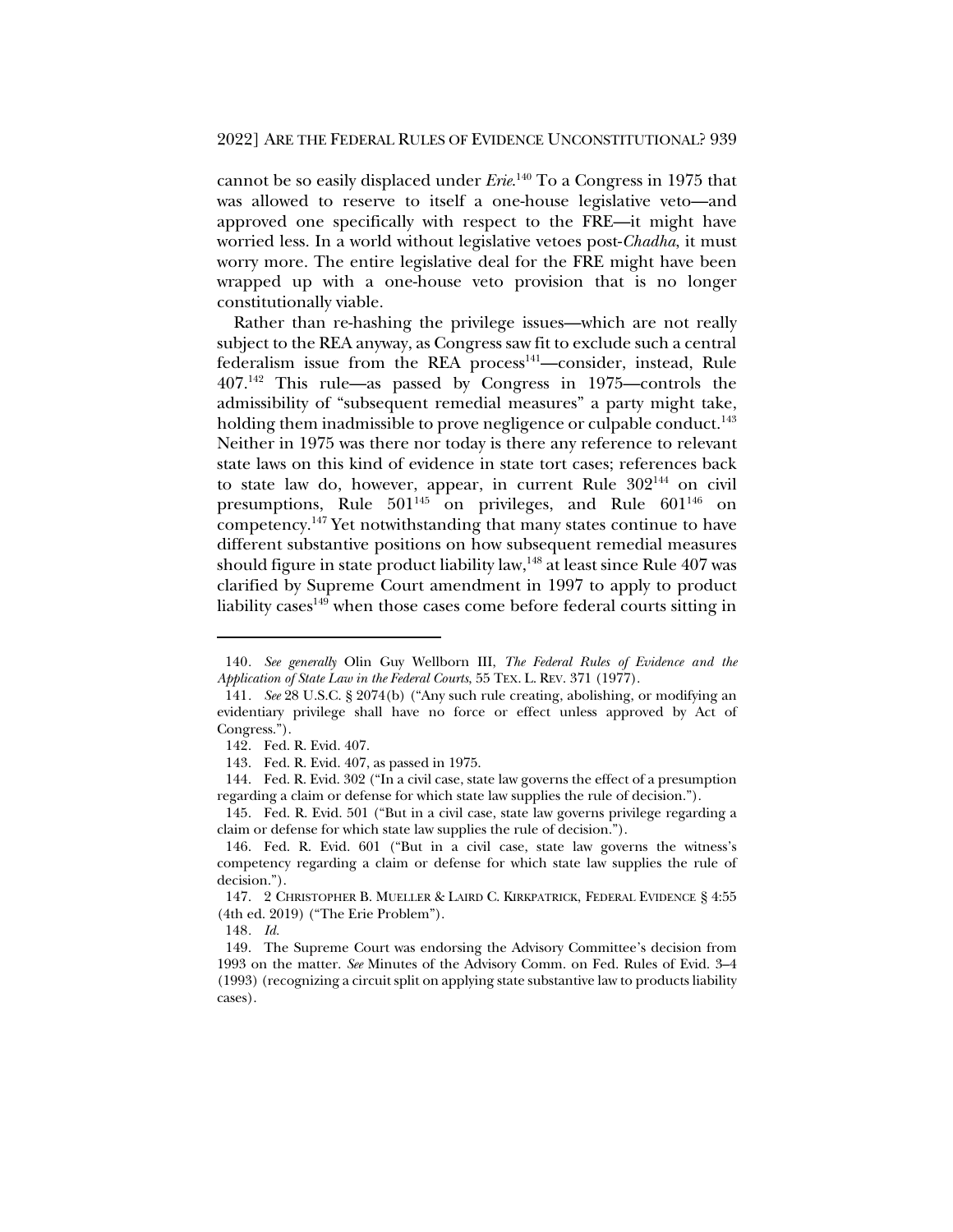diversity, federal courts are generally applying the FRE policy rather than state substantive law on remedial measures. The Supreme Court intervened with an FRE amendment to Rule 407 in 1997 precisely because some courts (and commentators) were taking *Erie* seriously and applying state substantive law in products liability cases when sitting in diversity.<sup>150</sup>

For fans of a uniform evidence law in the federal courts, maybe they do not see anything funky here. In the earlier version of Rule 407, there was some ambiguity about whether it effectively preempted state substantive law on the point; Congress's intent was not clear on the matter.<sup>151</sup> But after having this issue percolate in the lower courts from 1975 to 1997, the "rule maker" clarified how to resolve the question prospectively.152

Yet there is something amiss in this process because Rule 407 was a congressional statute—and the Supreme Court rewrote the law in substantive ways that have substantial federalism implications. Preemption of state law based on congressional silence to a Supreme Court rulemaking order does not seem like the best way to respect our federalism. True enough, the Supreme Court—through a case or controversy—ultimately would be able to determine the preemptive

151. 2 MUELLER & KIRKPATRICK, *supra* note 147, at § 4:55.

152*. Id.*

<sup>150.</sup> 2 MUELLER & KIRKPATRICK, *supra* note 147, at § 4:55. For some background on this dispute in the lead-up to the 1997 amendments, see, for example, Marcia Lyn Finkelstein, Note, *Comity and Tragedy: The Case of Rule 407*, 38 VAND. L. REV. 585 (1985) (focusing on Maine Rule of Evidence 407, which self-consciously departed from Federal Rule of Evidence 407, and arguing that it should not be preempted); Douglas McKeige, Note, *Federal Rule of Evidence 407: Can It Override Conflicting State Law?*, 59 TUL. L. REV. 1577 (1985) (arguing for state law to prevail over federal law); Lev Dassin, Note, *Design Defects in the Rules Enabling Act: The Misapplication of Federal Rule of Evidence 407 to Strict Liability*, 65 N.Y.U. L. REV. 736 (1990) (arguing that state law should control). These papers were motivated, in part, by the 10th Circuit's decision to give effect to state substantive law over Rule 407. *See* Moe v. Avions Marcel Dassault-Breguet Aviation, 727 F.2d 917, 932 (10th Cir. 1984) (holding that "state rule controls" when conflicts between Rule 407 and the Maine rule arise). *But see* Flaminio v. Honda Motor Co., 733 F.2d 463, 472 (7th Cir. 1984) (applying Rule 407 against a claim that state products liability law should control). Once the Supreme Court promulgated its new version of Rule 407 in 1997, however, it was much harder to sustain the idea that state law should control; and courts have largely fallen into line. *See* Evan Stephenson, *Alone and Out of Excuses: The Tenth Circuit's Refusal to Apply Federal Rule of Evidence 407 to Product Liability Actions*, 36 N.M. L. REV. 391, 417 (2006) (encouraging the 10th Circuit to get into line after the 1997 amendments); 2 MUELLER & KIRKPATRICK, *supra* note 147, at § 4:55 (noting case development and embracing the consensus conclusion that Rule 407 now clearly controls state law).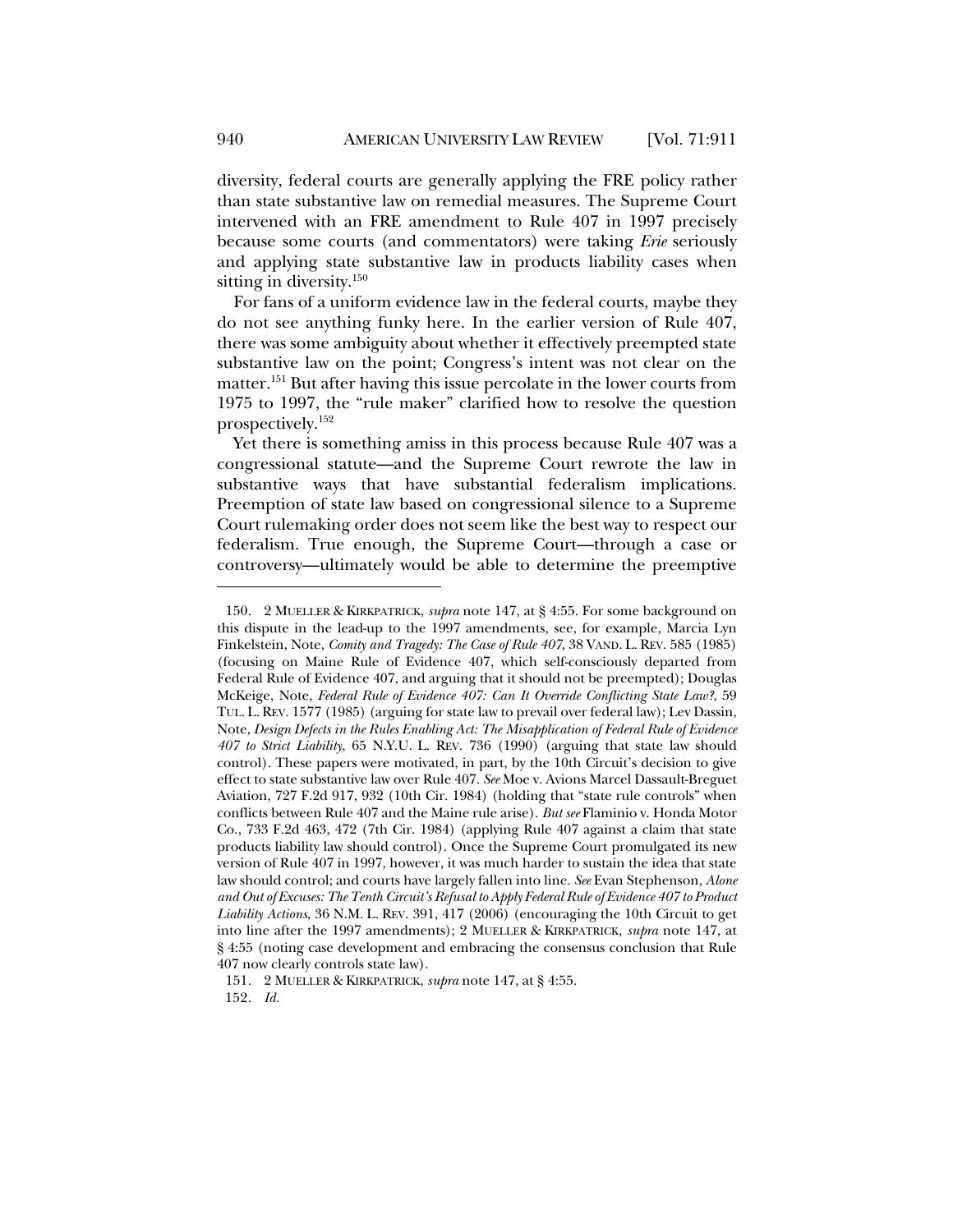effects of Rule 407. But that decision would be in the context of an act of statutory interpretation and would therefore have to draw on Congress's intent through the traditional tools of statutory construction, wrestling with a host of presumptions against federal preemption of traditional state regulation (which most tort law obviously is),153 and a strong rule against federal invasion of core state functions.154 There is good reason to be skeptical that fundamental decisions of the preemption of substantive state law ought to be disposed of by unilateral rulemaking unconstrained by the Administrative Procedure Act that can supersede a congressional law on the matter.155 And let's not forget that when those rulemaking decisions are challenged through the courts, none other than the rule maker itself performs the requisite judicial review.<sup>156</sup>

<sup>153</sup>*. See* Wyeth v. Levine, 555 U.S. 555, 581 (2009) (holding that federal law does not preempt state law in failure-to-warn claims); Rice v. Santa Fe Elevator Corp., 331 U.S. 218, 232, 237 (1947) (finding that state law historically regulated warehousemen and Congress did not express intent to adopt new policy that would preempt warehousemen state law).

<sup>154</sup>*. See, e.g.*, Gregory v. Ashcroft, 501 U.S. 452, 461–64 (1991).

<sup>155.</sup> Obviously, administrative agencies sometimes get a bit of control over preemption decisions. *See, e.g.*, Geier v. American Honda Motor Co., 529 U.S. 861, 865, 886 (2000). If one took the Court in its rulemaking function to be an administrative agency acting pursuant to delegated authority for some purposes, one might not be so troubled with the Court promulgating rules to clarify the preemption status of some of the FRE. But remember that these agency determinations of preemption can usually be reviewed by the courts, an independent branch, in some way. Judicial review just cannot be taken seriously if the Court were tasked with reviewing its own rulemaking work. Nor is the Supreme Court itself bound by the procedural requirements for rulemaking in the Administrative Procedure Act, which might contribute to rule legitimation.

<sup>156.</sup> Kelleher, *supra* note 73, at 398, 413.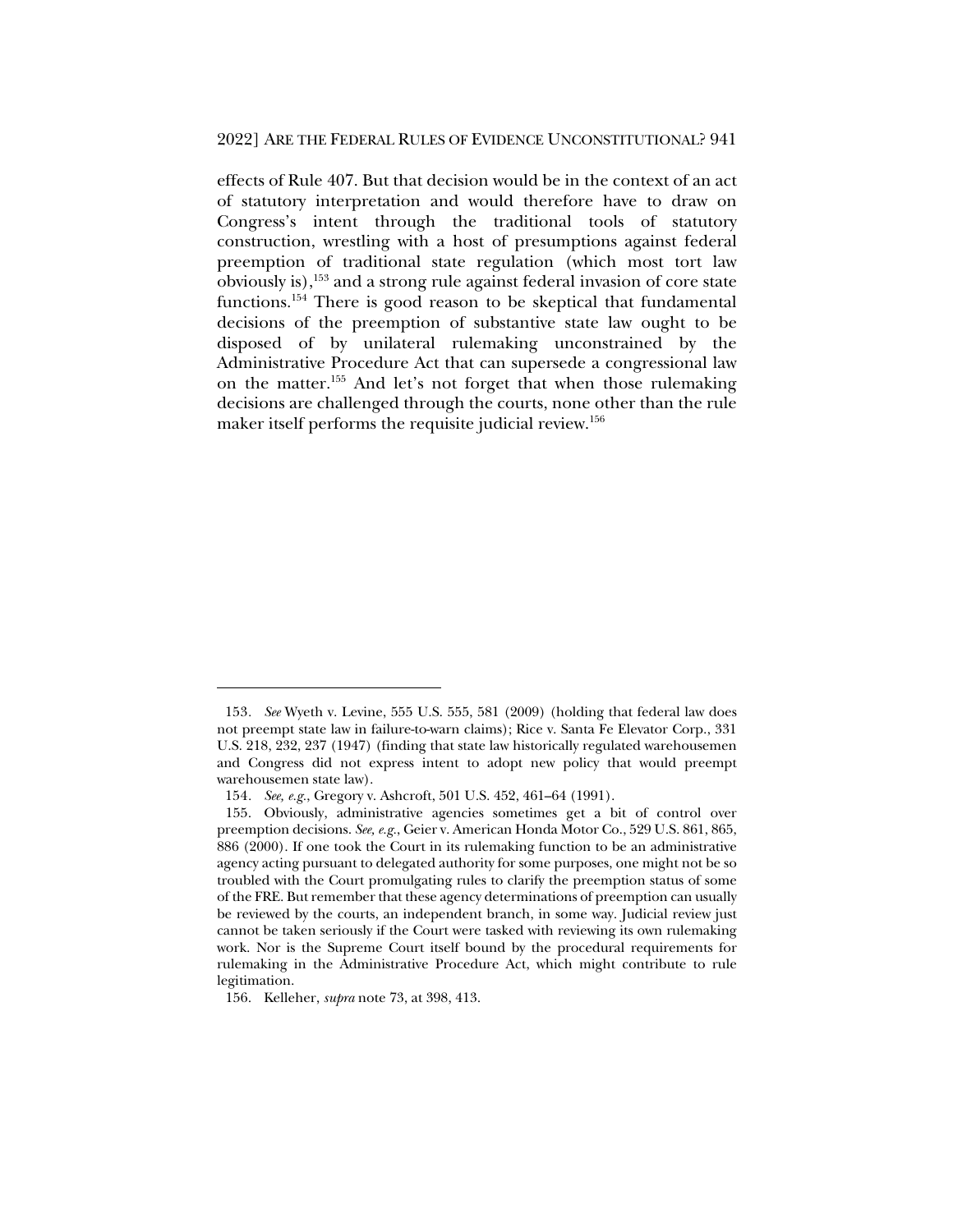I could offer other examples here<sup>157</sup> but I think the point is clear<sup>158</sup>: the FRE take positions that have serious implications for balancing state and federal interests in matters of substantive law.159 For the FRE rules that interfere with state substantive law, Congress—or, alternatively, the Court in its Article III "case-or-controversy" posture needs to be making the decisions about preemption of state law, not the Supreme Court as rule maker without a real compass from Congress.

159. The Supreme Court understood early how tied up evidence law was with substantive state rights. Consider *M'Niel v. Holbrook*, 37 U.S. 84, 89 (1838):

We do not [perceive] any sufficient reason . . . to exclude . . . those statutes of the several states which prescribe rules of evidence, in civil cases, in trials at common law. Indeed, it would be difficult to [make] the laws of the state, in relation to the rights of property, the rule of decision in the circuit courts; without associating with them the laws of the same state, prescribing the rules of evidence by which the rights of property must be decided. How could the courts of the United States decide whether property had been legally transferred, unless they resorted to the laws of the state to ascertain by what evidence the transfer must be established?

<sup>157.</sup> Consider, as another example, Rule 702. See, for example, Michael H. Gottesman, *Should Federal Evidence Rules Trump State Tort Policy? The Federalism Values* Daubert *Ignored*, 15 CARDOZO L. REV. 1837, 1872–73 (1994). Or Rule 408. *See* Carota v. Johns Manville Corp., 893 F.2d 448, 451 (1st Cir. 1990) (affirming a district court's refusal to apply the federal rule disallowing settlement negotiations to go to the jury because controlling state law permitted it and that substantive state policy should not be displaced by the FRE). One might also look to the way states handle impeachment of witnesses on the basis of crimes of "moral turpitude," language that does not appear in Rule 609 but does remain in state codes of evidence. For more on the federal-state interaction on this issue, see Julia Ann Simon-Kerr, *Moral Turpitude*, 2012 UTAH L. REV. 1001, 1025–39 (exploring how the federal statute in 1975 departed from state codes on impeachment, many of which ended up mirroring the federal approach, but identifying Texas and California as holdouts).

<sup>158.</sup> Imagine that tomorrow the Supreme Court promulgates a parol evidence rule for federal courts sitting in diversity cases and Congress does not generate sufficient mobilization to countermand by statute. No one contests that the parol evidence is a substantive rather than procedural rule for *Erie* purposes, nor that different states choose different approaches to it. And it would be hard to argue that it would be beyond Congress's institutional authority to enact a federal parol evidence rule—or delegate the authority to do so, though admittedly both of these propositions are contestable. Yet, in light of the widespread deference the FRE get thanks to *Hanna*, and thanks to the thinness of the "substantive right" limitation that never gets invoked to invalidate rules, it seems very likely that many federal courts would start ignoring substantive state contract law in diversity cases and adhere to an FRE parol evidence rule. That trenches on the federalism in the way *Erie* should have helped us avoid.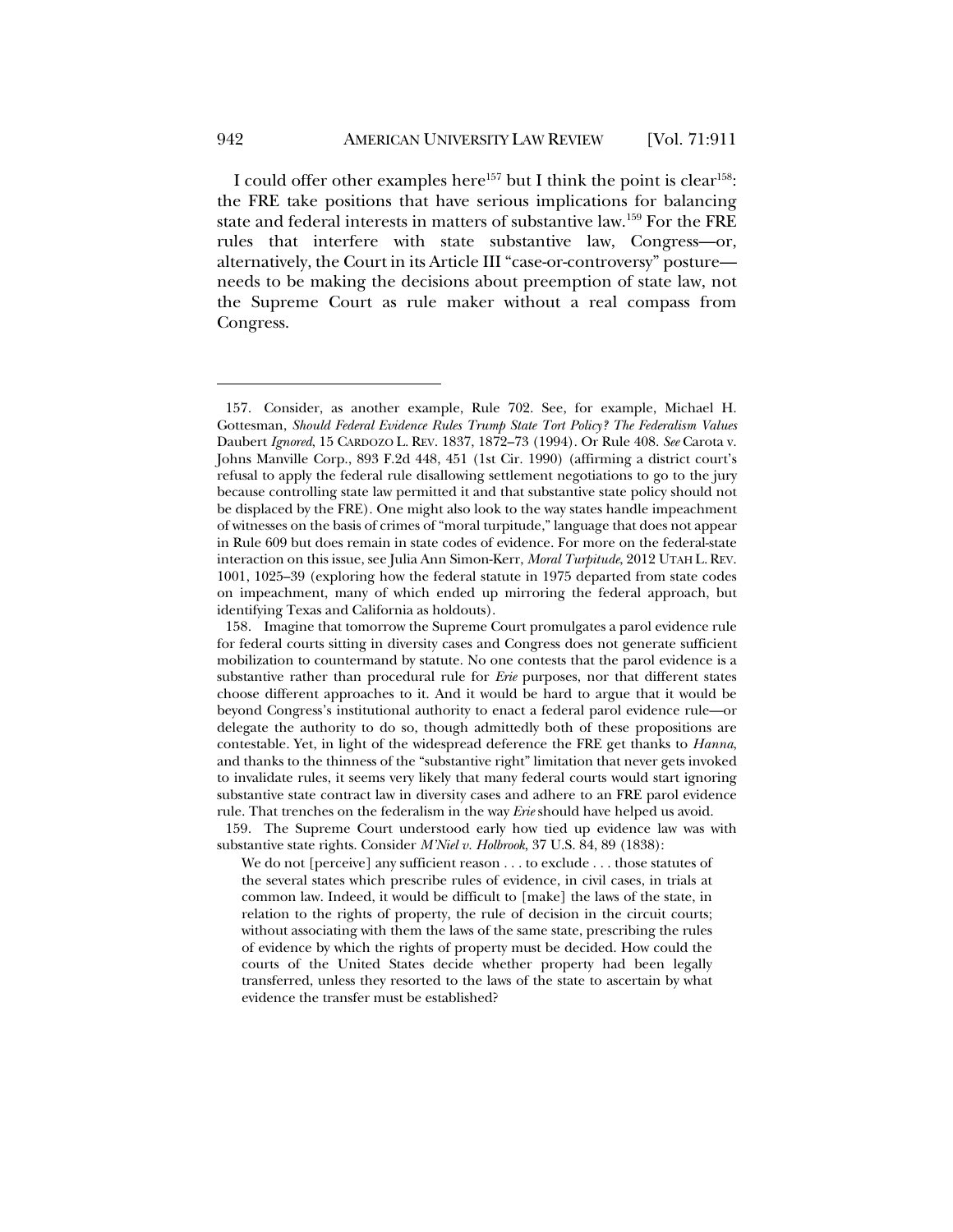# *3. The jury*

There is yet a third functional reason to worry about the way the REA and FRE interact in our current rulemaking regime, reinforcing the formal arguments against supersession and the Supreme Court's delegated power to amend and repeal laws of evidence. That is the deep way evidence rules implicate the constitutional rights to a jury, guaranteed in Article III and the Sixth and Seventh Amendments.<sup>160</sup> Although there are undoubtedly important ways constitutional jury rights can be implicated by the Federal Rules of Civil Procedure<sup>161</sup> and the Federal Rules of Criminal Procedure,<sup>162</sup> rules of evidence so fundamentally control what end up as questions of law for courts and what juries are permitted to see that they might have a special constitutional status connected to jury rights as a whole. Indeed, many who do comparative work distinguish systems that use juries from civil

<sup>160.</sup> U.S.CONST. art. III ("Trial of all Crimes, except in Cases of Impeachment, shall be by Jury . . . "); U.S. CONST. amend. VI ("In all criminal prosecutions, the accused shall enjoy the right to a speedy and public trial, by an impartial jury of the State and district wherein the crime shall have been committed . . . "); U.S. CONST. amend. VII ("In Suits at common law, where the value in controversy shall exceed twenty dollars, the right of trial by jury shall be preserved, and no fact tried by a jury, shall be otherwise re-examined in any Court of the United States, than according to the rules of the common law.").

<sup>161</sup>*. See, e.g.*, FED.R.CIV. PR. 38 ("The right of trial by jury as declared by the Seventh Amendment to the Constitution—or as provided by a federal statute—is preserved to the parties inviolate."); FED. R. CIV. PR.  $39(c)$  ("In an action not triable of right by a jury, the court, on motion or on its own: (1) may try any issue with an advisory jury; or (2) may, with the parties' consent, try any issue by a jury whose verdict has the same effect as if a jury trial had been a matter of right, unless the action is against the United States and a federal statute provides for a nonjury trial."); FED. R. CIV. PR. 48 ("(a) NUMBER OF JURORS. A jury must begin with at least 6 and no more than 12 members, and each juror must participate in the verdict unless excused under Rule 47(c). (b) VERDICT. Unless the parties stipulate otherwise, the verdict must be unanimous and must be returned by a jury of at least 6 members. (c) POLLING. After a verdict is returned but before the jury is discharged, the court must on a party's request, or may on its own, poll the jurors individually. If the poll reveals a lack of unanimity or lack of assent by the number of jurors that the parties stipulated to, the court may direct the jury to deliberate further or may order a new trial."). Suja Thomas has also famously argued that the recognition of summary judgment in Rule 56 runs afoul of the rights to a jury, too. *See* Suja A. Thomas, *Why Summary Judgment is Unconstitutional*, 93 VA. L. REV. 139, 139–40, 179–80 (2007).

<sup>162</sup>*. See* FED. R. CRIM. PR. 23 ("Jury or Nonjury Trial"); FED. R. CRIM. PR. 24 ("Trial Jurors"); FED. R. CRIM. PR. 30 ("Jury Instructions"); FED. R. CRIM. PR. 31 ("Jury Verdict"). The Constitution's Fifth Amendment grand jury right is implicated in Rule 6 of the Federal Rules of Criminal Procedure—but I am leaving the grand jury right aside here, for the moment.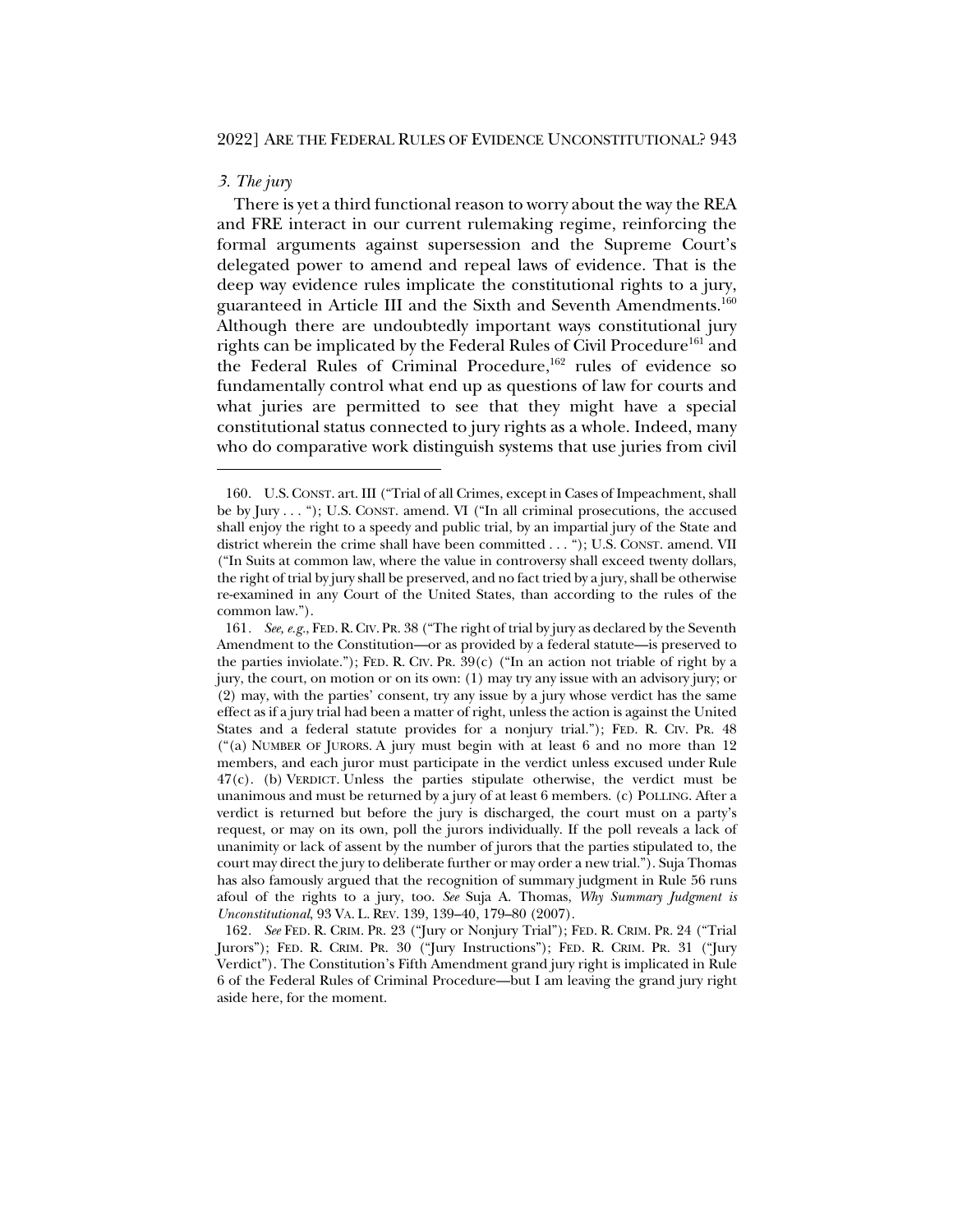law jurisdictions that do not in part by highlighting that evidence rules are far more developed in the common law countries that need to worry about what a jury might see.<sup>163</sup> It is, thus, not just Rule 1008 about "Functions of the Court and Jury" in the FRE that provides meaningful specifications of the constitutional jury rights, $164$  but it is many other corners of the FRE, as well.<sup>165</sup> This feature of the FRE makes it an especially poor candidate for supersession by unilateral rule of the Supreme Court (with countermanding permissible only through another enactment consistent with Article I, Section 7 requirements).

To see how thoroughly suffused with jury matters the FRE are, consider Rules 103 and 104, to start: Rule 103 instructs, "To the extent practicable, the court must conduct a jury trial so that inadmissible evidence is not suggested to the jury by any means."166 This reinforces that virtually every admissibility decision implicates what a jury is allowed to hear. Further, Rule 104 controls "preliminary questions" about admissibility, witness qualification, and the availability of privilege, all of which are supposed to be adjudicated outside the earshot of the jury (with a few listed exceptions).<sup>167</sup> Furthermore, Rules 105 and 201 both pertain to how a judge is supposed to instruct jurors

<sup>163</sup>*. See* JAMES BRADLEY THAYER, A PRELIMINARY TREATISE ON EVIDENCE AT THE COMMON LAW 180 (1898) ("[T]he greatest and most remarkable offshoot of the jury was that body of excluding rules which chiefly constitute the English 'Law of Evidence.'"); Jennifer L. Mnookin, *Bifurcation and the Law of Evidence*, 155 U. PA. L.REV. PENNUMBRA 134, 134–37 (2006) ("That the law of evidence is the child of the jury system is not only oft-repeated but also, as a historical matter, probably true."). For some discussion—and rejection—of the dichotomy between common law jurisdictions with meticulous evidence rules and civil law jurisdictions which allow "free proof," see, for example, Karl H. Kunert, *Some Observations on the Origin and Structure of Evidence Rules Under the Common Law System and the Civil Law System of "Free Proof" in the German Code of Criminal Procedure*, 16 BUFF. L. REV. 122, 122–23, 163–64 (1966). And for more skepticism about the conventional wisdom that we can do away with evidence rules in cases without juries and that most evidence law is a form of jury control, see Fredrick Schauer, *On the Supposed Jury-Dependence of Evidence Law*, 155 U. PA. L. REV. 165, 165–68 (2006); and Lisa Dufraimont, *Evidence Law and the Jury: A Reassessment*, 53 MCGILL L.J. 199, 209–10, 238 (2008).

I do not need to rely on any categorical claim about the centrality of juries to evidence law to observe that the FRE we have in the United States often and thoroughly enforces a division of labor between jury and judge—and in so doing significantly contours our constitutional rights to a jury.

<sup>164.</sup> Fed. R. Evid. 1008.

<sup>165</sup>*. E.g.*, Schauer, *supra* note 163, at 195 (hearsay rules).

<sup>166.</sup> Fed. R. Evid. 103(d).

<sup>167.</sup> Fed. R. Evid. 104.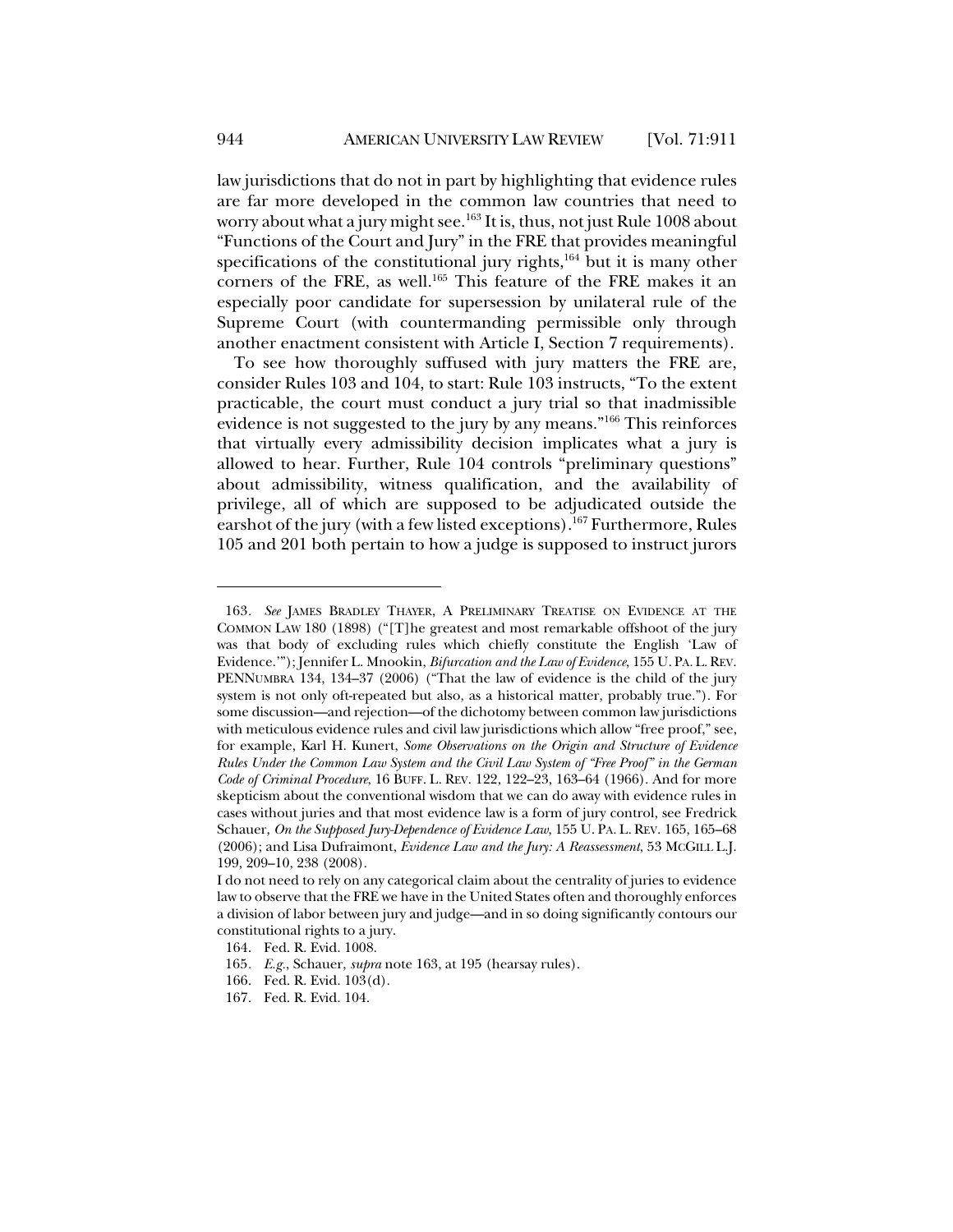about the evidence she does admit.<sup>168</sup> Rule 403 allows judges to exclude relevant evidence if the judge is convinced its "probative value" would be "substantially outweighed by," among other things, "misleading the jury."169 Rule 606, beyond taking the reasonable position that jurors should not be trial witnesses, also tightly controls what jurors may reveal about deliberations during an inquiry into the validity of a verdict, a question of constitutional magnitude about the privacy of jury deliberations.170 Rule 703 provides guidance on what may be disclosed to the jury in connection with an expert's opinion testimony.171 Although these specific examples are just the most explicit, rules on relevance (Rules 400–14), witnesses (Rules 601–15), and hearsay (Rules 801–07) also have implications for the reach and scope of the jury rights in the Constitution, too.<sup>172</sup> It is, accordingly, troublesome that the Supreme Court appears to be able to rewrite congressional statutes on these matters at its pleasure.

To be sure, when Congress was mulling over the original proposals for the FRE in the 1970s, it focused more on the federalism implications than the jury right implications.173 But Congress's failure to appreciate the issue in the 1970s is not a good reason for us to ignore it any longer. And although the early version of the REA included a special mention that rules promulgated by the Supreme Court must "preserve[] . . . inviolate" "the right of trial by jury as at common law and declared by the seventh amendment to the Constitution,"<sup>174</sup> Congress removed the special mention of the jury in its 1988 revisions to the REA as "redundant"175: the jury was made just one more "substantive right" that cannot be "abridge[d], enlarge[d], or modif[ied],"176 a provision notable for its never being enforced.

<sup>168.</sup> Fed. R. Evid. 105; Fed. R. Evid. 201(f).

<sup>169.</sup> Fed. R. Evid. 403.

<sup>170.</sup> Fed. R. Evid. 606. For the Court's exploration of the congressional legislative intent here, see *Tanner v. United States*, 483 U.S. 107, 111, 122–25 (1987), remanded sub nom., *United States v. Conover*, 845 F.2d 266 (11th Cir. 1988); and *Warger v. Shauers*, 574 U.S. 40, 48 (2014). Yet the REA process would seem to let the Court, without a case or controversy, supersede Congress's policy choice here.

<sup>171.</sup> Fed. R. Evid. 703.

<sup>172</sup>*. E.g.* Schauer, *supra* note 163, at 195 (hearsay rules).

<sup>173.</sup> H.R. Rep. No. 99-650, at 27, 29 (1973) (separate views of Rep. Holtzman).

<sup>174.</sup> Act of June 19, 1934, ch. 651, § 2, 48 Stat. 1064.

<sup>175.</sup> H.R. Rep. No. 99-422, at 20 n.4 (1985) ("The requirement in present 28 U.S.C. 2072 that rules 'preserve the right of trial by jury as at common law and as declared by the Seventh Amendment to the Constitution' has been omitted as redundant.").

<sup>176.</sup> 28 U.S.C. § 2072 (1988).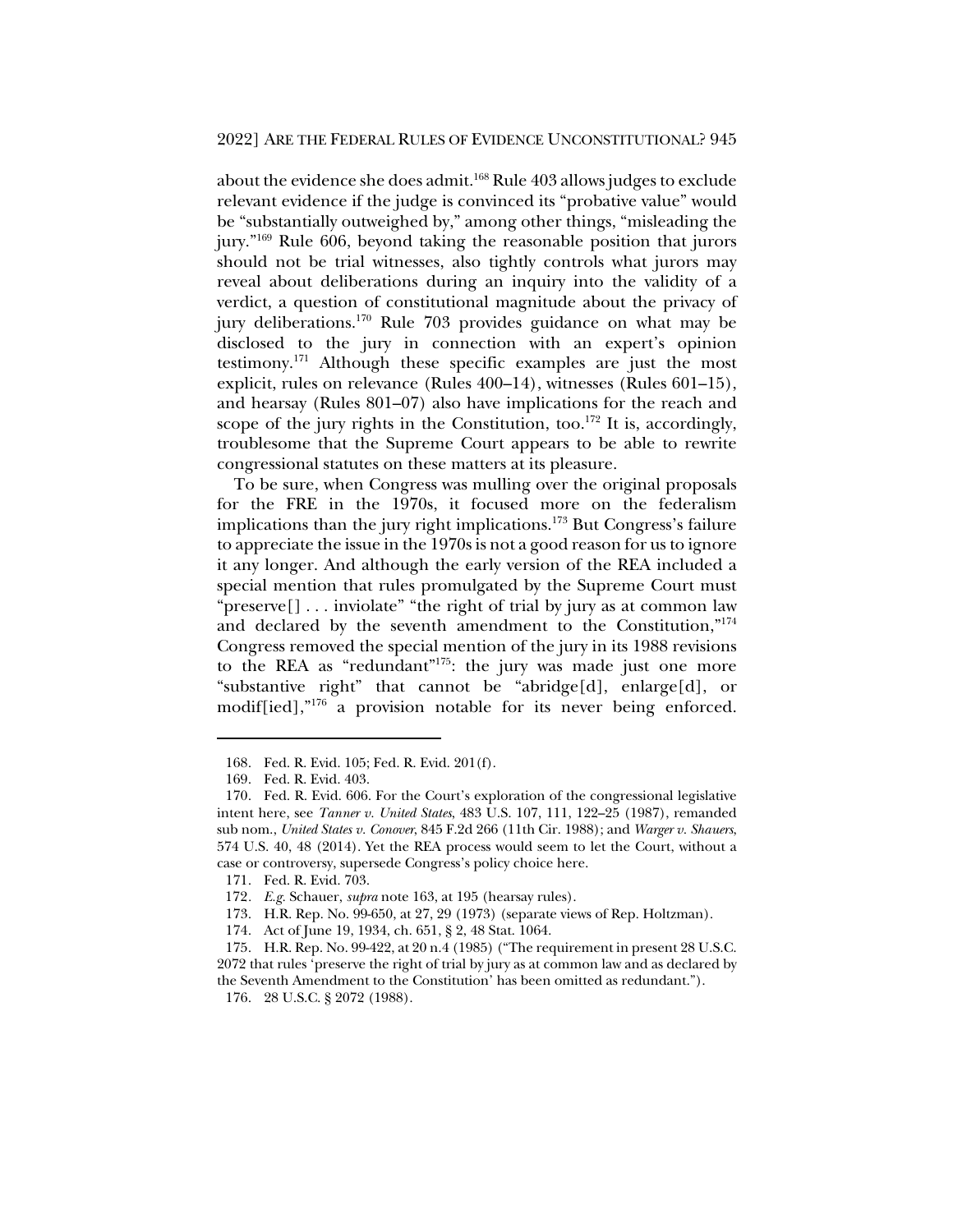However, especially in light of the Supreme Court's recognition of the way the Federal Sentencing Guidelines implicated jury rights in the important case of *United States v. Booker*<sup>177</sup> (and therein deciding that because of jury right implications all the Sentencing Guidelines needed to be downgraded from mandatory to advisory),<sup>178</sup> it is high time we take seriously how the FRE sufficiently bump against jury rights that the REA-with-supersession is just the wrong way to respect the Constitution.

Basic principles of contemporary administrative law further underscore suspicion that delegation to the Supreme Court to decide significant and important questions of constitutional magnitude about the jury without an Article III case or controversy should be disfavored.179 To wit, the Court itself has recently emphasized that it will not breezily and with substantial deference read Congress to delegate away policy decisions with significant social, political, or economic effects.180 How much more should the Court look with skepticism on broad delegations not merely to make rules of constitutional moment, but to rewrite congressional statutes about these matters, too. Indeed, the Court should bring this administrative law model to bear against the delegation of major questions to itself in the REA with respect to the FRE. Although this administrative law apparatus usually controls delegation to Article II entities rather than Article III entities,<sup>181</sup> since Article III judges are effectively acting like a super-charged administrative agency when they author FRE rules that can supersede congressional statutes (and state law), the so-called

180*. See* King v. Burwell, 576 U.S. 473, 484–87 (2015); Gonzales v. Oregon, 546 U.S. 243, 267 (2006); FDA v. Brown & Williamson Tobacco Corp., 529 U.S. 120, 147 (2000). *See generally* Blake Emerson, *Administrative Answers to Major Questions: On the Democratic Legitimacy of Agency Statutory Interpretation*, 102 MINN. L. REV. 2019, 2021–24 (2018); Jacob Loshin & Aaron Nielson, *Hiding Nondelegation in Mouseholes*, 62 ADMIN. L. REV. 19, 20–22 (2010).

181. Loshin, *supra* note 180, at 27 n.36.

<sup>177.</sup> 543 U.S. 220 (2005).

<sup>178</sup>*. Id.* at 266.

<sup>179.</sup> This is not just my quirky view. In 1975 when the House was considering what became the FRE, Elizabeth Holtzman gave expression to concerns about "the procedure for amending" the FRE: "The Supreme Court is not given the power under Article III of the Constitution to legislate rules on substantive matters. It can pass such judgments only in the context of a particular case or controversy. Yet, H.R. 5453 allows the Court to promulgate a rule in a substantive policy area without the benefit of an adversary proceeding. We cannot (and should not) delegate such rule-making power to the Supreme Court." H.R. Rep. No. 93-650, at 27, 28–29 (1973) (separate views of Rep. Holtzman).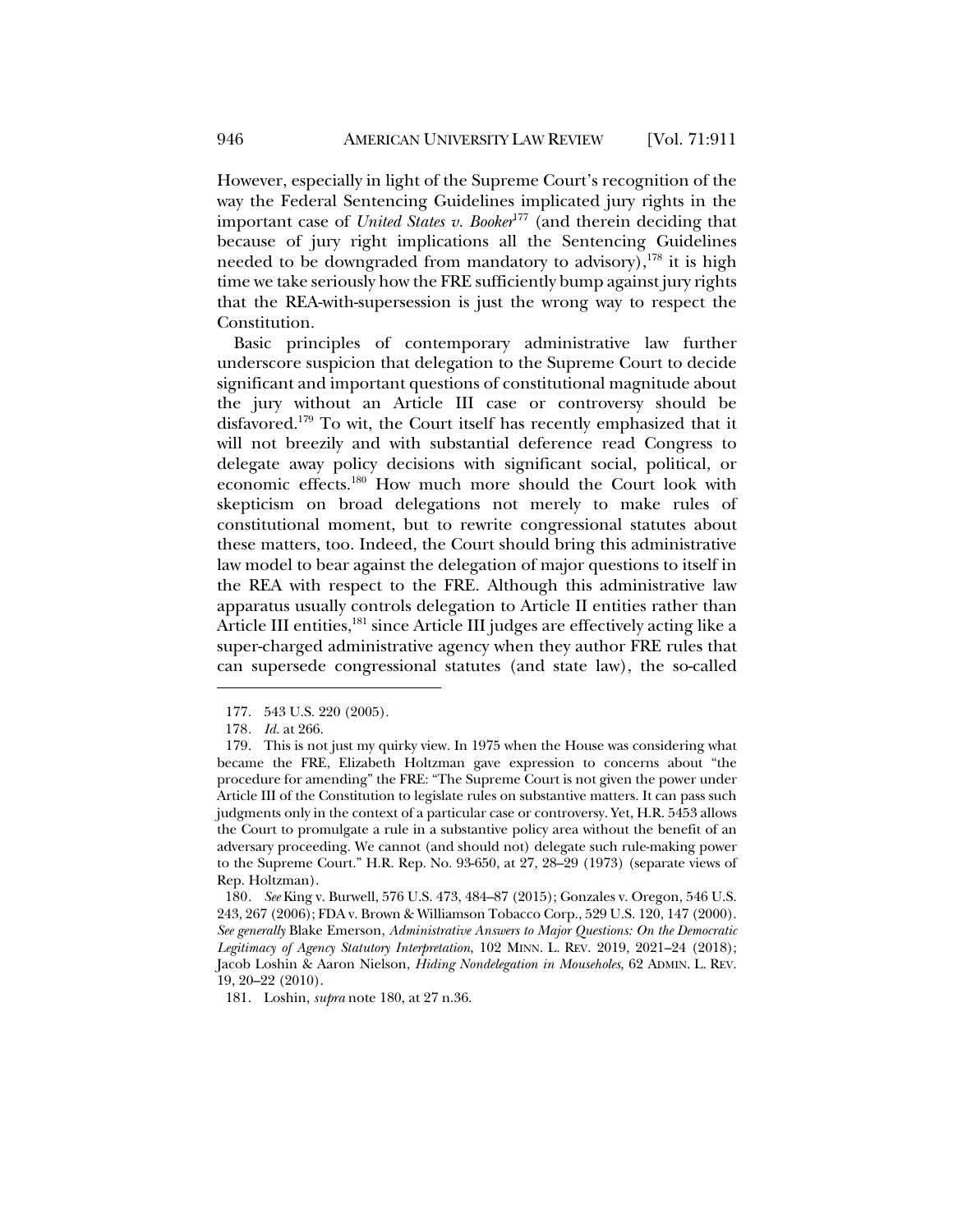"major questions" doctrine can be read to throw shade upon the REA's application to the FRE. Given that the Court is already loath to permit Congress to determine the metes and bounds of constitutional rights in the first place, $182$  delegating that power away seems even less likely to be permissible. Even though that delegation ends up in the Court's hands, it is not in its capacity as an expositor of the Constitution, convened as an Article III entity. Rather, it is operating during its rulemakings as a ministerial agency, so it should not have magisterial powers to contour the constitutional rights to the jury there.

Going back to Wigmore at least, evidence law from early on took a fairly pro-judge and anti-jury posture.<sup>183</sup> Although Wigmore distanced

<sup>182.</sup> It will take me too far afield to explore the relevance of the *Crowell*, *Northern Pipeline*, *Schor*, and *Granfinanciera* line of cases. *See* Crowell v. Benson, 285 U.S. 22, 62– 65 (1932); N. Pipeline Constr. Co. v. Marathon Pipe Line Co., 458 U.S. 50, 52–55, 88 (1982) (plurality opinion); CFTC v. Schor, 478 U.S. 833, 858 (1986); Granfinanciera, S.A. v. Nordberg, 492 U.S. 33, 36, 64 (1989). But it is modest to say they stand for a level of discomfort the Court has expressed with Congress delegating away jury rights to administrative agencies and non-Article III adjudicators. Perhaps the more direct path to support the more basic suspicion the Court has with Congress's power to define constitutional rights would be *City of Boerne v. Flores*, 521 U.S. 507, 519–20, 533– 34, 536 (1997) or *Boumediene v. Bush*, 553 U.S. 723, 798 (2008).

I concede, however, that it is hard to deny that administrative agencies routinely use their delegation to affect constitutional rights. *See* Gillian E. Metzger, *Administrative Constitutionalism*, 91 TEX. L. REV. 1897, 1897–98, 1900–02 (2013) (exploring and defending the practice). Still, courts would struggle with giving agencies deference on core questions of the reach of constitutional rights, even if the administrative interpretations would not be deemed *ultra vires* because the relevant statute could be read to delegate some authority in the area.

<sup>183</sup>*. See* PORWANCHER, *supra* note 19, at 42 (highlighting that Wigmore took from Thayer a preference for judge rather than jury determinations about facts regarding foreign law); *id.* at 55 (arguing that Wigmore took from Oliver Wendell Holmes, Jr. a "willingness to remove questions of negligence from the juror and entrust them to the judge" and a belief that "the judge was more favorably positioned than the jury to accord the resolution of an individual case with the aggregate social welfare"); *id.* at 69 (describing Wigmore as "dubious of juries"); *id.* at 78 (finding Wigmore to "express[] a certain pessimism about jurors"); *id.* at 79 ("A traditional view of evidence history—to which Wigmore . . . subscribed—holds that the law of evidence developed as a filter to guard against the bias of jurors."); *id.* at 107 ("Wigmore championed increased judicial discretion . . . ."); *id.* at 114 ("Wigmore consistently advocated increased judicial discretion throughout [his treatise]."); *id.* at 115 (noting that Wigmore believed the judge should express his or her opinion about the weight of evidence to jurors before they retired for deliberations); *id.* at 116 (highlighting the judge's role in excluding evidence that could "confuse or mislead the jury"). As Eleanor Swift shows, this pre-dates Wigmore, too. *See generally* Swift, *supra* note 19, at 2439–40.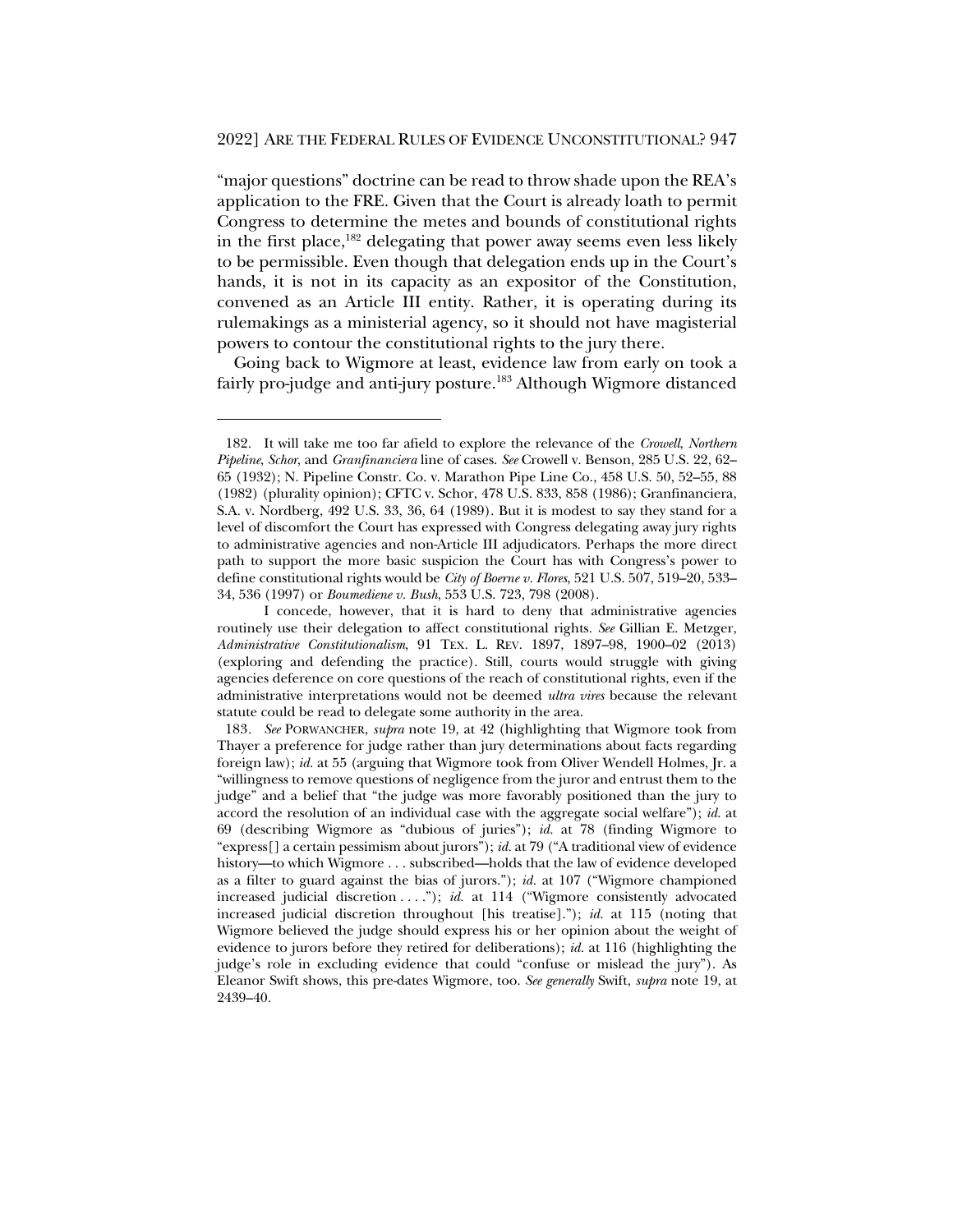himself from the FRE project (which started as an ALI Model Code in his lifetime<sup>184</sup>) ultimately—in part because he thought it was better to keep the rules advisory, in part because he thought supersession was nutty, and in part because he was worried about the legacy of his own work should the Model Code or FRE succeed<sup>185</sup>—one has to be left with meaningful concerns about the ways our evidence law can too easily alter constitutional jury rights by judge-made rules that undermine the jury. At the very least this kind of concern must permit taking a fresh look at the processes by which all this law that surrounds the jury and its residual power gets made.<sup>186</sup>

And that process probably should not take the current form of the REA as it applies to the FRE. Rather, better interbranch dialogue<sup>187</sup> on these central constitutional jury rights is necessary. The current regime of supersession—the Supreme Court being able to convene as a non-Article III entity unilaterally capable of re-writing U.S. Code—is neither respectful of legislative supremacy in statutory realms nor of judicial supremacy in constitutional realms. What justifies judicial supremacy when it is appropriate (for those who embrace it, anyway) are the constraints of Article III: that the Supreme Court is announcing constitutional law in the context of a case or controversy. A Supreme Court acting outside of an adjudicatory Article III context<sup>188</sup> should not be able to trump our most democratic branch on matters that pertain

<sup>184.</sup> PORWANCHER, *supra* note 19, at 159.

<sup>185.</sup> On Wigmore's ambivalent relationship to the Model Code, see *id.* at 159–61.

<sup>186.</sup> None of this is to deny that we are probably on a trajectory in evidence law to greater admissibility, which tends to mitigate the worry that judges just use their discretionary power to take questions away from the jury. *See* Paul Rothstein, *Some Themes in the Proposed Federal Rules of Evidence*, 33 FED. BAR J. 21, 21–26 (1974) (identifying the FRE as both granting more discretion to judges and increasing evidence admissibility); Posting of Frederick C. Moss to the Evidence Listserv, evid-facl@chicagokent.kentlaw.edu (on file with author) (detailing all the FRE that increase admissibility). However, even if that trajectory continues, there is a structural problem that remains: the judges are both the gatekeepers for the admission of evidence to the jury and are also the rule makers about how to allocate power between themselves and juries. There is a conflict of interest.

<sup>187.</sup> For a recent effort to explain what this can mean, see James J. Brudney & Ethan J. Leib, *Statutory Interpretation as "Interbranch Dialogue"?*, 66 UCLA L. REV. 346, 348–51 (2019).

<sup>188</sup>*. See* United States v. Mistretta, 488 U.S. 361, 392 (1989) ("[A]ll rulemaking is nonjudicial in the sense that rules impose standards of general application divorced from the individual fact situation which ordinarily forms the predicate for judicial action.").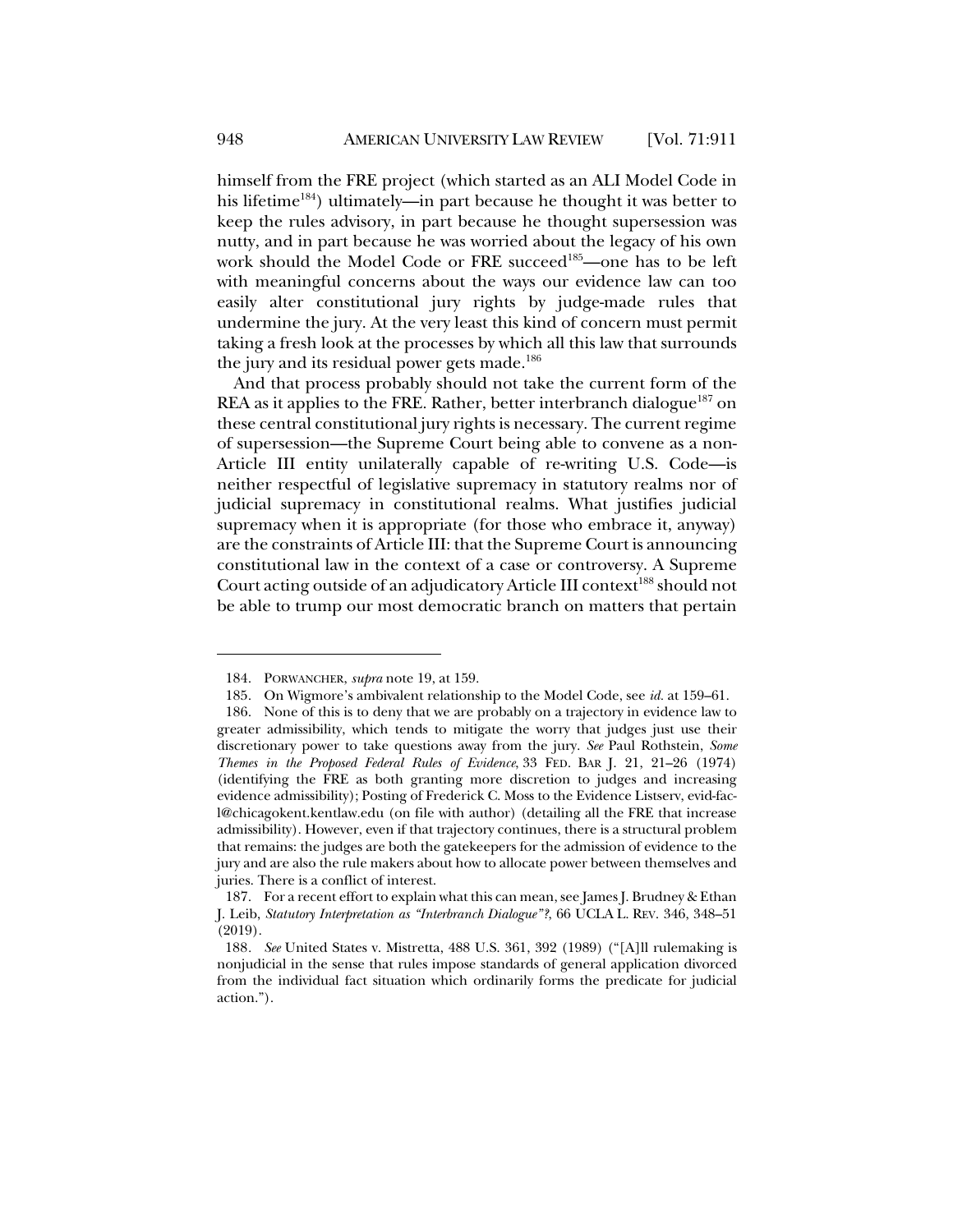to what many might realistically perceive to be our most democratic institution, the jury.<sup>189</sup>

Notice that this view is not wholly in tension with the Court's announcement in *Mistretta* that "consistent with the separation of powers, Congress may delegate to the Judicial Branch nonadjudicatory functions that do not trench upon the prerogatives of another Branch and that are appropriate to the central mission of the Judiciary."190 Although it might be a reach to say that the jury is a branch of its own, independent of the Judicial Branch, there is something a little untoward about judges alone—particularly ones on the Supreme Court who have no regular experience with juries<sup>191</sup>—fashioning the balance of power between judges and juries in a way that can rewrite Congress's preferences without the benefit of a case or controversy. That makes the FRE context unique and distinctively unacceptable. Even under *Mistretta*, the current rulemaking regime for the FRE, which puts the amending and repealing power "within the Judicial Branch,"<sup>192</sup> has the "practical consequences" of "pos[ing a] threat of undermining the integrity of the Judicial Branch or of expanding the powers of the Judiciary beyond constitutional bounds."193

\* \* \*

192*. Mistretta*, 488 U.S. at 393.

<sup>189</sup>*. See generally* SUJA A. THOMAS, THE MISSING AMERICAN JURY: RESTORING THE FUNDAMENTAL CONSTITUTIONAL ROLE OF THE CRIMINAL,CIVIL, AND GRAND JURIES (2016). 190*. Mistretta*, 488 U.S. at 388.

<sup>191.</sup> There was once a reported jury trial in the Supreme Court. *See* Lochlan F. Shelfer, *Special Juries in the Supreme Court*, 123 YALE L.J. 208, 210–13 (2013) (discussing Georgia v. Brailsford, 3 U.S. (3 Dall.) 1 (1794)). Shelfer reports that there were at least three jury trials in the Supreme Court in the 1790s but none for the last two centuries. *Id.* at 210. And of our sitting justices, only Justice Sotomayor has been a regular member of a trial court that could use juries. *See, e.g.*, Robert W. Pratt, *A Trial Judge on the Supreme Court*, 23, FED. SENT'G REP. 159, 160–61 (2010) (observing that Justice Sotomayor's background as a trial judge is unique on the Court).

<sup>193</sup>*. Id.* It is probably worth noting that when the Court changed all of the Sentencing Commission's Guidelines from mandatory to advisory in United States v. Booker, 543 U.S. 220 (2005), it tried to hold the line on *Mistretta* and pretend as if the delegation holding there should remain untouched by the atmospherics of downgrading the Commission's power. But in doing so it actually misstated—in a revealing way—how to think about the FRE in light of *Mistretta*. The Court wrote: "We noted [in *Mistretta*] that the promulgation of the Guidelines was much like other activities in the Judicial Branch, such as the creation of the Federal Rules of Evidence, all of which are nonadjudicatory activities." *Id.* at 242. But the Judicial Branch did not *create* the FRE as law; Congress did. What the REA improperly does is give the Judicial Branch the power to rewrite the FRE—repeal authority it cannot have in "nonadjudicatory activities."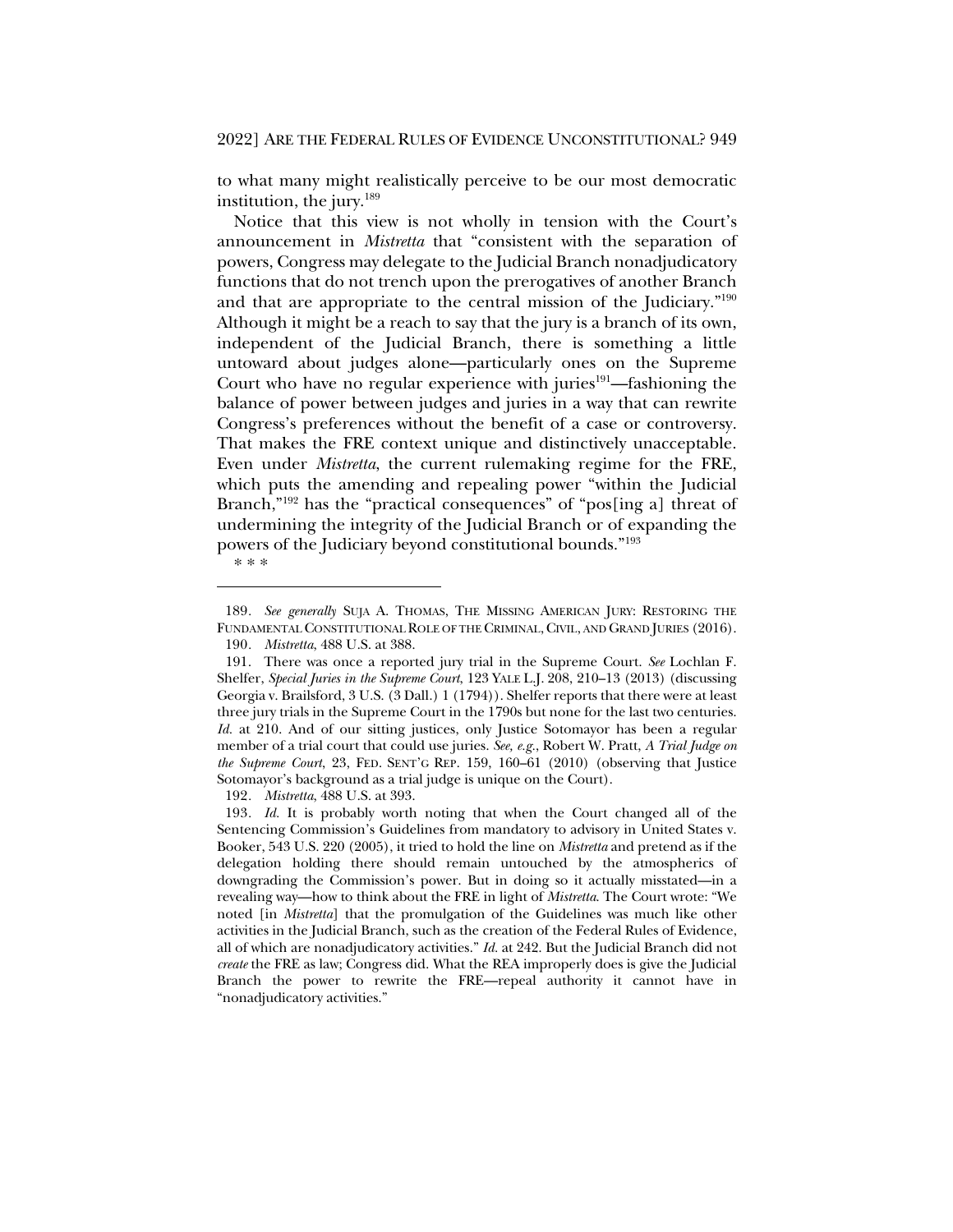Something has to change. And we need a better model for legislative-judicial dialogue about federal-state relationships and core jury rights in connection with the FRE. Part III therefore takes up the project of where to go from here, given that a range of formal and functional arguments coalesce to make clear that something is amiss in the REA provisions that allow supersession in the FRE context. Before I get there, however, Part II explores a few efforts to justify supersession others have offered that I think are ultimately unsuccessful. If the Court, Congress, and the Advisory Committee are going to be asked to do their FRE business differently, we should be sure this case is air-tight.

### II. THE APOLOGETICS FOR SUPERSESSION

There are a variety of apologies others offer for the REA's design to allow Court-promulgated rules to displace congressional statutes. Many of them stem from a need to justify the first rulemaking effort in 1938 for the Federal Rules of Civil Procedure. But even if the original sin of supersession can be forgiven in 1938, many of those justifications have faded from relevance—and indeed are inapposite in the FRE context. It makes some sense why Congress felt the first version of the REA needed some kind of supersession provision: there was extant procedural "undergrowth" that spanned the federal statute books, and it would have been hard for Congress to specify all of the places in the U.S. Code that would need to be repealed in an anticipatory way to make room for a unified Federal Rules of Civil Procedure that was a few years in the offing.194 So Congress made a choice that one might call a "conditional sunset": when the rules were ready to take effect (as the Federal Rules of Civil Procedure in fact were in 1938, four years after the passage of the REA), Congress made explicit its intent to

<sup>194</sup>*. See* Carrington, *supra* note 23, at 324 (arguing that supersession allows rulemaking to "clear away from the timbers of important and enduring federal legislation the undergrowth of procedural marginalia that may have been attached to legislation for faded or forgotten reasons"). Although the "undergrowth" justification for supersession is made rather generally by Carrington, it is Stephen Burbank who is more explicit that this original justification in the 1934 version of the REA was especially plausible. *See* Burbank, *supra* note 113, at 1044 ("As originally formulated, the supersession clause was intended to 'clear . . . undergrowth,' although it was by no means limited to 'procedural marginalia.' Nor is it so limited today . . . . The notion that, in 1989, the statutory provisions at risk of supersession consist primarily of 'procedural marginalia' is, in any event, hard to accept."); *accord* Burbank, *supra* note 23, at 1052–54; Kelleher, *supra* note 73, at 399.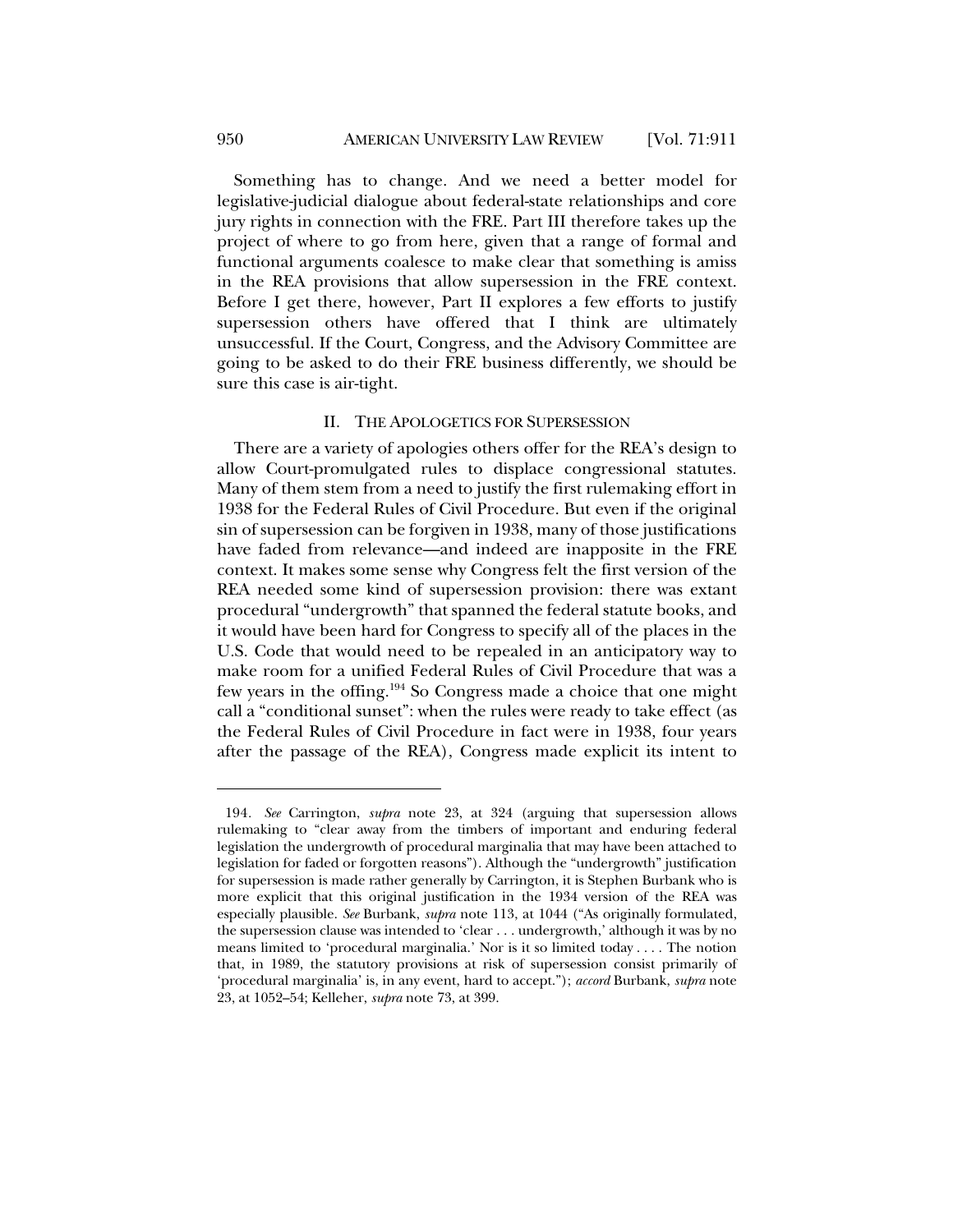repeal conflicting statutes, necessary in light of the canon of interpretation that implied repeals are to be disfavored.195 Whatever one thinks of the legitimacy of this congressional delegation, it is a long way from a relatively specific conditional sunset to a generalized right to make rules that supersede and displace duly enacted statutes under the Constitution's Article I, Section 7 in an ongoing way, to apply even to statutes that have not yet been enacted. And that—in conjunction with the more subject-specific rationales in Section I.B—explains the real problem with the FRE rulemaking process as it exists today. Below I briefly review (and ultimately dismiss) some classes of justifications for this feature of the REA system as applied to the FRE. Putting to one side the particularized use of a conditional sunset—which has some other corollaries in the U.S. Code (Section II.C)—any modern law student who has a basic familiarity with constitutional law, legislation, and regulation could spot the issue with the delegation of legislative power to repeal statutory law.196

# *A. The Congressional Research Service (1988)*

In the lead-up to the 1988 revisions to the REA, the House knew there was a "cloud" of suspicion about supersession and sought to get rid of the REA's authorization for rules that could undermine and repeal statutes.197 Indeed, the House version of the bill was explicit that it prospectively rid the REA of supersession altogether for all federal rulemaking regimes.198 The Report accompanying its bill repealing supersession insisted that the "original justification for the supersession clause [was] no longer valid," and in light of recodifications of the U.S. Code and more specific repeals of procedural laws that preexisted the 1938 Federal Rules of Civil

<sup>195</sup>*. See* Morton v. Mancari, 417 U.S. 535, 549 (1974).

<sup>196.</sup> Indeed, by 1985, a Harvard law student urged the invalidity of the supersession clause in the *Harvard Law Review*. *See* Note, *The Conflict Between Rule 68 and the Civil Rights Attorneys' Fees Statute: Reinterpreting the Rules Enabling Act*, 98 HARV. L. REV. 828, 835–37 (1985). And a 2011 Note by an NYU law student that was purporting to furnish a separation of powers defense for the REA process still could not quite find a way to address the "constitutional question of the supersession clause's validity." Michael Blaise, Note, *A Separation of Powers Defense of Federal Rulemaking Power*, 66 N.Y.U. ANN. SURV. AM. L. 593, 638 (2011). Blaise claimed in his conclusion to have provided a "defense of the supersession clause," *id.* at 639, but his tepid defense was largely that federal courts have failed to deal with it—so there must be "no clear answer," *id.* at 638.

<sup>197.</sup> H.R. REP. NO. 99-422, at 1, 17 (1985).

<sup>198.</sup> H.R. 3550, 99th Cong., 131 Cong. Rec. 35,190 (1985).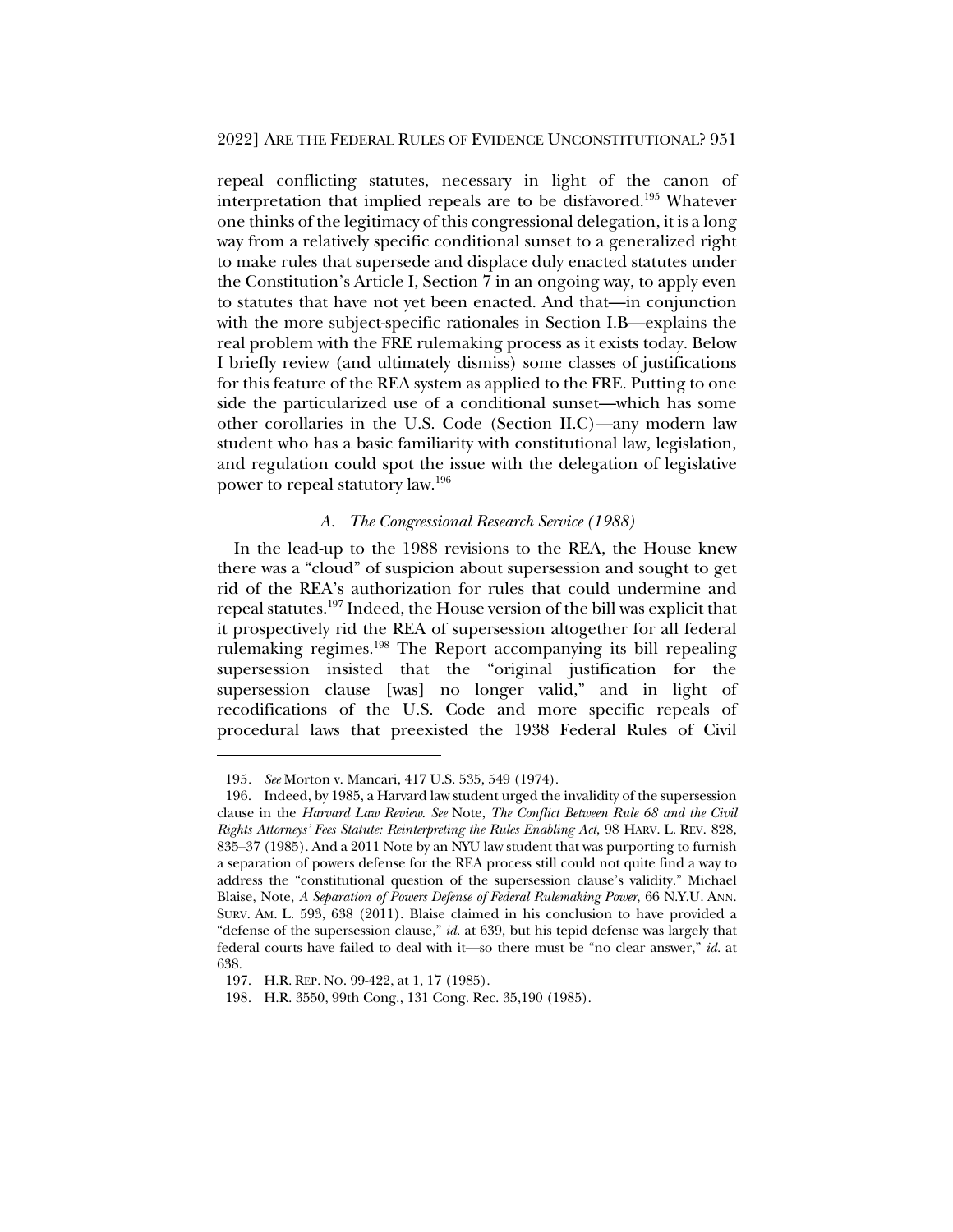Procedure, the clause "no longer serve[d] the purpose for which it was intended."199 Moreover, the Report concluded that "as a matter of policy, it is unwise to permit a procedural rule-making process to be used, in effect, to overturn provisions of law enacted by Congress," and worried that the then-recently decided *Chadha* case might implicate the legality of supersession. $200$ 

Yet there was a concerted effort to lobby for supersession by the Advisory Committee on the Civil Rules, which was eager to preserve  $it^{201}$  (and their power as a super-legislature of sorts with it). Here is how the Reporter of that committee remembers the issue:

I succeeded in enlisting the aid of the ABA Section on Litigation, the American College of Trial Lawyers, and the Association of the Bar of the City of New York . . . . Former Attorney General Ben Civiletti, then chair of the ABA Section, offered testimony in favor of supersession. Professors Edward Cooper, Mary Kay Kane, and Charles Alan Wright also submitted statements supporting supersession. Professors Judith Resnik, representing the ACLU, and Stephen Burbank submitted statements opposing supersession. The Advisory Committee's support for supersession prevailed in the Senate, and the law as enacted in 1988 retained the supersession clause.<sup>202</sup>

Although the public record of the Senate's consideration is pretty conclusory—"the Senate [was] not convinced that there [was] a . . . need to amend the supersession clause and was persuaded that the current system [was] working well and should be continued"203—the Congressional Research Service's (CRS) American Law Division wrote a memo that outlined a defense of supersession that likely further convinced the Senate to preserve supersession in the 1988 update of

<sup>199.</sup> H.R. REP. NO. 100-889, pt. 1, at 28 (1988), *as reprinted in* 1988 U.S.C.C.A.N. 5982, 5988.

<sup>200</sup>*. Id.* It is true, however, that they let through supersession anyway when push came to shove. *Id.* at 5989–90.

<sup>201.</sup> Paul D. Carrington, *Politics and Civil Procedure Rulemaking: Reflections on Experience*, 60 DUKE L.J. 597, 618 (2010).

<sup>202</sup>*. Id.* at 618–69.

<sup>203.</sup> 134 Cong. Rec. 31,052 (statement of Sen. Howell Heflin). The Senate seemed to draw this conclusion from three witnesses, including one Janet Napolitano. *Id.*; *see The Rules Enabling Act: Hearing Before the Subcomm. on Cts. and Admin. Prac. of the S. Comm. on the Judiciary*, 100th Cong. 4 (1989) (statement of Janet Napolitano) ("My testimony to you today boils down to one phrase: If it ain't broke, don't fix it.").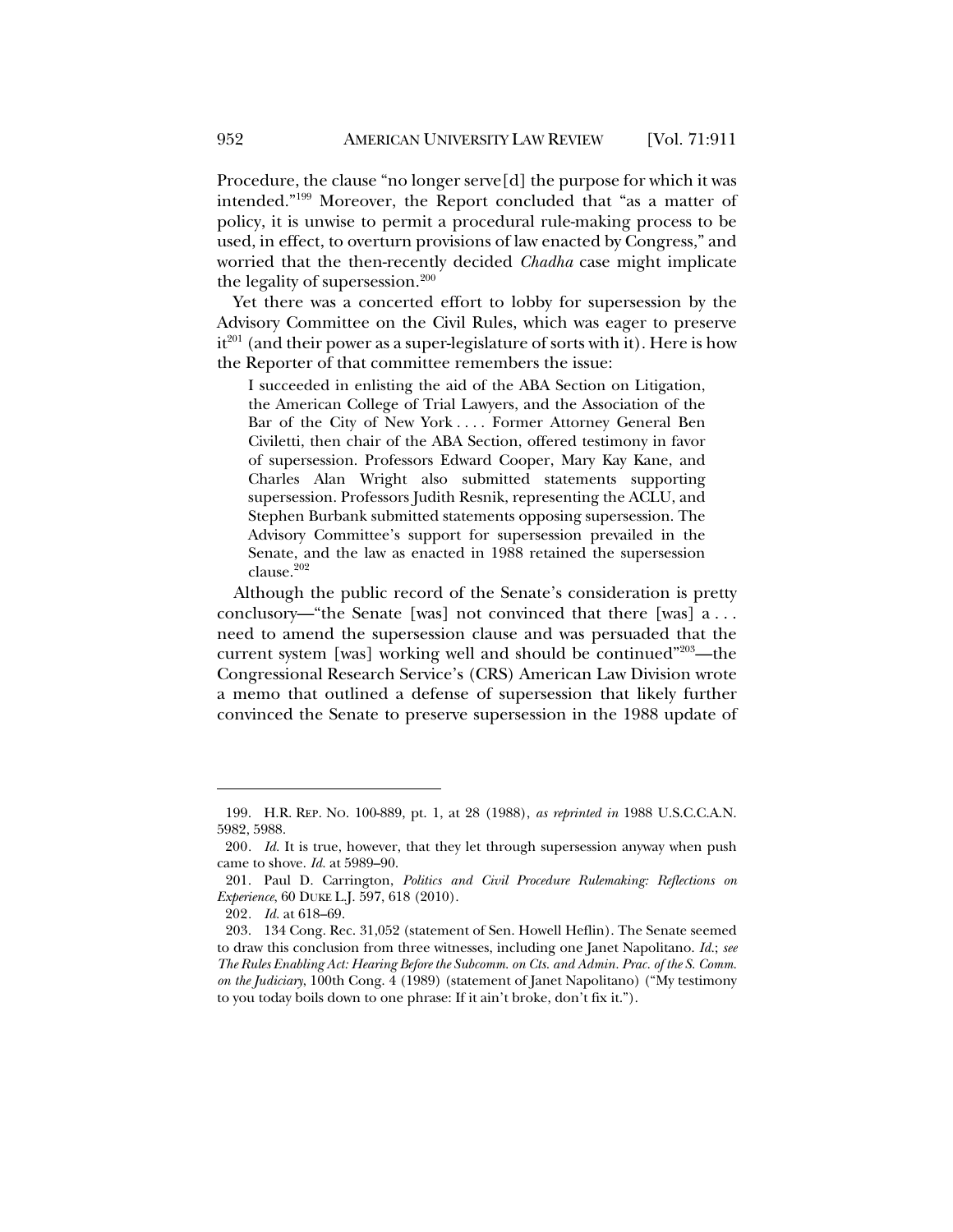the REA.204 However, it did not provide genuinely convincing arguments.

While acknowledging constitutional problems with supersession that were before Congress as of 1988,<sup>205</sup> CRS focused attention on "the lenient requirements which the Supreme Court has developed for evaluating the validity of" delegations.<sup>206</sup> Drawing on Justice White's functionalist dissent in *Chadha*, CRS argued that agency rulemaking must be understood realistically as a form of lawmaking.<sup>207</sup> From this minority view in *Chadha*, CRS further played word games with the Administrative Procedure Act. CRS highlighted that when Congress defined agency "rule[s]" there, it wrote that these are agency statements "designed to implement or *prescribe law* or policy," ostensibly acknowledging that agencies can make law.208 It also highlighted that many jurists often talk as if rules have "the force and effect of *law*,"<sup>209</sup> and that we allow agencies to use their "law" to preempt state law for the purposes of the Constitution's Supremacy Clause.210 Thus, CRS analogized the Court's rulemaking power to a standard administrative delegation from a congressional statute.

Yet there is some important distance to travel from talking about executive agencies and their function of implementing and making effectual congressional statutes as a kind of lawmaking to arming entities with the power to repeal congressional laws. From the

206. CRS Memo, *supra* note 204, at 2.

208*. Id.* at 3 (citing 5 U.S.C. § 551(4)).

<sup>204</sup>*. See* Memorandum from the Am. L. Div., Cong. Rsch. Serv. on Supersession Clauses of the Rules Enabling Acts to Rep. Robert Kastenmeier (April 18, 1988) [hereinafter CRS Memo] (available in *Court Reform and Access to Justice Act: Hearings on H.R. 3152 Before the Subcomm. on Cts., C.L. & the Admin. of Just. of the H. Comm. on the Judiciary*, 100th Cong. 1294–1304 (1989). Eventually, the House bought into some form of supersession. *See* H.R. REP. NO. 100-889, pt. 1, at 3 (1988).

<sup>205.</sup> The memo cites an early article to raise these issues. CRS Memo, *supra* note 204, at 1 (citing Robert N. Clinton, *Rule 9 of the Federal Habeas Corpus Rules: A Case Study on the Need for Reform of the Rules Enabling Acts*, 63 IOWA L. REV. 15 (1977)).

<sup>207</sup>*. Id.* at 3–4 (citing INS v. Chadha, 462 U.S. 919, 985–86 (1983) (White, J., dissenting)).

<sup>209</sup>*. Id.* at 3–4 (emphasis added) (citing, among five other cases, Chevron U.S.A. Inc. v. Nat'l Res. Def. Council, Inc., 467 U.S. 837, 843–44 (1984)).

<sup>210</sup>*. Id.* at 7–8. CRS argues that since it is only "laws of the United States" that are supreme over state law, regulations' pre-emptive force prove that they are laws as far as the Constitution is concerned. *Id.* at 7. There is a logical leap here worth noting: the agency gets it preemption authority from the organic statute itself, so it seems that CRS misses that whatever preemptive force a regulation has is derivative of an actual statute (a constitutional "law").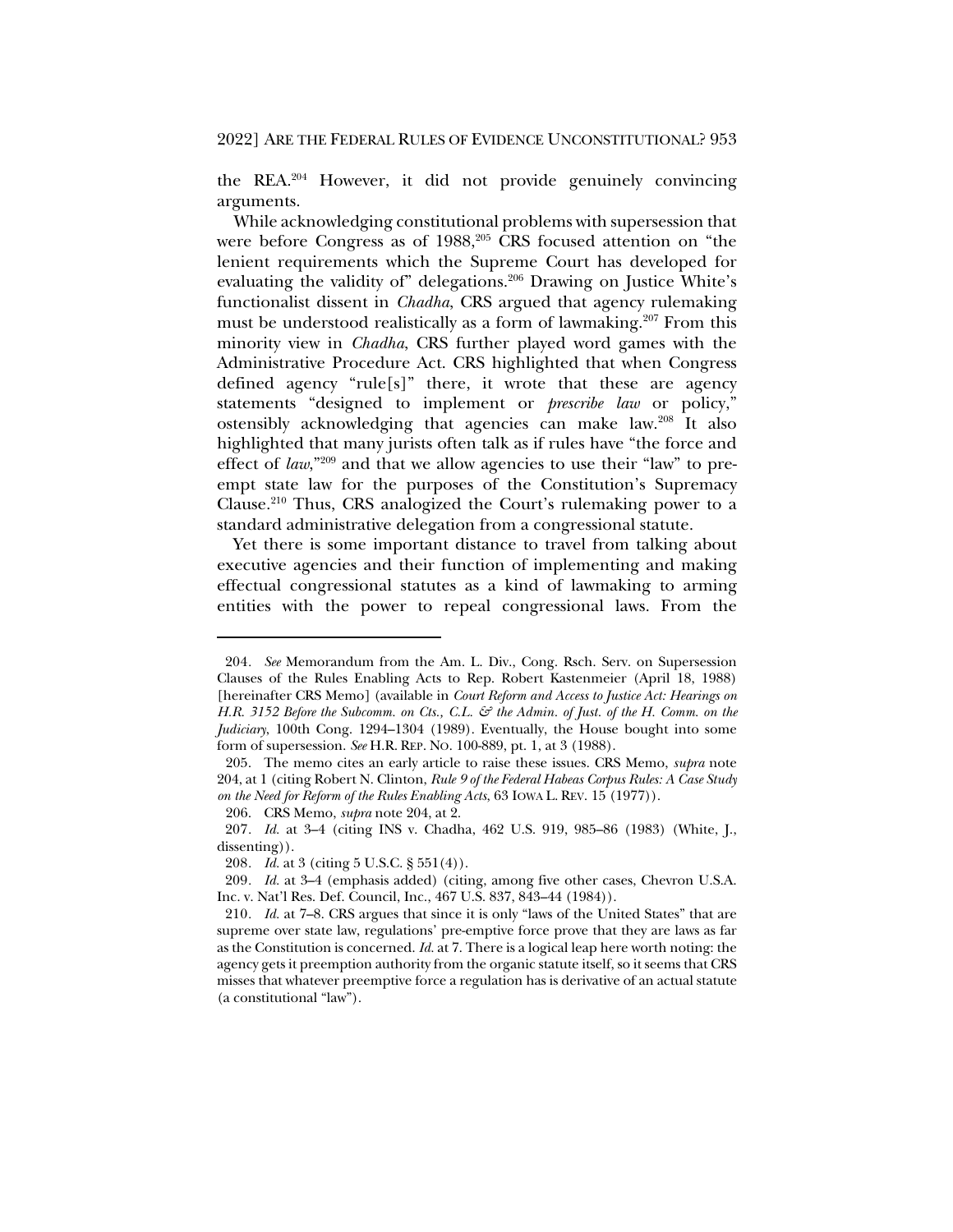unexceptional proposition that "limits are not reached by the conferral of authority to have some affect [*sic.*] upon statutes enacted by Congress"211—drawing upon sunset provisions and provisions that "revive $[$ ]" upon specific determinations by the Executive<sup>212</sup>—CRS too quickly analogized permissions for contingent legislation as somehow sanctioning statutory repeals by the Supreme Court via the REA (foreshadowing what the Court tried to say about the REA in its footnote in *Clinton*<sup>213</sup>).

The CRS found a better analogue in *J.W. Hampton & Co. v. United States*. <sup>214</sup> There, in an opinion by Chief Justice Taft, the Court blessed a congressional statute that set a base tariff in a statutory scheme and then delegated power to the President to adjust the tariff upward or downward up to fifty percent upon specific findings about changing differences in the costs of production.<sup>215</sup> Finding and establishing the "intelligible principle" standard for valid delegations, the Court claimed that Congress gave the President enough guidance to render his findings.<sup>216</sup> Although CRS invoked Louis Jaffe's reading of the case that "[t]he President, thus, could in effect make a tax rate and by so doing repeal the existing one,"217 that is a pretty generous reading of what was a constrained and pre-authorized adjustment of a tariff rate based on rather specific findings the President had to make to adjust the tax.218 What CRS seemed to be relying on, in the final analysis, was that "the doctrine of nondelegation . . . appear[ed] unlikely to resurface in an area with such a long history of delegation, that of conferring court rulemaking authority upon the federal courts."219

No doubt, many delegation issues associated with the REA seemed already disposed of by 1941 in *Sibbach v. Wilson & Co.*, <sup>220</sup> which upheld two Federal Rules of Civil Procedure that allowed a U.S district court to order a physical exam of a plaintiff, which might not have been

<sup>211</sup>*. Id.* at 5.

<sup>212</sup>*. Id.* (citing The Brig Aurora, 11 U.S. (7 Cranch) 382 (1813)). CRS addressed other "contingency" cases in *id.* at 6–7.

<sup>213.</sup> Clinton v. City of New York, 524 U.S. 417, 446 n.40 (1998).

<sup>214.</sup> 276 U.S. 394 (1928).

<sup>215</sup>*. Id.* at 400–02, 409, 412–13.

<sup>216</sup>*. Id.* at 409.

<sup>217.</sup> CRS Memo, *supra* note 204, at 6 (quoting LOUIS L. JAFFE, JUDICIAL CONTROL OF ADMINISTRATIVE ACTION 59 (1965)).

<sup>218.</sup> I address one similar minor-rate-adjustment case in lower courts *infra* notes 280–88 and accompanying text.

<sup>219.</sup> CRS Memo, *supra* note 204, at 8–9.

<sup>220.</sup> 312 U.S. 1 (1941).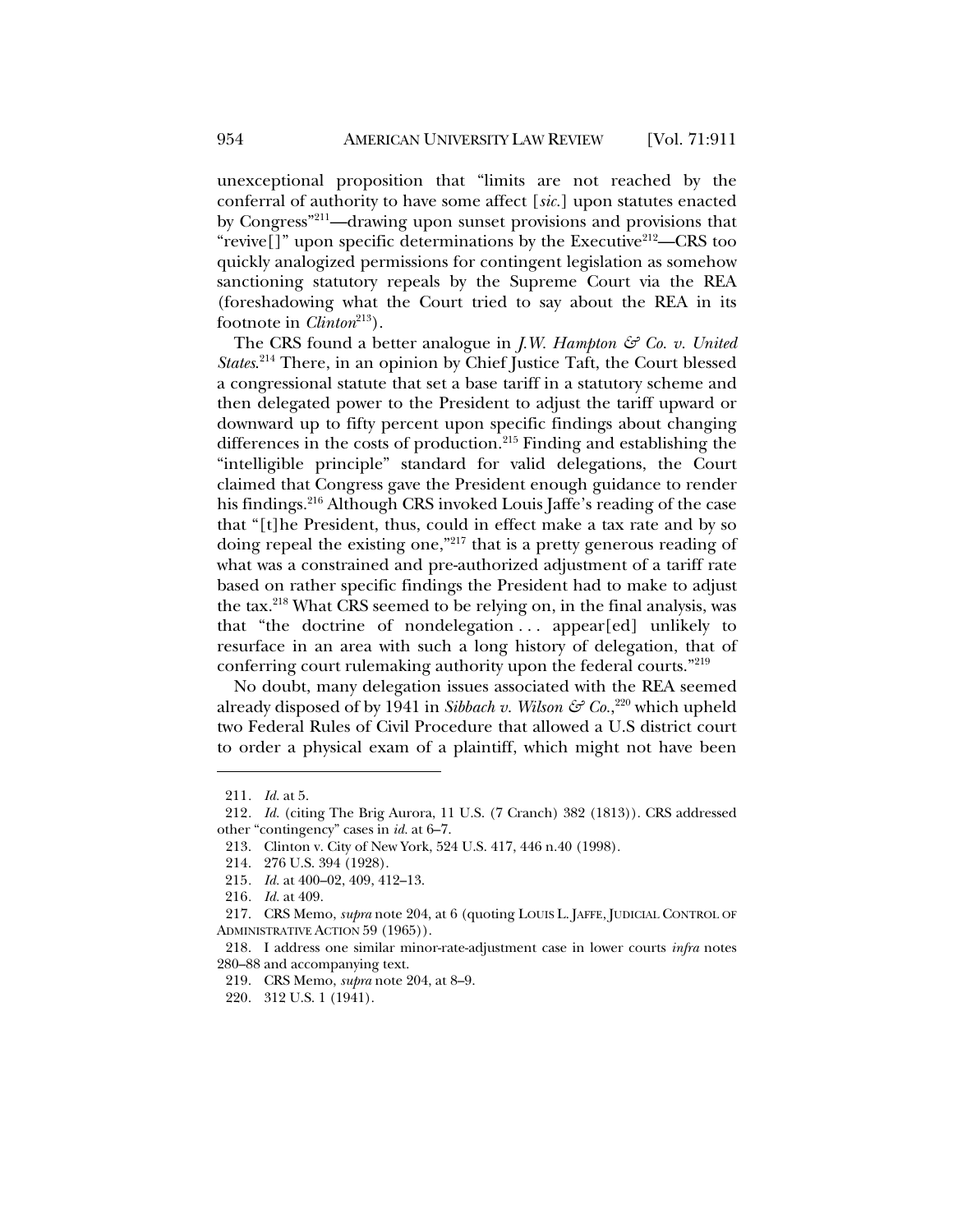within the power of a state court to order. The Court held: "Congress has undoubted power to regulate the practice and procedure of federal courts, and may exercise that power by delegating to this or other federal courts authority to make rules not inconsistent with the statutes or [C]onstitution of the United States."221 Notwithstanding that the rule of procedure at issue might very well have "abridge[d], enlarge[d], []or modif[ied] the substantive rights of [a] litigant" in the case, the Court had no trouble concluding that "a rule . . . if within the power delegated to this court, has the force of a federal statute."<sup>222</sup> That sits in some tension, of course, with its earlier pronouncement that the rules must be "not inconsistent with the statutes."223 But one would not be crazy for thinking that the presumptive implication is that "the rules, if they are within the authority granted by Congress, repeal" congressional acts that are inconsistent with the Federal Rules.224

Although the CRS Memo did not fully pull all these strings from *Sibbach* together into a tight knot, this would be the strongest use of *Sibbach* in service of the validity of supersession (ignoring the possibility that supersession only would apply to statutes effective at the time of the REA or that the civil procedure rules are, after all, fundamentally different from the FRE). CRS did, after noting *Sibbach*'s permissiveness about the REA, draw attention back to the ways that the REA sought to be a contingent repeal of any and all pre-existing statutes $^{225}$  (even, presumably, statutes that post-date the REA but pre-date the promulgated Federal Rule in conflict with it).

Yet while it is true that the four dissenting justices in *Sibbach* lost even after announcing what cannot be denied—"[p]lainly the Rules are not acts of Congress and cannot be treated as such"226—it is hard to draw the general validity of supersession for all time from the specific contingent repeal theory, which at least has the virtue of limiting the potential repeals to a constrained world of procedural undergrowth as of 1934, a proposition that could have seemed plausible in 1941 but

<sup>221</sup>*. Id.* at 9–10.

<sup>222</sup>*. Id.* at 7–8, 13.

<sup>223</sup>*. Id.* at 9.

<sup>224</sup>*. Id.* at 10. The Court was writing specifically of the Conformity Act of 1872, Act of June 1, 1872, ch. 255, § 5, 17 Stat. 197 (1878), the main "undergrowth" that Congress knew would be displaced by the forthcoming Federal Rules of Civil Procedure when it passed the REA in 1934.

<sup>225.</sup> CRS Memo, *supra* note 204, at 8–9.

<sup>226.</sup> Sibbach v. Wilson & Co., 312 U.S. 1, 18 (1941) (Frankfurter, J., dissenting).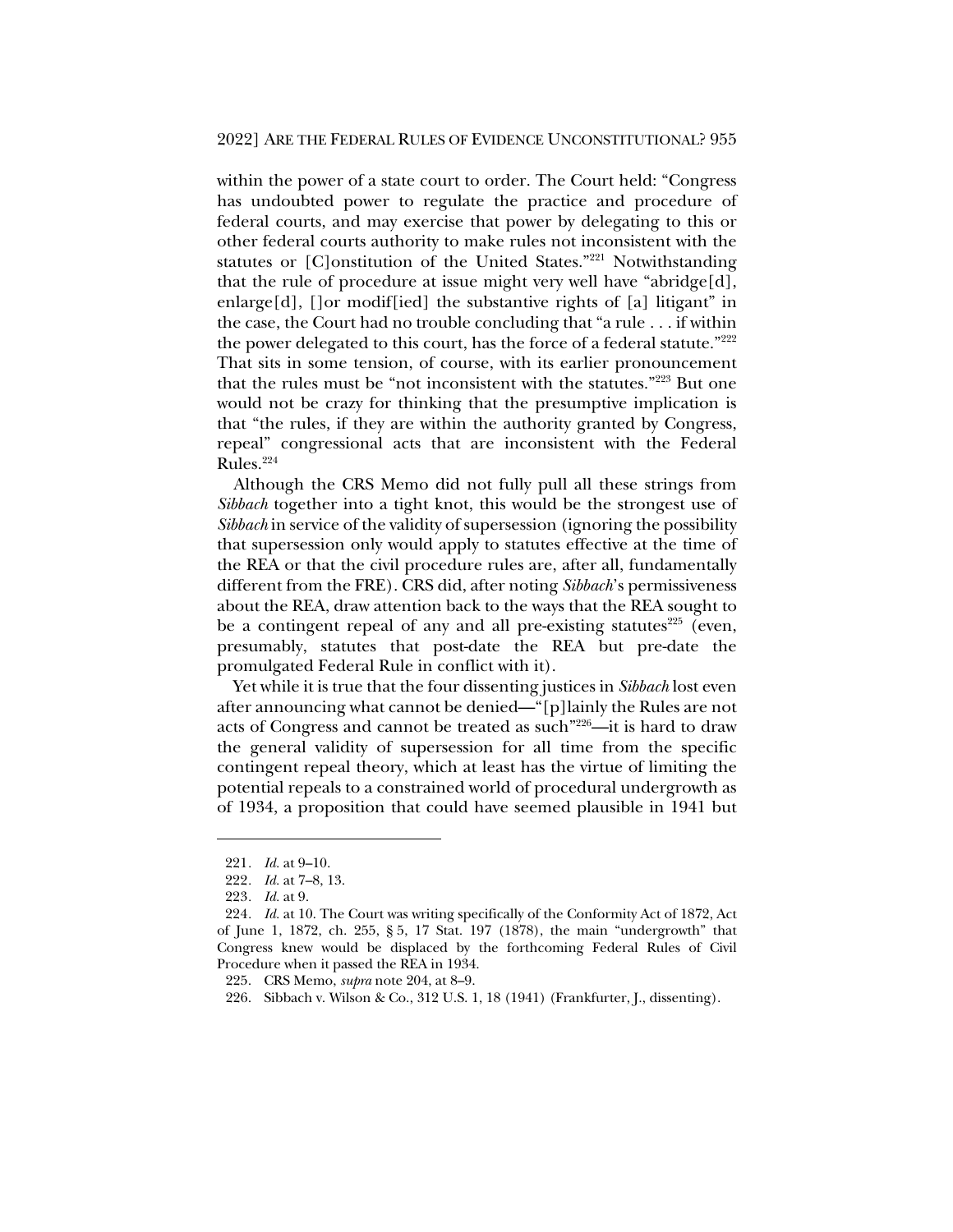should have seemed substantially more fishy by 1988. Still, CRS could not help but conclude that the "absence of constitutional challenge is suggestive," and concluded that supersession was a permissible delegation of authority under *Chadha*. <sup>227</sup> Although it did not, and could not, deny that the Court as a whole in *Palermo v. United States*<sup>228</sup> and various members of the Court in dissenting to Supreme Court orders promulgating rules under the REA229—expressed discomfort with the idea of supersession, CRS doubled-down on "no history of constitutional challenge,"230 found some dicta in a 1973 case which suggested that supersession was probably just fine, $231$  and admitted that there had not been serious "consideration of the issue" by lower courts.232

In the final analysis, the CRS Memo provided the Senate plausible cover but should not have been viewed as moving the needle far in favor of supersession. Indeed, although the memo was addressed to House member Robert Kastenmeier, Kastenmeier remained an opponent of supersession in the House version of the bill; the House Report post-dates the CRS Memo and, seemingly, was not significantly influenced by it.233 As it shouldn't have been. And let's not forget that *Clinton* had yet to be decided, which makes supersession even less acceptable, at least with respect to the FRE.

<sup>227.</sup> CRS Memo, *supra* note 204, at 9. Paul Carrington similarly concludes that "lack of public interest in the matter" of supersession "is itself a datum pertinent to the argument" in favor of supersession. Carrington, *supra* note 23, at 282. It is possible that complacency about constitutional violations is an argument against seeing violations as violations.

<sup>228.</sup> 360 U.S. 343, 353 n.11 (1959) ("The power of this Court to prescribe rules of procedure and evidence for the federal courts exists only in the absence of a relevant Act of Congress.").

<sup>229.</sup> See the dissenting statements of Justices Black and Douglas in 374 U.S. 865 (1963) and 383 U.S. 1032, 1033 (1966), noting that the Rules of Civil Procedure determine substantive rights of litigants and the Constitution requires those to be enacted by Congress and approved by the President.

<sup>230.</sup> CRS Memo, *supra* note 204, at 9.

<sup>231</sup>*. Id.* at 10 (citing Davis v. United States, 411 U.S. 233, 241 (1973)) ("Were we confronted with an express conflict between the Rule and a prior statute, the force of [the Rules Enabling Act], providing that '[a]ll laws in conflict with such rules shall be of no further force or effect,' is such that the prior inconsistent statute would be deemed to have been repealed.").

<sup>232</sup>*. Id.* at 10.

<sup>233.</sup> H.R. REP. NO. 100-889, pt. 1, at 28 (1988) as reprinted in 1988 U.S.C.C.A.N. 5982, 5988. The report did, in the final analysis, sign onto a limited form of supersession, however ambivalently.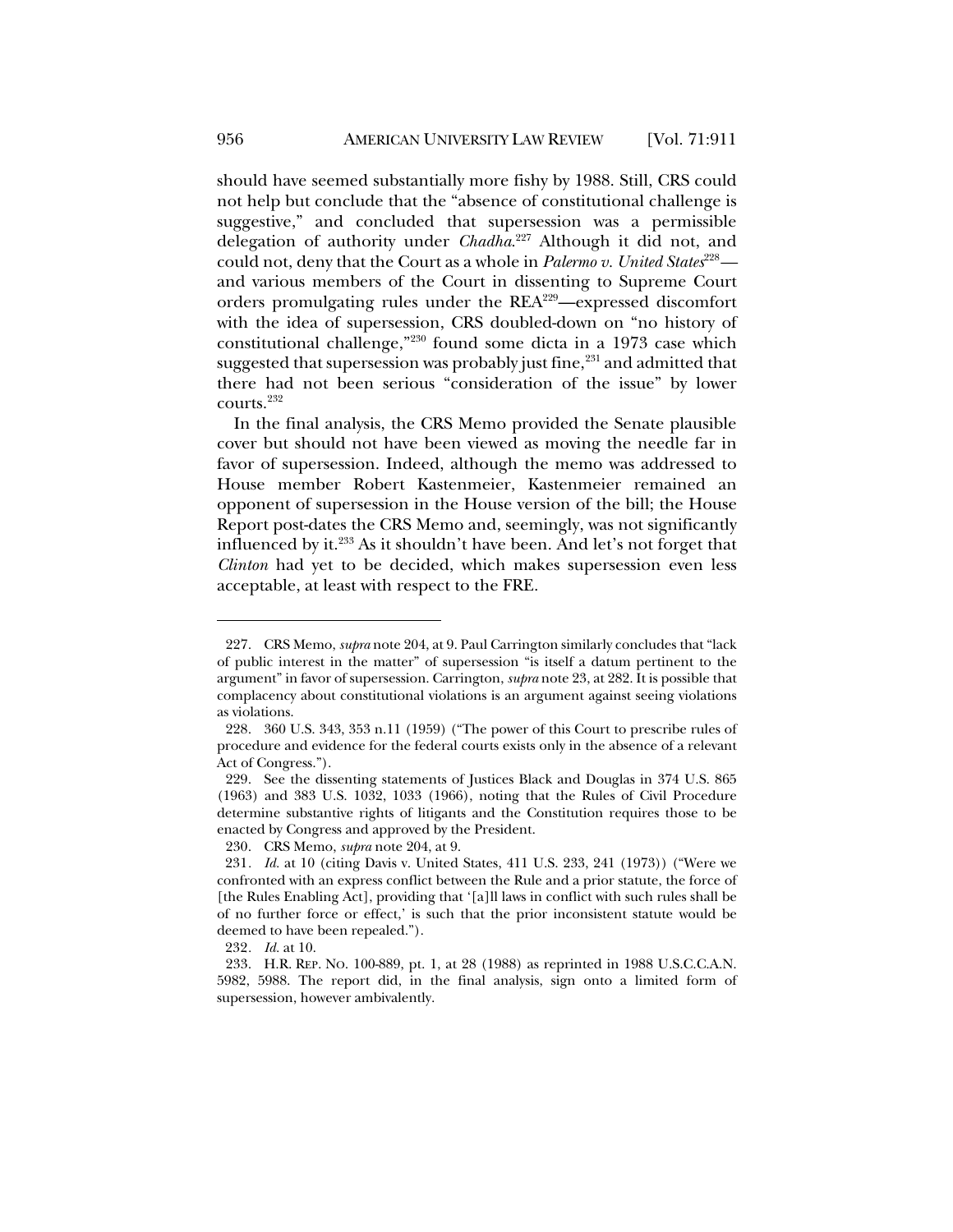### *B. The "Inherent Authority" Theory*

Another tactic used by supporters of supersession is to rely on some kind of "inherent judicial power"<sup>234</sup> to explain why it would be constitutionally acceptable for courts and the Supreme Court to ignore and repeal congressional statutes. There are formalist and functionalist flavors of this strategy, but neither one is quite successful.

A formalist might focus on Article III's "vesting clause"235 to argue that courts have a mandate (or a permission) to regulate procedure.<sup>236</sup> They might emphasize that federal courts have "inherent Article III power to control their internal process and the conduct of civil litigation,"237 and that procedure is "an area in which the court has a special constitutional role," such that "the courts . . . possess some inherent power to regulate procedure, even in the absence of congressional provision."238 They might point to the Supreme Court's highlighting that there are "matters which relate to the administration of legal proceedings, an area in which federal courts have traditionally exerted strong inherent power, completely aside from the powers Congress expressly conferred in the Rules."239 Congress may even be said to recognize this reality that it ought to step aside in the way it wrote the REA—with a supersession clause, to boot (assuming this is not a little boot-strapping).<sup>240</sup>

But there is a sleight of hand here. Is some inherent power to control what goes on in the courtroom (say, by way of local rules or case-bycase exercise of discretion in contempt proceedings) enough to arm the judiciary with a non-adjudicative function of general rulemaking for the entire federal court system?241 More importantly, even if Article

<sup>234</sup>*. See generally* Michael M. Martin, *Inherent Judicial Power: Flexibility Congress Did Not Write into the Federal Rules of Evidence*, 57 TEX. L. REV. 167 (1979).

<sup>235.</sup> U.S. CONST. art. III, § 1, cl. 1.

<sup>236</sup>*. E.g.*, Leslie M. Kelleher, *Taking "Substantive Rights" (in the Rules Enabling Act) More Seriously*, 74 NOTRE DAME L. REV. 47, 63 (1998). For a careful argument about the powers courts should have over procedure—and their constitutional limits, see Amy Coney Barrett, *Procedural Common Law*, 94 VA. L. REV. 813, 815–17 (2008).

<sup>237.</sup> Linda S. Mullenix, *Unconstitutional Rulemaking: The Civil Justice Reform Act and Separation of Powers*, 77 MINN. L. REV. 1283, 1287 (1993).

<sup>238.</sup> Kelleher, *supra* note 73, at 435.

<sup>239.</sup> Hanna v. Plumer, 380 U.S. 460, 472–73 (1965).

<sup>240</sup>*. See* Ralph U. Whitten, *Separation of Powers Restrictions on Judicial Rulemaking: A Case Study of Federal Rule 4*, 40 ME. L. REV. 41, 68 (1988).

<sup>241</sup>*. See* Kelleher, *supra* note 73, at 436. Kelleher concludes that the "Court's decisions are fairly read as recognizing only an inherent authority in the judicial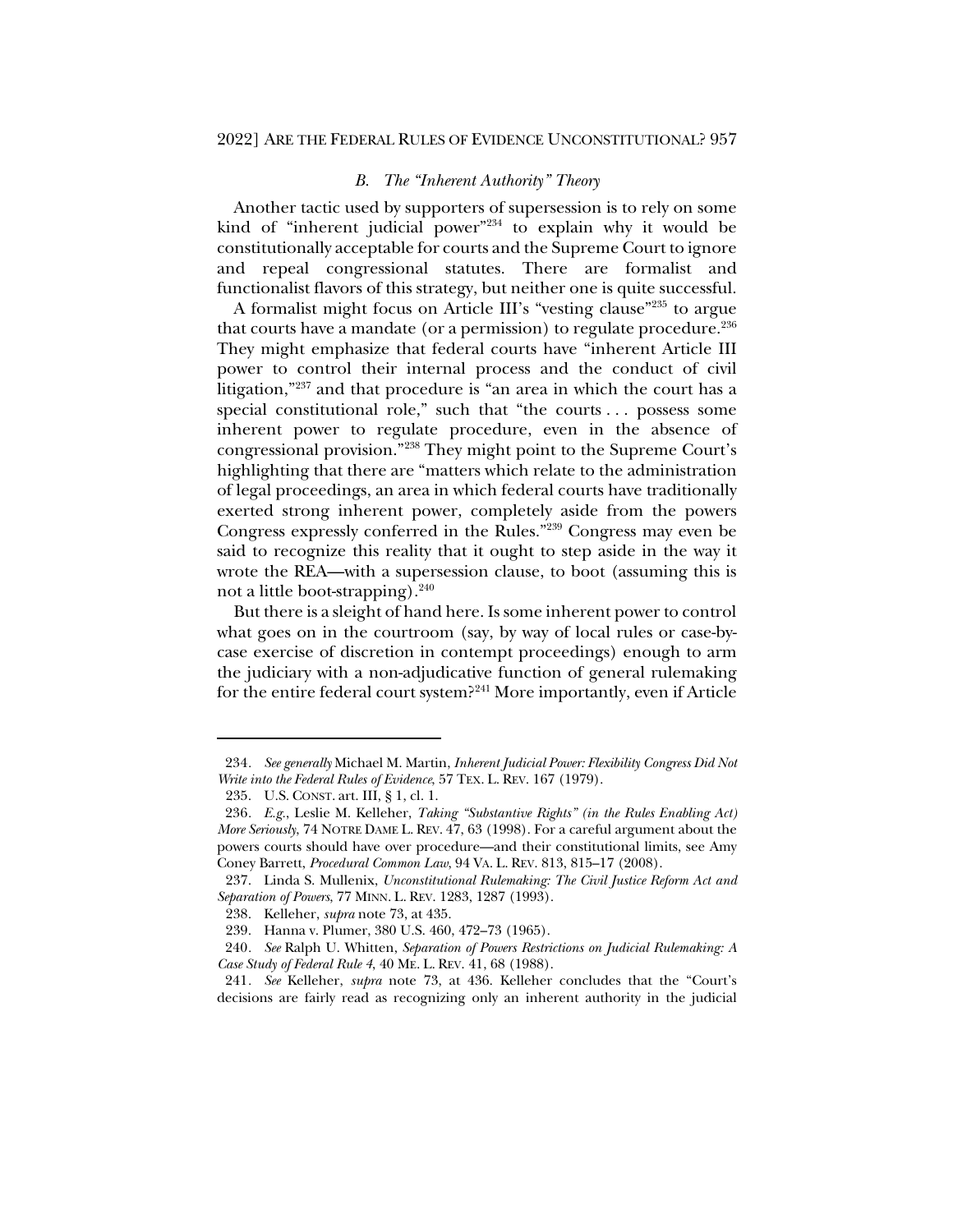III goes that far *in the absence of congressional limitation*, it is far less likely that whatever implied non-adjudicative rulemaking power inheres in the judiciary is sufficient to displace Congress when it acts, underwriting supersession.242 Think about this in *Youngstown*'s Jacksonian terms: whatever "inherent power" there might be within Article III would be at its nadir when congressional law is in conflict with a judicial rule.<sup>243</sup> Yet the REA supersession regime always gives the judiciary a trump in a situation of conflict. That requires a very strong inherent authority argument.

Indeed, notwithstanding one very extreme argument that "all legislative rules for judiciary procedure are void constitutionally,"244 it is widely understood that since Article III and Article I authorize Congress to set up lower courts, that greater power to set them up or abolish them includes the lesser authority to regulate their procedures.245 The theory would have to be that there is some form of concurrent authority that would enable Congress to delegate away a form of its own lawmaking authority in this domain. Yet the Court itself, in the canonical case of *Wayman v. Southard*, <sup>246</sup> has held that its authority to promulgate rules emanates from congressional delegation, and the very issue in dispute is whether the delegation to allow an offloading of repeal authority is permissible. This is especially troubling in the FRE context where supersession has the regular effect of repeal. At least in the more "purely" procedural areas, Congress sets in motion its own getting out of the way in the REA. But in the context of the FRE, Congress asserted quite substantially its own authority by setting down the rules of evidence as statutes.<sup>247</sup> That is hardly taking a

branch to control procedure *in the context of adjudicating particular cases*." Kelleher, *supra* note 236, at 66 (emphasis added).

<sup>242</sup>*. See* Tyrrell Williams, *The Source of Authority for Rules of Court Affecting Procedure*, 22 WASH. U.L.Q. 459, 505–06 (1937) (highlighting the weakness of this kind of argument in supporting supersession); Burbank, *supra* note 23, at 1116 (same).

<sup>243</sup>*. See* Youngstown Sheet & Tube Co. v. Sawyer, 343 U.S. 579, 637–38 (1952) (Jackson, J., concurring) (discussing when inherent power might be at its "lowest ebb").

<sup>244.</sup> John H. Wigmore, *All Legislative Rules for Judiciary Procedure Are Void Constitutionally*, 23 ILL. L. REV. 276 (1929). Wigmore would have had to conclude that the Federal Rules of Evidence—since they were passed as statutes—were all void and unconstitutional upon adoption.

<sup>245</sup>*. E.g.*, Carrington, *supra* note 23, at 285.

<sup>246.</sup> 23 U.S. (10 Wheat.) 1, 15, 42–43, 50 (1825).

<sup>247.</sup> Whitten acknowledges as much. *See* Whitten, *supra* note 240, at 69 ("[W]hile 'inherent power' in the judiciary to formulate rules in the absence of congressional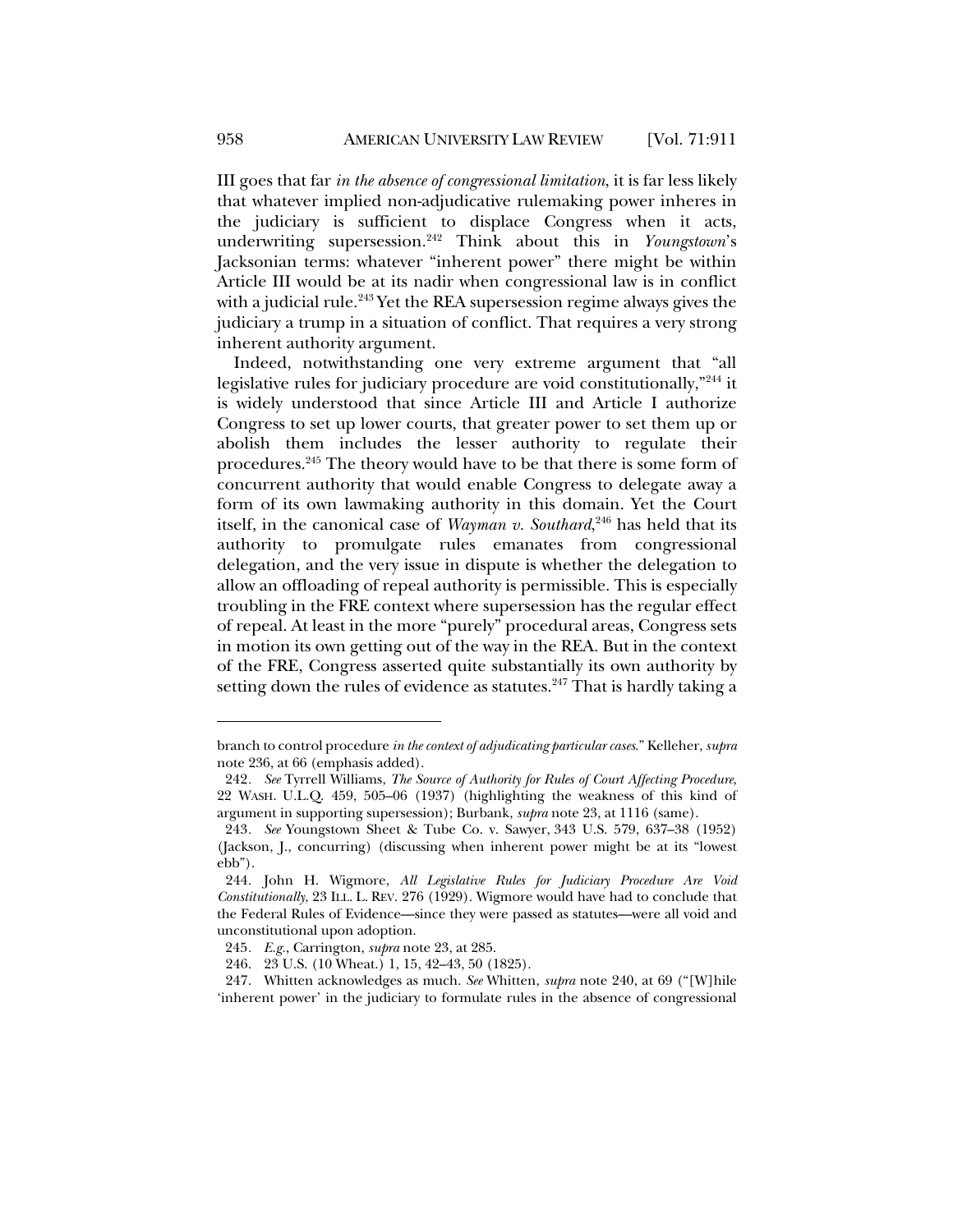posture of "forbearance or deference" to the "judiciary's inherent authority."248

Shy of formal inherent authority from Article III, however, is a more functionalist story about special expertise that inheres rulemaking authority in the judiciary. As Linda Mullenix articulates it, "procedural rulemaking ought not to be a matter of majoritarian legislative public policy."249 Or Paul Carrington: "An important reason for court rulemaking is that complex technical issues of judicial practice cannot sustain attention through the political process. What is everyone's business is no one's special political concern."250 Carrington tells the story of procedural reformers like Pound who were focused on the "depoliticization of judicial procedure": "they feared and expected that groups of prospective litigants seeking short-term advantage through the legislature would neutralize the long-term effectiveness of judicial institutions and subject them to close oversight by the legislature."251 Thus the choice in the REA was self-consciously "antidemocratic in the sense that it withdrew 'procedural' law-making from the political arena and made it the activity of professional technicians."252

This delegate-and-defer-to-expertise narrative is, of course, well known from administrative law<sup>253</sup> and should be familiar to anyone trying to justify the growth of the administrative state—around 1934 and beyond. And yet the expertise justification sounds like a just-so story, since the delegation is principally, remember, to the Supreme Court, which is not very expert about what goes on in the district courts; currently, only Justice Sotomayor has ever served on a district

action is relevant to the validity of supersession provisions, it does not ultimately solve the more important problem of whether the general delegation of rulemaking power over an area violates separation of powers restrictions when Congress has occupied the area by statute.").

<sup>248.</sup> Letter from Phillip D. Brady, Acting Assistant Attorney General, to Hon. Peter Rodino, Chairman, Committee on the Judiciary, Sept. 16, 1985 (available in H.R. REP. NO. 99-422, at 46 (1985)) (arguing to retain supersession provisions that the House wanted to remove in their 1985 version of the REA that never passed the Senate).

<sup>249.</sup> Mullenix, *supra* note 237, at 1288.

<sup>250.</sup> Carrington, *supra* note 23, at 282.

<sup>251</sup>*. Id.* at 301.

<sup>252</sup>*. Id.*

<sup>253</sup>*. See, e.g.*, Nestor Davidson & Ethan J. Leib, *Regleprudence—at OIRA and Beyond*, 103 GEO. L.J. 259, 287, 287 n.139 (2015).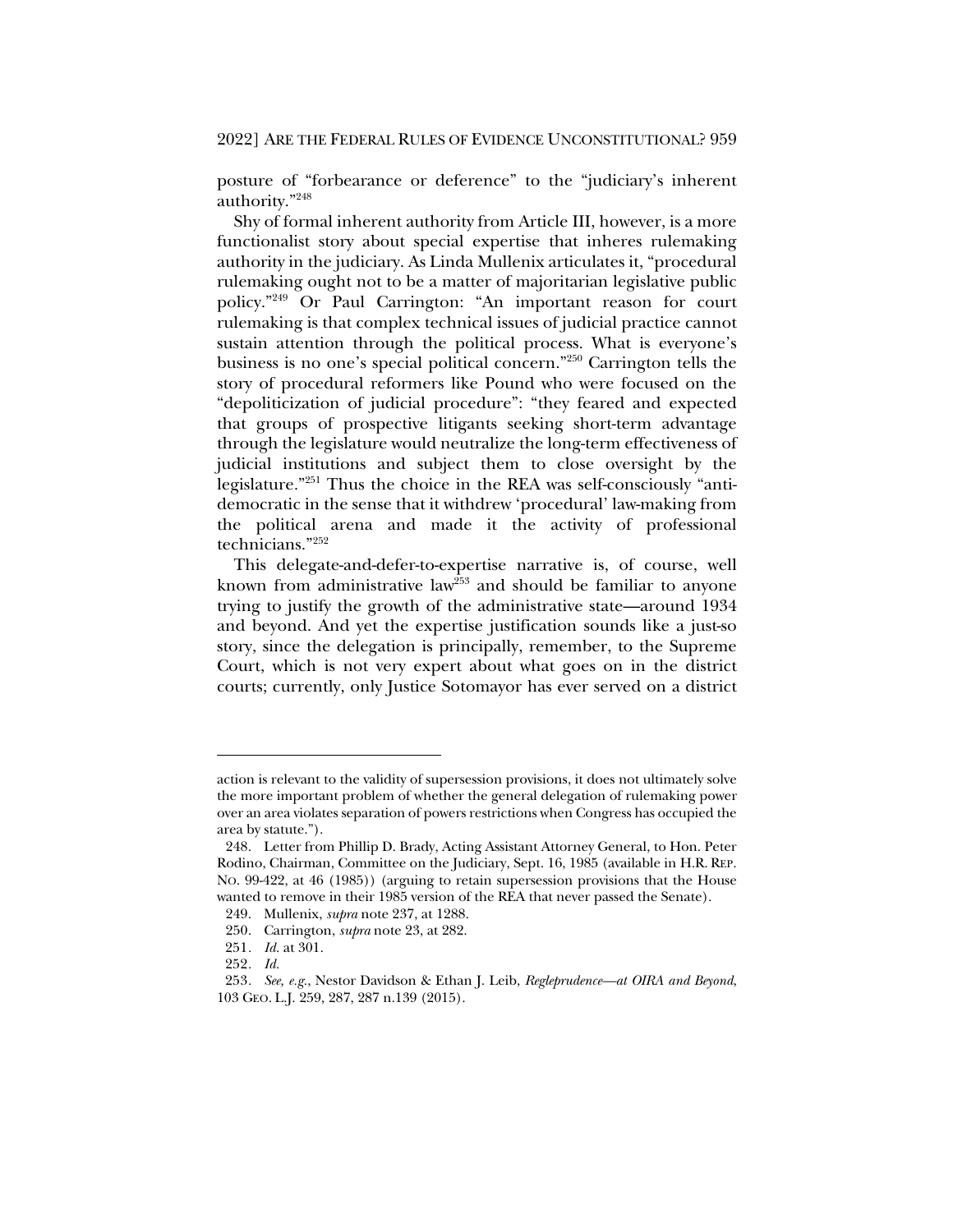court.254 And whatever else can be said for the general idea that courts should make their own procedural rules when delegated authority to do so, the entire corpus of administrative law would have to be brought to bear on the rulemaking process to legitimate delegate-and-defer, a corpus which includes constitutional delegation limits.255

Finally, some variations of this pragmatic account of concurrent authority between Congress and the Court vindicate supersession through another part of the REA: the "report and wait" requirement, which gives Congress some time to process and deliberate about whatever rules the Supreme Court chooses to promulgate before they go into effect (as consequence of congressional silence).256 For example, one analyst of this terrain concludes that "the 'report and wait' provisions of the REA, coupled with the relatively specific limiting language of the 'substantive rights' provision, do provide a degree of control over the exercise of delegated power sufficient to satisfy the requirement of the delegation doctrine."257 Carrington also thinks the reporting requirement is there to alert Congress to the possibility of supersession, somehow justifying it.<sup>258</sup> But Stephen Burbank put this idea to rest: not only is legislative acquiescence through silence a kind of canard in this context, $259$  but reporting would be valuable even in the absence of supersession—so it is unlikely to be a good basis to vindicate supersession.<sup>260</sup>

In sum, Burbank seems to have it exactly right that supersession sends the wrong message about which entities should have

<sup>254.</sup> Before her, the last Justice with U.S. district court experience was Charles Evans Whitaker, who left the court in 1962—long before the FRE came into effect. Thanks to Andrew Kent for the historical note.

<sup>255.</sup> There is an analogy here to Cass Sunstein—once Administrator of the Office of Information and Regulatory Affairs—telling us over and over again how technical the work of his expert office was such that we should not worry how opaque and undemocratic its functioning is. *See* Davidson & Leib, *supra* note 253, at 268 n.33 ("In Sunstein's recent article on OIRA, he uses the term 'technical' twenty-three times in thirty-eight pages to describe the work done at the office . . . . The word 'technical' seems used to assuage us that the work is not lawmaking.") (citing Cass R. Sunstein, Commentary, *The Office of Information and Regulatory Affairs: Myths and Realities*, 126 HARV. L. REV. 1838 (2013)).

<sup>256.</sup> 28 U.S.C. §§ 2074(a).

<sup>257.</sup> Kelleher, *supra* note 73, at 445.

<sup>258.</sup> Carrington, *supra* note 23, at 322–24.

<sup>259</sup>*. Compare* Johnson v. Transportation Agency, 480 U.S. 616, 629 n.7 (1987) (Brennan, J.) *with id.* at 671–72 (Scalia, J., dissenting).

<sup>260</sup>*. See* Burbank, *supra* note 113, at 1043.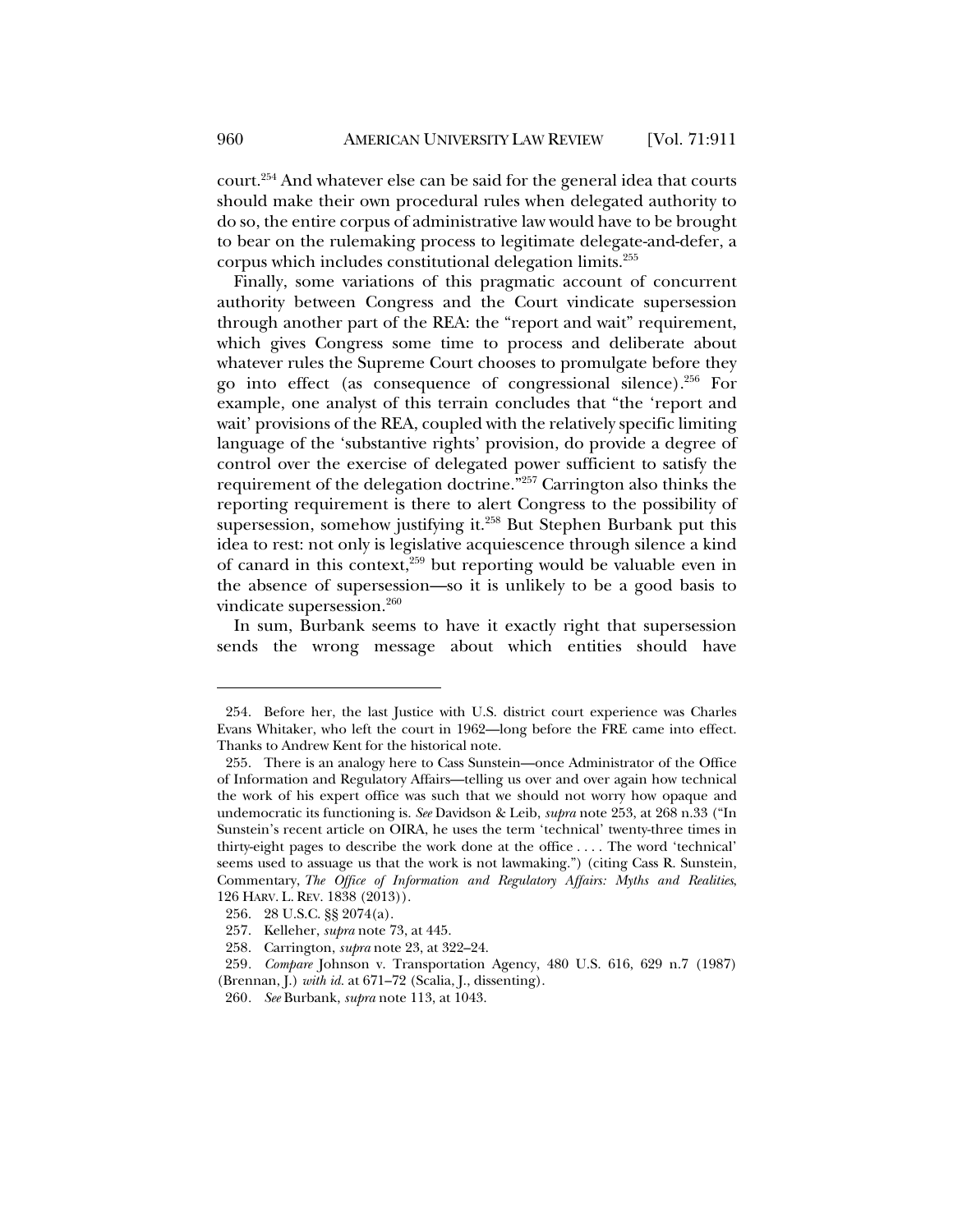policymaking power, especially in areas covered by the FRE, which so often bump up against substantive rights:

[It] is that the policy preferences of judges and their advisers, acting in a legislative capacity but without popular mandate or all of the restraining influences of the legislative process [or even the administrative process, I might add], are entitled to supremacy when they conflict with the policy preferences of the people's representatives. Whether or not the supersession clause is consistent with the formal requirements of the Constitution, it is not... consistent with the vision of a democratic society that inspires that document.<sup>261</sup>

# *C. Snippets of Precedent*

There is a different kind of functionalist argument available to defend supersession that is a little less complacent than moving from the "we've done it this way for a while without too much hassle" to "this must be constitutional" all-too-quickly. That argument takes the form of several other separation of powers settlements: supersession "has acquired through long usage some importance as a subconstitutional accommodation between co-equal branches of government."262 As in other separation of powers environments where different branches make reasonable claims on authority that is not clearly divvied up by the Constitution itself, $263$  perhaps here, too, we should not get too fussy about supersession as a way Congress and the Supreme Court share power over procedure in the lower courts, a subject over which they both can claim some rightful territoriality.<sup>264</sup> Perhaps it is not much of a surprise that the Supreme Court and the academic elite—which gain power through Congress's delegation<sup>265</sup>—are happy to maintain the status quo. But Congress is at least as complicit, as evidenced by its very limited interventions in rulemaking generally and its re-upping

<sup>261</sup>*. Id.* at 1046.

<sup>262.</sup> Carrington, *supra* note 23, at 308–09.

<sup>263</sup>*. See generally* Curtis A. Bradley & Trevor W. Morrison, *Historical Gloss and the Separation of Powers*, 126 HARV. L. REV. 411, 412–15 (2012) (analyzing the ways in which the three branches of government have looked to historical practice to answer questions concerning the separation of powers).

<sup>264.</sup> The Court's discussion of the REA in dicta in *Mistretta v. United States*, 488 U.S. 361, 386 (1989) emphasized the recognition of "the constitutionality of a 'twilight area' in which the activities of the separate [b]ranches merge," drawing on *Sibbach v. Wilson & Co.*, 312 U.S. 1, 9–10 (1941) and *Youngstown Sheet & Tube Co. v. Sawyer*, 343 U.S. 579, 635 (1952) (Jackson, J., concurring).

<sup>265</sup>*. Sibbach*, 321 U.S. at 9–10.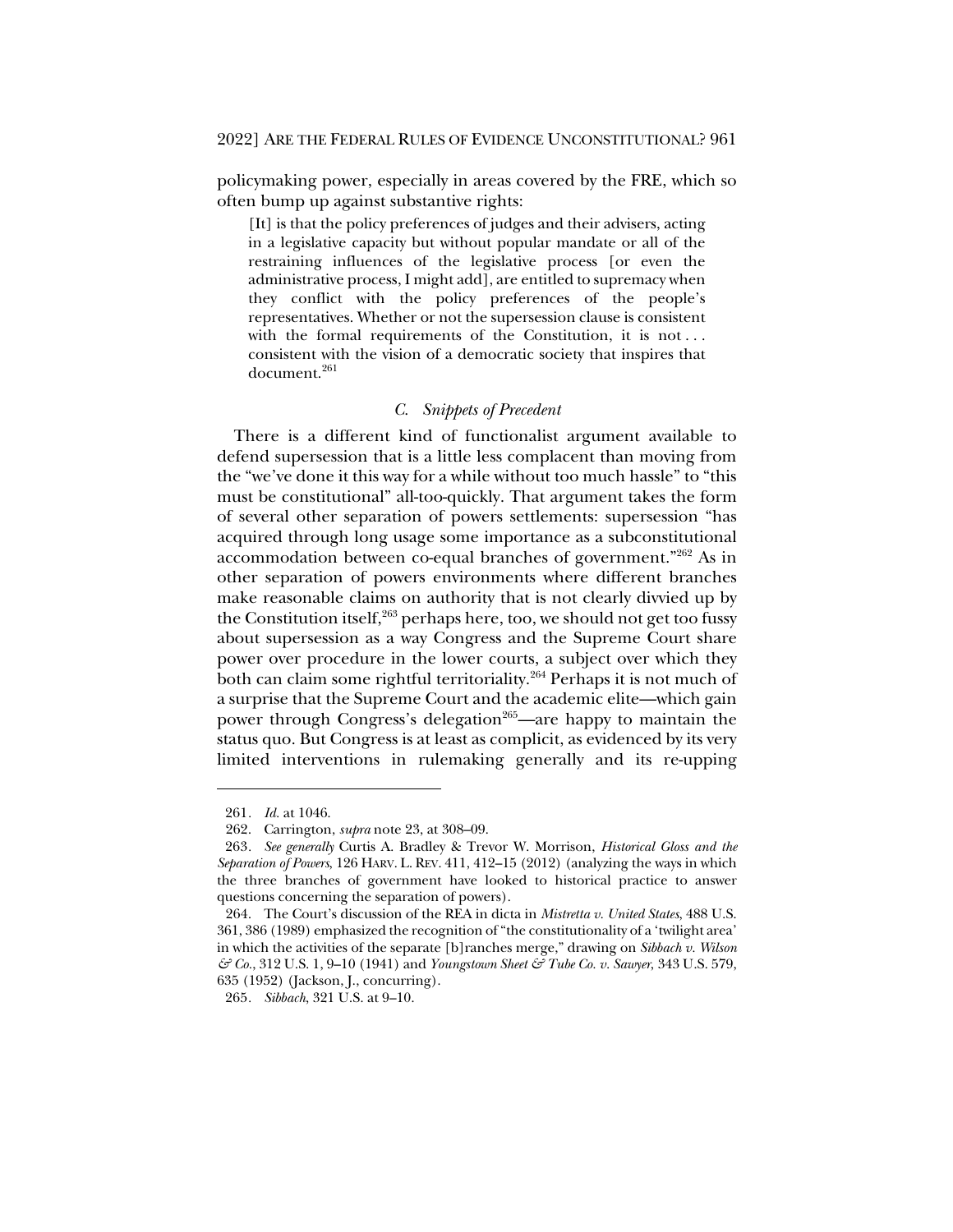supersession in 1988, specifically.<sup>266</sup> Moreover, there is some reasonable precedent from more basic administrative law that might support this institutional settlement, too.

Consider the Controlled Substances Act of 1970.<sup>267</sup> When it was first passed, Congress sought to regulate five classes of controlled substances "to be known as schedules I, II, III, IV, and V."268 Schedule I drugs were to be the most highly regulated and Schedule V drugs were to be the least regulated.<sup>269</sup> Rather than awaiting agency determinations about which substances should go in which schedule, Congress instead furnished a baseline list of many drugs, compounds, and substances, assigning them to various "[initial schedules] . . . unless and until *amended* pursuant to section 811 of this title."270 Thus, not only did Congress contemplate that "[t]he schedules established by this section shall be updated and republished on a semiannual basis during the two-year period beginning one year after [October 27, 1970] and shall be updated and republished on an annual basis thereafter,"271 but it expected actual "amendment" in accordance with a process described in § 811.

When one turns to § 811, one learns that the process of statutory amendment does not follow the structures of Article I, Section 7 of the Constitution. Rather, the statute gives the attorney general (AG) rulemaking authority (with the magic words triggering the relatively rare formal rulemaking) to futz with the original 1970 list by adding, removing, or transferring substances into schedules I through  $V^{272}$ . With help from the Secretary of Health and Human Services, the AG is given a list of factors "determinative of control or removal from schedules" that should be considered<sup>273</sup> and is instructed to comply with international obligations.<sup>274</sup> When a criminal defendant sought to

<sup>266</sup>*. See* Karen Nelson Moore, *The Supreme Court's Role in Interpreting the Federal Rules of Civil Procedure*, 44 HASTINGS L.J. 1039, 1053, 1058–59 (1993) (noting the limited instances in which Congress inserted itself in the rulemaking process following the passage of the REA in 1988, noting how it looks to be "moving to reclaim some degree of involvement in the rulemaking process," but still keeping that involvement relatively limited).

<sup>267.</sup> 21 U.S.C. § 812 (1970).

<sup>268</sup>*. Id.* at § 812(a).

<sup>269</sup>*. See id.* at § 812(b).

<sup>270</sup>*. Id.* at § 812(c) (emphasis added).

<sup>271</sup>*. Id.* at § 812(a).

<sup>272</sup>*. Id.* at § 811(a).

<sup>273</sup>*. Id.* at § 811(c).

<sup>274</sup>*. Id.* at § 811(d).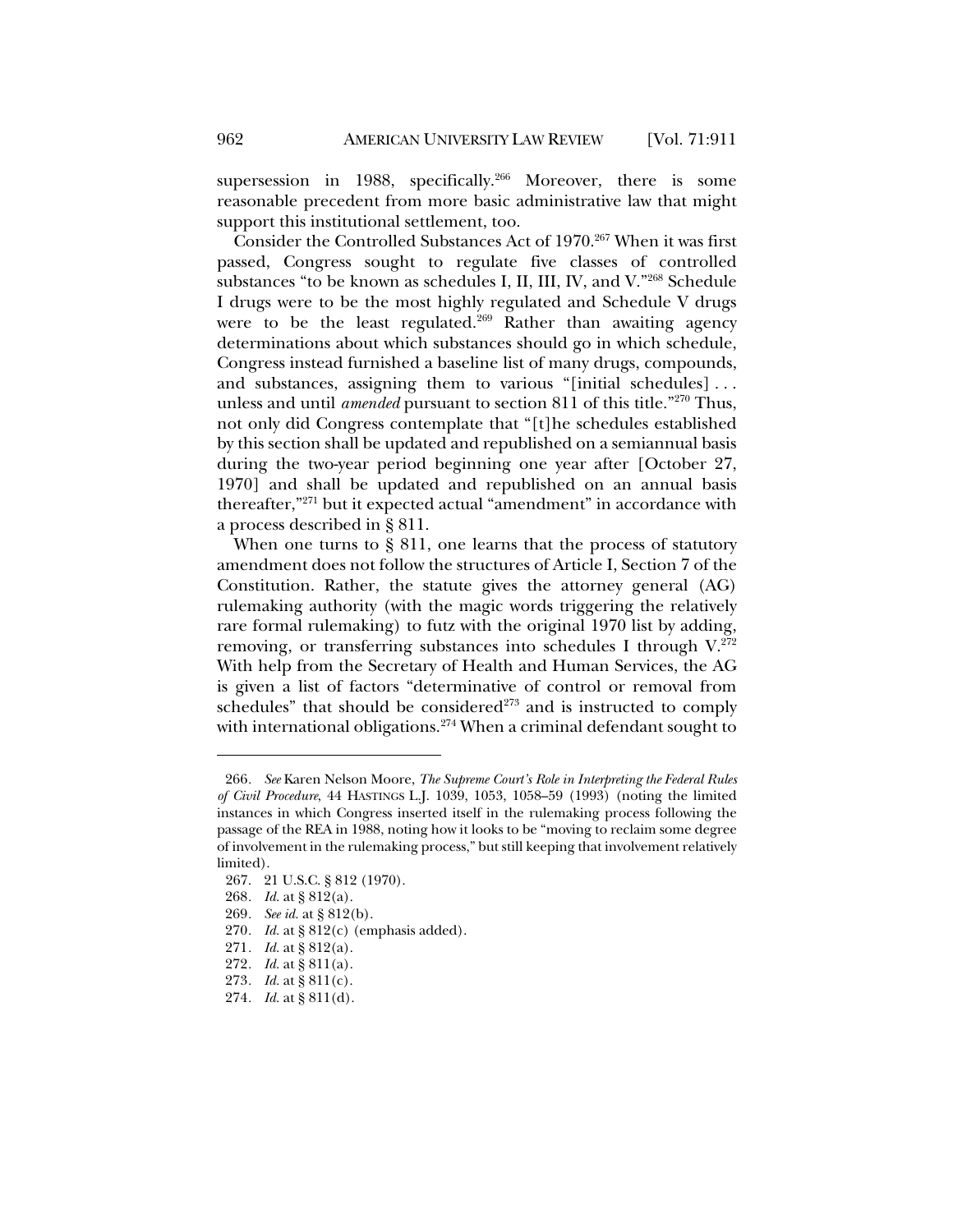challenge on non-delegation grounds the AG's temporary authority to engage in statutory amendment of the drug schedules under the Controlled Substances Act (a process with fewer procedural requirements than the more permanent amendments the AG can make through formal rulemaking), the Supreme Court unanimously rejected the challenge: in *Touby v. United States*, <sup>275</sup> the Court found that there were sufficient constraints on the AG that no non-delegation challenge could succeed.<sup>276</sup> Thus Congress and another branch share the control of the classification of drugs. However, the Executive Branch seems able to "amend" statutory law and no one bats an eyelash (though there are admittedly substantial procedural safeguards in place under the statute).

Or consider the Federal Circuit's decision in *Terran v. Secretary of Health and Human Services*. <sup>277</sup> The court there had to analyze a Presentment Clause challenge to dimensions of the National Childhood Vaccine Injury Act of 1986.278 That Act provided for compensation to those injured or killed in vaccine-related incidents; it created an "Initial Table" setting rates and delegated to the Secretary of Health and Human Services regulatory authority to "modify" and "amend" that table.<sup>279</sup> Once the Secretary acted pursuant to its authority and promulgated a "Modified Table" that removed some DPT-related injuries from the chart, someone sued challenging the Secretary's authority to change statutory law under bicameralism and presentment and non-delegation theories.280 The Federal Circuit was underwhelmed:

Although we acknowledge that the statutory language in section  $300$ aa-14(c) refers to the Secretary's ability 'to modify' and 'to amend' the Vaccine Injury Table,  $42 \text{ U.S.C. }$ §  $300$ aa- $14(c)(1)$ ,  $(2)$ (1994), a closer reading of that section makes clear that when the

<sup>275.</sup> 500 U.S. 160 (1991).

<sup>276</sup>*. Id.* at 169. The Court made no mention of the way the AG can effectuate statutory amendments by changing the statutory schedules. The Court was satisfied that the AG's decision-making was subject to intelligible principles and adequate process, so found no violation of the constitutional separation of powers.

Still, some delegation concerns have been ventilated in other ways, for example, disallowing the AG to use this kind of rulemaking authority to preempt Oregon's Death with Dignity Act in *Gonzales v. Oregon*. 546 U.S. 243, 274–75 (2006).

<sup>277.</sup> 195 F.3d 1302 (Fed. Cir. 1999).

<sup>278.</sup> Pub. L. No. 99-660, 100 Stat. 3755 (1986) (codified as amended at 42 U.S.C. §§ 300aa-1 to 34).

<sup>279.</sup> 42 U.S.C. §§ 300aa-14(a)–(c).

<sup>280</sup>*. Terran*, 195 F.3d at 1305–06, 1308.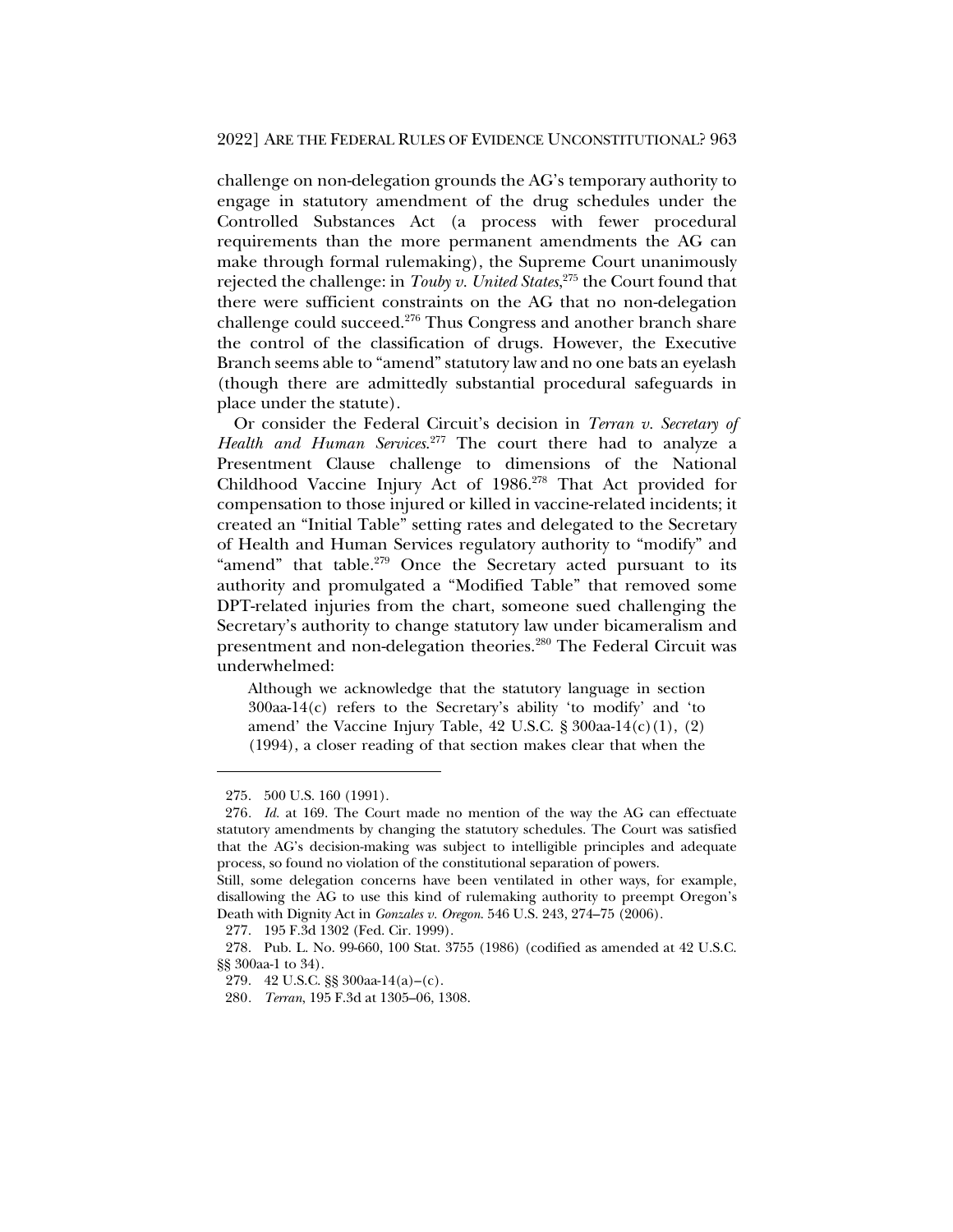Secretary acts pursuant to [her authority], she does not change in any way the original injury table found in [the statute], but rather promulgates an entirely new vaccine injury table. This new table applies only prospectively. The Initial Table remains codified and unaltered, and continues to apply to all petitions filed before the revision. Therefore, the Initial Table is not amended.<sup>281</sup>

To reinforce its creative reading effectively denying that this should count as an "amendment" or "repeal," the *Terran* court reasoned that the delegation of authority to the Secretary here was a kind of contingent sunset—and drew upon the REA for support:

[T]he Supreme Court's power to 'repeal' [*sic.*] laws by promulgating rules of procedure for the lower federal courts does not run afoul of the Presentment Clause because 'Congress itself made the decision to repeal prior rules upon the occurrence of a particular event here, the promulgation of procedural rules by this Court.'282

As R. Craig Kitchen summarizes, "[r]easoning that the Rules Enabling Act was thus functionally similar to the Vaccine Act, the court held that the amendment of the Vaccine Injury Table did not violate Article I, Section 7, since 'Congress itself decided to render the Initial Table ineffective upon the Secretary's action.'"283

The case did, however, generate a well-reasoned dissent:

In this case, Congress purported to provide for the amendment of existing legislation, which was otherwise valid and enforceable by the courts of the United States, in a manner different from that provided in the Constitution, namely by authorizing an Executive Branch official to do it. That effort must necessarily fail. The majority's valiant effort to uphold the purported amended legislation must also fail, since no amount of verbal adroitness can change the reality of what happened.<sup>284</sup>

But the case has never been criticized by another court. Nor has the issue been taken up by the Supreme Court.<sup>285</sup> Nor has Congress since

<sup>281</sup>*. Id.* at 1312.

<sup>282</sup>*. Id.* at 1313 (quoting Clinton v. City of New York, 524 U.S. 417, 446 n.40 (1998)).

<sup>283.</sup> Kitchen, *supra* note 71, at 570 (quoting *Terran*, 195 F.3d at 1313).

<sup>284</sup>*. Terran*, 195 F.3d at 1317 (Plager, J., dissenting).

<sup>285</sup>*. Terran*, cert. denied, 531 U.S. 812 (2000). Judge Plager's dissent was not completely ignored, however. It was celebrated by Jeffrey A. McLellan, Note, *The Constitutional Challenge to the Vaccine Act in* Terran v. Secretary of Health & Human Services *and Its Policy Implications*, 12 FED. CIR. B.J. 687, 698–99, 710–11 (2003); Erik Loftus, Note, *Constitutional Law—*Terran v. Secretary of Health and Human Services*: Modification of Statutes and the Presentment Clause of the Constitution*, 24 W. NEW ENG. L.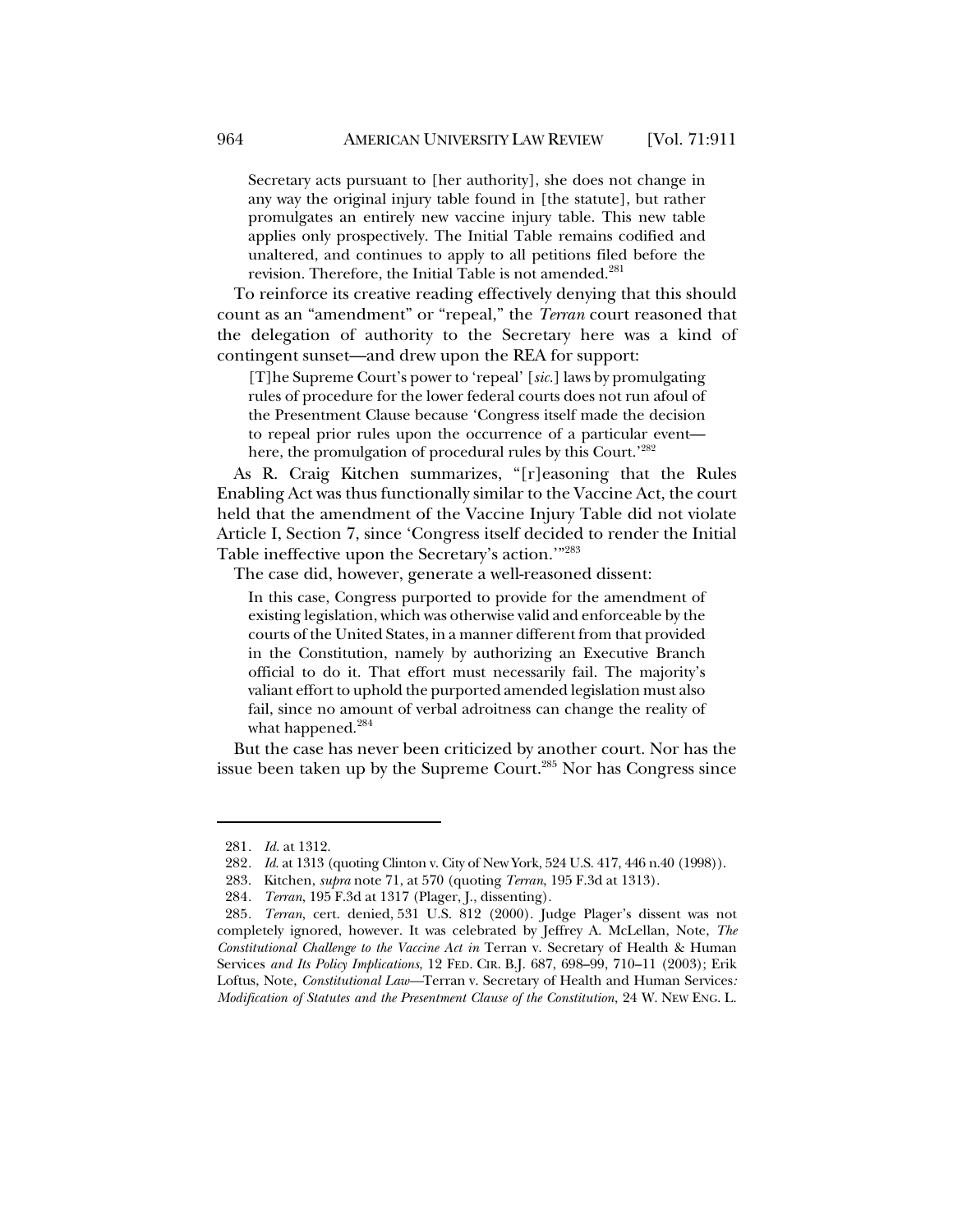#### 2022] ARE THE FEDERAL RULES OF EVIDENCE UNCONSTITUTIONAL? 965

tried to curtail the Secretary's seeming legislative authority under the Act.

A more recent case at the Supreme Court presumed the validity of supersession, though the issue was not squarely presented because the specific Federal Rule of Civil Procedure at issue had been enacted by Congress (and no one doubts that Congress can supersede itself).286 Still, the Court wrote that "a Rule made law by Congress supersedes conflicting laws no less than a Rule this Court prescribes."287 Justice Thomas (with Chief Justice Rehnquist and Justice O'Connor) wrote an opinion that questioned whether the REA is even applicable when Congress itself passes a general rule of procedure, such was at issue in the case, questioning the Court's reading of the supersession provision.288 Yet, the Court's dicta was enough for Judge Easterbrook to claim that "[a]ny doubts about the force and validity of the supersession clause were laid to rest in *Henderson*."289 That seems to over-read *Henderson*. But Easterbrook's recasting of supersession is still notable:

The Rules of Civil Procedure, which are established by the Supreme Court under the Rules Enabling Act, cannot "repeal" any statute; the Constitution does not give the Judicial Branch any power to repeal laws enacted by the Legislative Branch. But Congress may itself decide that procedural rules in statutes should be treated as fallbacks, to apply only when rules are silent. And it has done just this, providing in what has come to be called the supersession clause . . . . 290

REV. 177, 191 (2002); and Kitchen, *supra* note 71. The First Circuit, in *O'Connell v. Shalala*, also had alluded to constitutional issues in the statute as follows:

<sup>[</sup>T]he Act may raise questions under the Presentment Clause, which requires that all federal laws must be passed by both houses of Congress and signed by the President. *See* U.S. CONST. art. 1, § 7; *see also* INS v. Chadha, 462 U.S. 919, 954 (1983) ("Amendment and repeal of statutes, no less than enactment, must conform with Art[icle] I."). Since this issue is not raised in the instant petition, we take no view of it.

O'Connell v. Shalala, 79 F.3d at 173 n.2.

<sup>286</sup>*. See* Henderson v. United States, 517 U.S. 654, 668 (1996).

<sup>287</sup>*. Id.*

<sup>288</sup>*. See id.* at 679 (Thomas, J., dissenting) (arguing that the REA's supersession provision only applies to rules promulgated by the Supreme Court rather than procedural rules enacted Congress).

<sup>289.</sup> N. Border Pipeline Co. v. 64.111 Acres of Land in Will Cnty., Ill., 344 F.3d 693, 694 (7th Cir. 2003).

<sup>290</sup>*. Id.*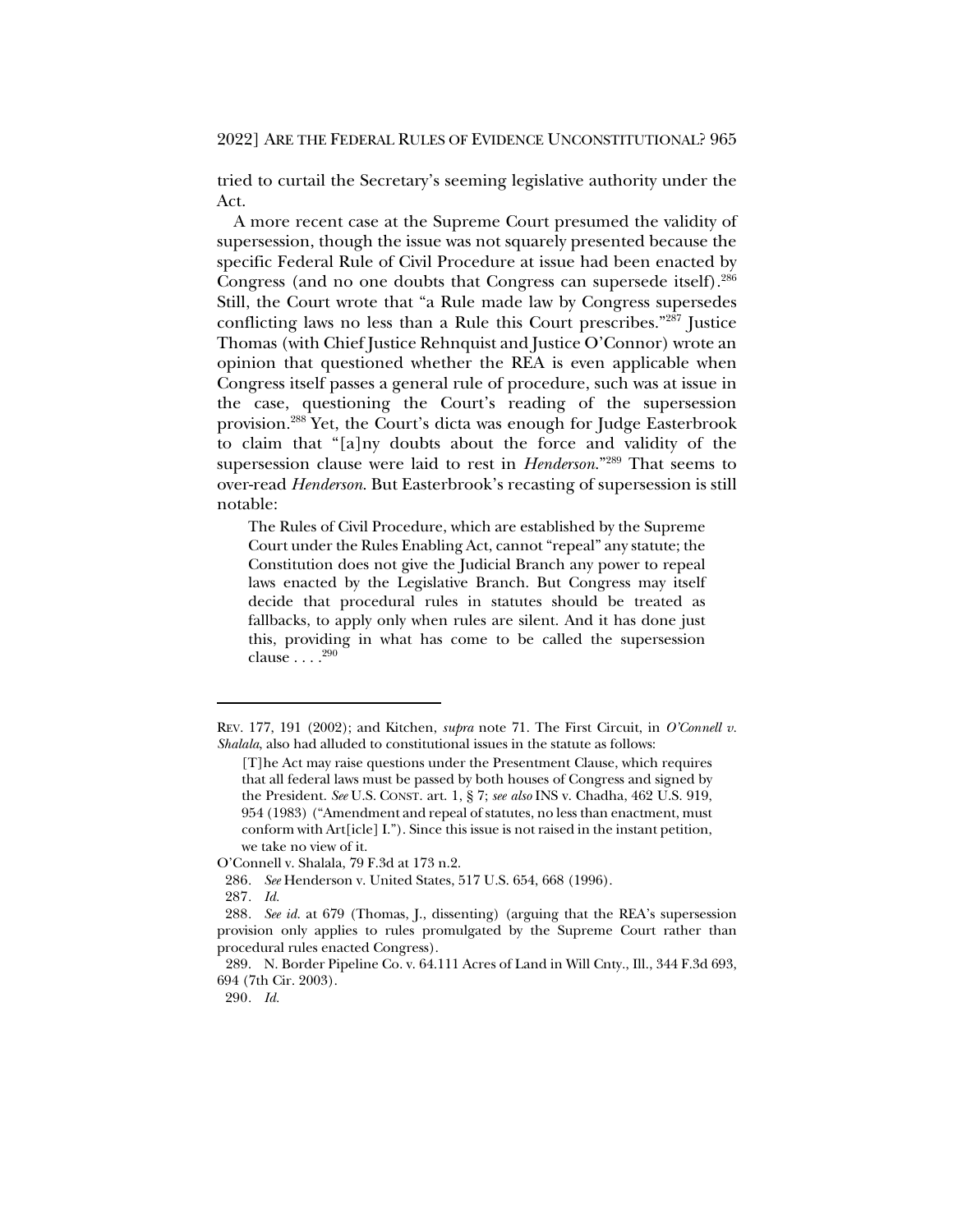Whether Easterbrook is right that the REA's supersession provision makes background procedural statutes mere "fallbacks" or rather, as the clause's plain meaning requires, renders them of no force or effect, several other circuit courts just decide their cases as if the supersession provision is a valid rule of construction to help decide which procedural rules apply in their courts. 291

By way of conclusion, a few observations about these snippets of precedent that seem to support the validity of supersession in some ways. First, none of the relevant precedents about the REA deals with supersession *with respect to the FRE*. So whatever succor supersession enthusiasts are getting from these cases, the FRE is still a unique environment that demands fresh attention. Perhaps the bulk of the procedural rules are sufficiently within a supervisory authority of the Supreme Court and the judicial power that supersession in connection with rules of civil and appellate procedure does not raise too much controversy among the Court and Congress,<sup>292</sup> even as all know the procedure-substance divide is way more difficult to sustain in reality than in theory.293 Yet, it is notable that supersession with respect to the FRE—which were passed first as a statutory code rather than through REA-style rulemaking—has not been tested in the same way. To be sure, it is the same supersession statute that now applies to all rules regimes (other than bankruptcy). But as Part I explained, the FRE is different, in its etiology as well as its ecology.294

<sup>291</sup>*. See, e.g.*, Jackson v. Stinnett, 102 F.3d 132, 134 (5th Cir. 1996); Halasa v. ITT Educational Services, Inc., 690 F.3d 844, 849 (7th Cir. 2012); Griffith Co. v. NLRB, 545 F.2d 1194, 1197 n.3 (9th Cir. 1976); United States v. Chase, 18 F.3d 1166, 1171 (4th Cir. 1994); Waterman S.S. Corp. v. Gay Cottons, 419 F.2d 372, 374 (9th Cir. 1969); Albatross Tanker Corp. v. S.S. Amoco Del., 418 F.2d 248, 248 (2d Cir. 1969) (per curiam).

<sup>292.</sup> Frankly, the rules of criminal procedure are so tied up with constitutional rights of criminal defendants, substantive law, and the jury that they would seem deeply inappropriate for supersession, too. But that is another paper. Very few people bother to write about these rules. *But see* Max Minzner, *The Criminal Rules Enabling Act*, 46 U. RICH. L. REV. 1047, 1047–49 (2012) (offering one of the only noteworthy discussions on the REA's restrictions on the Federal Rules of Criminal Procedure).

<sup>293</sup>*. See, e.g.*, Redish & Amuluru, *supra* note 79, at 1319 ("It should by now be clear that the assumption of procedural-substantive mutual exclusivity that apparently underlay the thinking of both Congress and the Court . . . is totally misguided. No one today could seriously doubt that procedural rulemaking involves the weighing of substantial policy interests and dynamically alters the development of the substantive law.").

<sup>294</sup>*. See supra* Part I.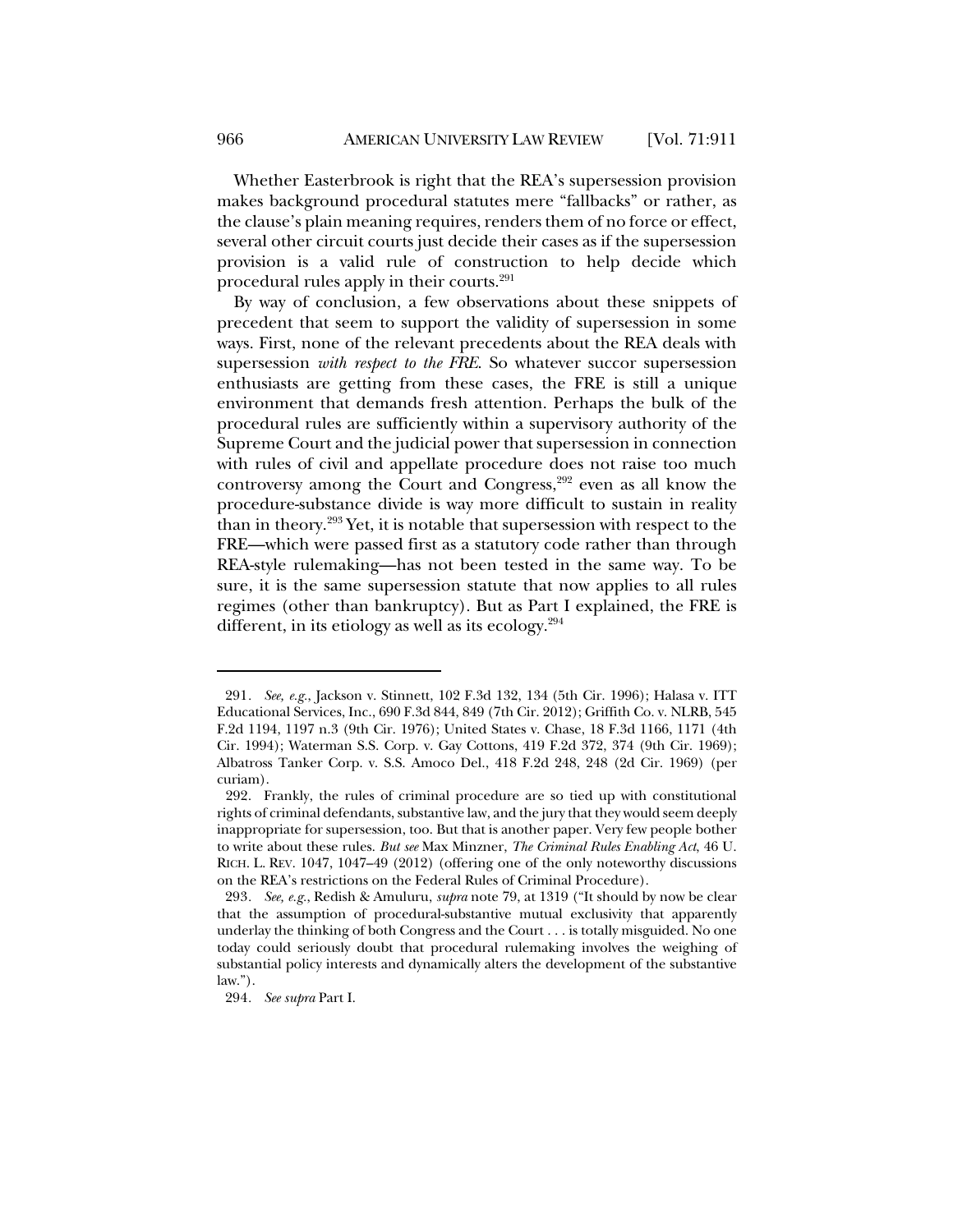It is also worth highlighting that the general administrative law support for supersession largely comes from contexts in which Congress seems to set in motion specific baselines with fairly elaborate processes for accomplishing statutory amendments through other institutional actors: in the Controlled Substances Act context, Congress required *formal rulemaking* (a rarity) and consultation with a second agency, furnishing the Attorney General with a set of statutory factors for revising the substances schedules.295 And Congress expected yearly reporting and publication of schedules, too.<sup>296</sup> Similarly, in the National Childhood Vaccine Injury Act of 1986, Congress set a baseline chart with instructions to the agency to revise it as necessary in consultation with an Advisory Commission, $297$  requiring it to "provide" for notice and opportunity for a public hearing and at least 180 days of public comment,"298 anticipating pretty specific kinds of emendations. Aside from the quirky REA-as-applied-to-the-FRE, generalized, on-going, wall-to-wall supersession over congressional statutes with little to no guidance just is not a thing.<sup>299</sup> And as should be obvious, in the administrative context, administrative repeals, waivers, forbearances, negative lawmaking, or whatever one calls

<sup>295.</sup> 21 U.S.C. § 811(a)–(c).

<sup>296</sup>*. Id.* at § 812(a).

<sup>297.</sup> 42 U.S.C. § 300aa-14(d) ("Except with respect to a regulation recommended by the Advisory Commission on Childhood Vaccines, the Secretary may not propose a regulation under subsection (c) or any revision thereof, unless the Secretary has first provided to the Commission a copy of the proposed regulation or revision, requested recommendations and comments by the Commission, and afforded the Commission at least 90 days to make such recommendations.").

<sup>298.</sup> 42 U.S.C. § 300aa-14(c).

<sup>299</sup>*. But see* Deacon, *supra* note 71, at 1551 (trying to call administrative repeals of statutes mere "forbearance" to make it okay). Even Deacon admits that "[a]s a purely doctrinal matter, it is indeed unclear whether current law allows for such" administrative repeals of statutes. *See id.* at 1560. Given that Deacon's core example comes from the FCC's explicit statutory authority to render certain specific statutory requirements "inapplicable" to particular mobile carriers and to "forbear" if certain conditions are met to apply regulatory or statutory requirements, it does not seem especially probative. *Id.* at 1568–69. Indeed, as we know from *MCI v. ATT*, 512 U.S. 218, 231–32, 234 (1994), if the FCC uses its modification authority too ambitiously, the Court will find it acting ultra vires in contravention of its statute. Congress wins. True enough, Congress modified the FCC's authority to give it more power in the wake of *MCI*, but its careful specification of the FCC's capacity for forbearance ultimately had to respect the strictures of the *MCI* decision. *See, e.g.*, Comcast Corp. v. FCC, 600 F.3d 642, 661 (D.C. Cir. 2010) (finding the FCC to have exceeded its statutory authority). Thanks to Olivier Sylvain for some guidance here.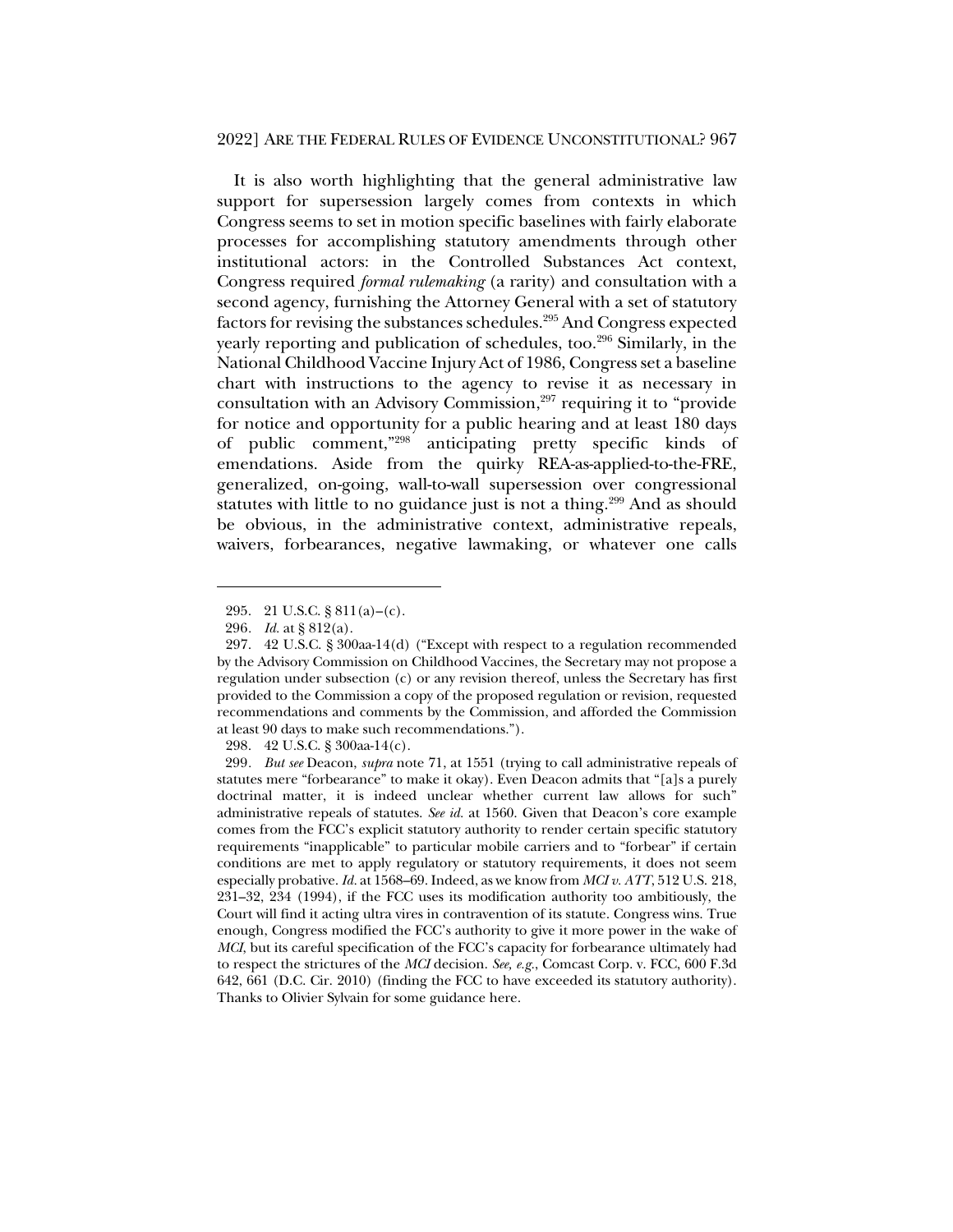them<sup>300</sup> can be meaningfully subject to judicial review.<sup>301</sup> Judicial review of the Supreme Court's rulemaking authority is somewhat less robust, shall we say. Maybe there is a conflict of interest there? $302$  Even Justices Black and Douglas urged that a "transfer of the [rulemaking] function to the Judicial Conference would relieve [the Court] of the embarrassment of having to sit in judgment on the constitutionality of rules which [the Court] approved."303

It is time to consider a more systemic fix to solve the problem associated with supersession, particularly with respect to the FRE.

### III. A FIX

Having identified a deep dysfunction in the FRE rulemaking system, I cannot conclude without devising a plausible solution. What I propose here may not be the only way to solve the constitutional infirmity of the current regime, but it seems to me the best way to sustain the important roles both Congress and the Supreme Court play in the FRE rulemaking environment. There are plenty of good reasons not to leave the entire apparatus of FRE rulemaking to Congress: they are inexpert at many of the workaday issues that arise in the courtroom304 and we should expect substantial politicization and interest group pressures to distort what is really in the best interests of the vast majority of litigants.<sup>305</sup> And leaving it all to the judiciary might

<sup>300.</sup> There is literature in administrative law that touches on these questions. *See, e.g.*, Deacon, *supra* note 71; Kitchen, *supra* note 71; Barron & Rakoff, *supra* note 70; Kelleher, *supra* note 73; Richard A. Epstein, *Government by Waiver*, NAT'L AFFS., Spring 2011.

<sup>301.</sup> Obviously, 5 U.S.C. § 706.

<sup>302.</sup> The Supreme Court has never invalidated one of its own rules as beyond its REA authority. *See* A. Benjamin Spencer, *Substance, Procedure, and the Rules Enabling Act*, 66 UCLA L. REV. 654, 658 (2019) ("Indeed, it has become common wisdom that the various Federal Rules are regarded as presumptively valid, suggesting that no serious person would construe the REA to reach a contrary conclusion, given that the Supreme Court itself has never done so.").

<sup>303.</sup> Order of Jan. 21, 374 U.S. 865, 870 (1963) (Black, J. & Douglas, J., dissenting). 304*. See* Wigmore, *supra* note 244, at 278 ("The judiciary knows the needs [of evidence law] better than does the legislature.").

<sup>305</sup>*. See, e.g.*, *id.* ("The legislature—as experience shows—becomes the catspaw of a few intriguing lawyers, who from time to time secure an alteration of rules of procedure to serve selfish ends or to vent petty spite or to embody some personal narrow view."); Moore, *supra* note 266, at 1057 (claiming that "Congress's involvement in the process of amending Rules has been troubling" because of the disregard for the rulemaking process established by the REA and because, in at least one instance, a congressional amendment was "a political response to the pressures of a discrete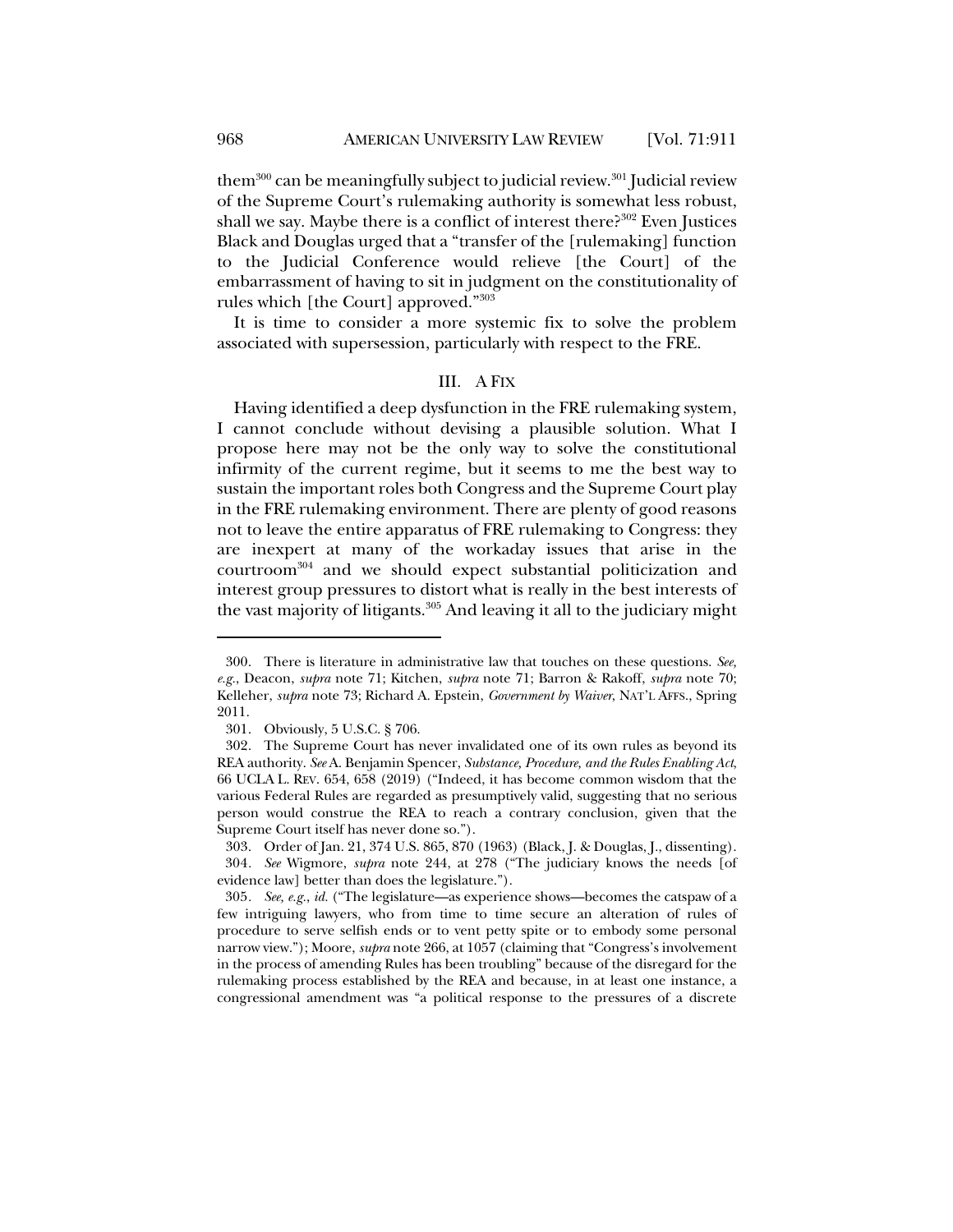derogate from Congress's powers to create the lower federal courts and the related power to make all laws "necessary and proper" thereto.<sup>306</sup> Moreover, because of the unique status of evidence law, the federalism and jury implications associated with the FRE that I explored in Section I.B, and the awkwardness of judges sitting in judgment on their own work-product, it would be best to bring the two branches into interbranch dialogue about important matters within the FRE. Of course, the structure of that dialogue needs to meet the formal demands of *Chadha*, *Clinton*, and the non-delegation doctrine.<sup>307</sup> Although state-level rulemaking about evidence law is not constrained by these same formal parameters, there is much one can learn from paying some attention to the vital and creative discussions in the states about how best to work through the various claims legislatures and courts can make on evidence rulemaking. There is not one model that states have agreed upon—but they are generally more sensitive than the federal rulemaking process is to the kinds of separation of powers issues I have explored here.<sup>308</sup>

interest group rather than a carefully crafted response to procedural inadequacies of the prior Rule").

<sup>306</sup>*. See* U.S. CONST. art. III; U.S. CONST. art I, sec. 8, cl. 9 & 18.

<sup>307</sup>*. See* discussion *supra* Section I.A.

<sup>308</sup>*. See, e.g.*, Thomas A. Bishop, *Evidence Rulemaking: Balancing the Separation of Powers*, 43 CONN. L. REV. 265, 267 (2010) (exploring ways for the Connecticut courts to share authority with the legislature over laws of evidence); Robert G. Lawson, *Modifying the Kentucky Rules of Evidence—A Separation of Powers Issue*, 88 KY. L.J. 525, 545–46, 549–50 (2000) (developing ideas to manage the Kentucky version of the REA, which has similar supersession problems); Michael P. Dickey, *The Florida Evidence Code and the Separation of Powers Doctrine: How to Distinguish Substance and Procedure Now that It Matters*, 34 STETSON L. REV. 109, 109–10 (2004) (exploring tensions between Florida legislative evidence statutes and the highest court's efforts to reject them); Patrick Vrobel, Note, *Harnessing the Hired Guns: The Substantive Nature of Ohio Revised Code § 2743.43 Under Article IV, Section 5(B) of the Ohio Constitution*, 21 J.L. & HEALTH 123, 124, 126–27 (2008) (exploring the Ohio Supreme Court's efforts to supersede a state statute); Jeffrey A. Parness, *Survey of Illinois Law: The Ins and Outs of the New Illinois Evidence Rules*, 35 S. ILL. U.L.J. 689, 689–90 (2011) (discussing the need for legislative input over substance in Illinois's state evidence code—and highlighting divergences from the FRE); Helen Hershkoff, *The Michigan Constitution, Judicial Rulemaking, and*  Erie*-Effects on State Governance*, 60 WAYNE L. REV. 117, 117–18, 132–37 (2014) (highlighting that Michigan's evidence law is predominantly promulgated by the courts). Innovations at the state level include Connecticut's choice to have its lower courts doing the evidence rulemaking; Kentucky's original effort to get its evidence law jointly promulgated by its legislature and its judiciary; and Michigan's leaving evidence rulemaking mostly in the hands of the judiciary.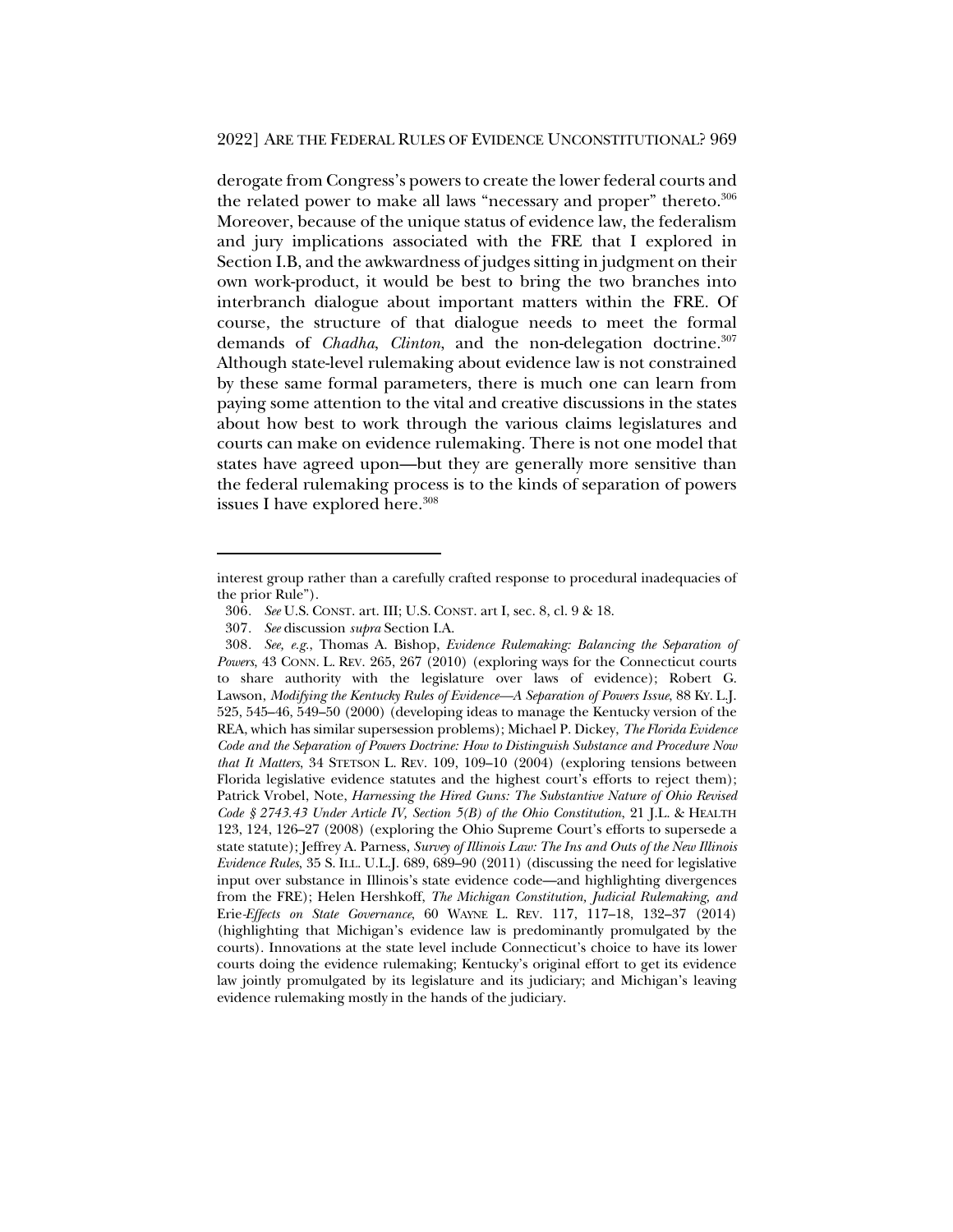So, this is what I recommend for the federal system. First, Congress should repeal en masse the entirety of the FRE. If Congress wishes to continue to try to maintain control over privilege law at Rules 501 and 502 as it has wanted to do for federalism reasons (though with mixed success), $309$  it could leave those alive as statutes. $310$  This would leave the status of the remaining FRE as binding as any other rules regime $311$  without the infirmity of having decades of the Supreme Court promulgating amendments and repeals that effectively muck with the force and effect of the United States Code, a practice I have argued has formal and functional deficiencies. That repeal would also have the benefit of helping the courts develop a unified interpretive approach to Federal Rules more generally, a problem that is even more

I have not undertaken an exhaustive fifty-state survey about how states manage similar separation of powers problems in their own evidence rulemaking regimes. I have no doubt such a project would be illuminating. But since state separation of powers doctrines and practices in the states often veer from the rules in the federal ecosystem, see, for example, Richard Briffault, *The Item Veto in State Courts*, 66 TEMP. L. REV. 1171, 1171 (1993) (highlighting that "many state constitutional provisions dealing with government structure have no federal analogues"), I sought to design a fix here that was calibrated to federal law.

<sup>309.</sup> It probably should be emphasized here that the Court has made its imprint on privilege law through common-law decision-making rather than through its rulemaking function. *See, e.g.*, Upjohn v. United States, 449 U.S. 383, 386 (1981) (attorney-client privilege); Trammel v. United States, 445 U.S. 40, 41–42 (1980) (spousal privilege); Jaffee v. Redmond, 518 U.S. 1, 3–4 (1996) (psychotherapist-patient privilege). From one perspective, the rulemaking process might have produced clearer guidance if the REA had permitted privileges to be developed that way. But from a constitutional perspective, the Court was constrained in a case or controversy. Going forward, Congress might want to arm the Court with more rulemaking authority here; so long as there is an intelligible principle in helping the Court make rules, nothing needs to prevent Congress from ceding authority here. What it cannot do, however, is set a policy and then let the Court repeal that policy outside a case or controversy and with no guidance or meaningful constraint.

<sup>310.</sup> There is an argument to revert to the pre-2011 version of these rules, which were amended through the REA process rather than by statute, as Congress had specifically directed in 1975. The Supreme Court promulgated the 2011 amendments as "stylistic"—but even stylistic amendments make congressional law of no further force or effect.

<sup>311.</sup> If Congress repeals evidence laws that were otherwise never touched by the REA process after 1975, the Supreme Court probably would have to re-promulgate those Rules so as to maintain continuity. Given that such an action of dramatic repeal by Congress would not likely be done without some notice to the Supreme Court, all parties could prepare to sustain constitutionality and continuity by acting in a coordinated fashion.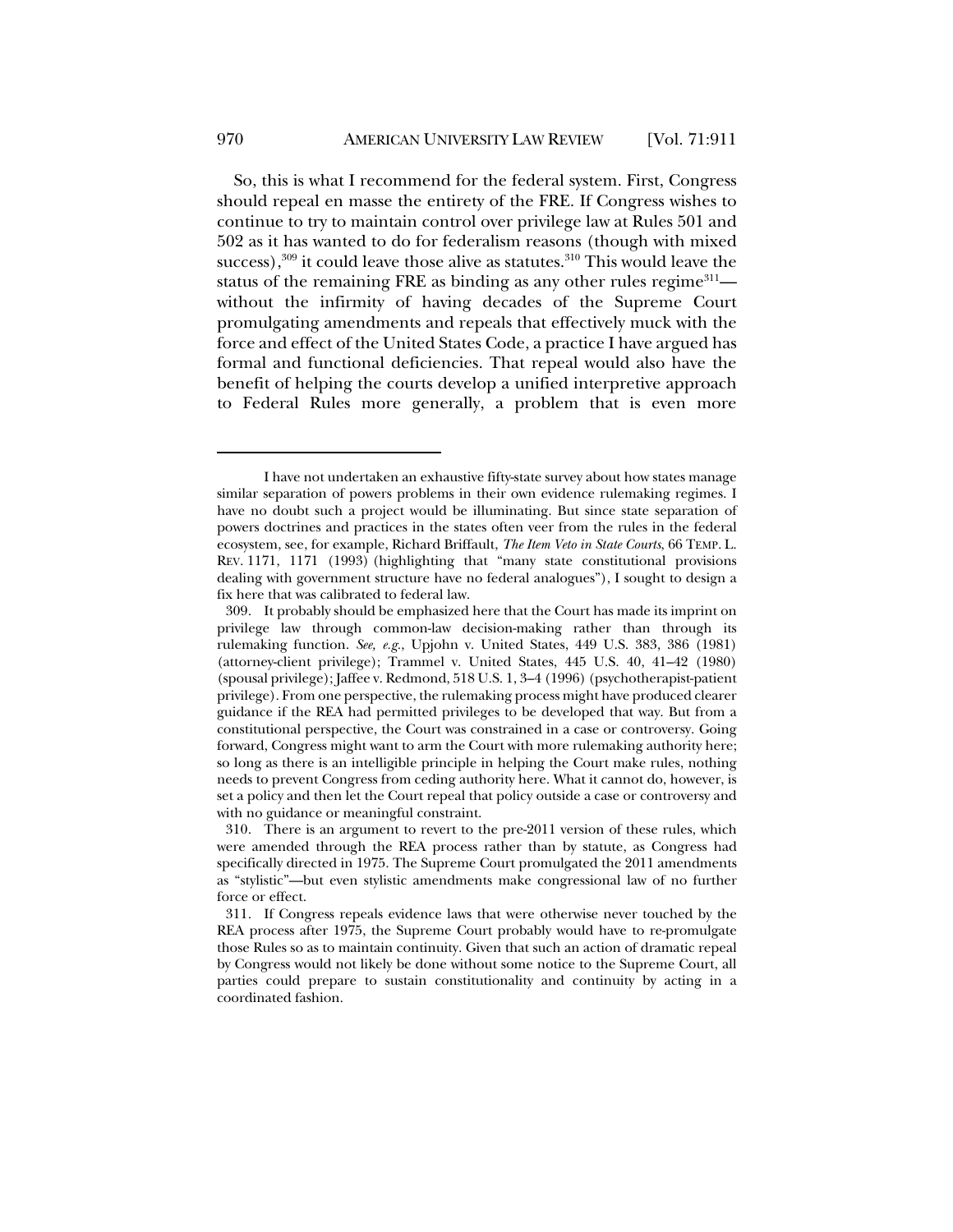bedeviling when the rules at issue are currently a messy hybrid in the FRE.312

This proposed repeal must also include a rewrite of the REA's supersession clause as it applies to the FRE. Although the Supreme Court can be delegated the task of updating its own rules going forward (so it can "supersede" its own rules), it cannot be delegated the power to override congressional statutes, as it has now. And when Congress passes that renovated REA, Congress probably also needs to spend some time passing actual *laws* of evidence that the *rules* of evidence would not be able to change, much like its effort in current Rules 501 and 502.<sup>313</sup> Such laws might include the range of 1975 commitments about liability insurance, religious beliefs, and selfincrimination that have been altered over time because of supersession's effects. Those laws should also furnish "intelligible principles" to help the Court in its rulemaking efforts to meet the basic demands of the non-delegation doctrine, but they must also take clear positions on the federalism implications about preemption and constitutional jury rights as well. This might mean that a significant portion of a reconfigured evidence law might ultimately remain statutory. But it will only be capable of being amended or repealed by another act of Congress, not by Supreme Court rulemaking. If Congress oversteps or specifies a constitutional jury right "incorrectly," the Court will have the ability to use its core Article III judicial power to invalidate or interpret statutes in cases and controversies before it, as befits the Constitution's structural design.

This division of labor for a reimagined FRE is most likely to generate a better balance for judiciary and legislature alike, bringing the branches into better conversation about matters of constitutional magnitude. The renovated REA can still sustain a "report-and-wait" provision, which can give Congress the ability to weigh in on rules that

<sup>312</sup>*. See* Lumen N. Mulligan & Glen Staszewski, *Civil Rules Interpretive Theory*, 101 MINN. L. REV. 2167 (2017); Elizabeth G. Porter, *Pragmatism Rules*, 101 CORNELL L. REV. 123 (2015). Outside the FRE context, the Federal Rules are not statutes by and large, so can have a sui generis interpretive approach rather than being subsumed in debates about statutory interpretation more generally. Thus, moving most of the FRE back into rule interpretation rather than statutory interpretation should be cleaner for the whole of the federal rule regime.

<sup>313.</sup> Pub. L. No. 93-595, 88 Stat. 1926, 1933 (1975) (codified as amended at 28 U.S.C. app.); Pub. L. No. 110-322, 122 Stat. 3537, 3537 (2008) (codified as amended at 28 U.S.C. app.). With these Acts, Congress took the principles laid out in FRE 501 and 502 and made them law.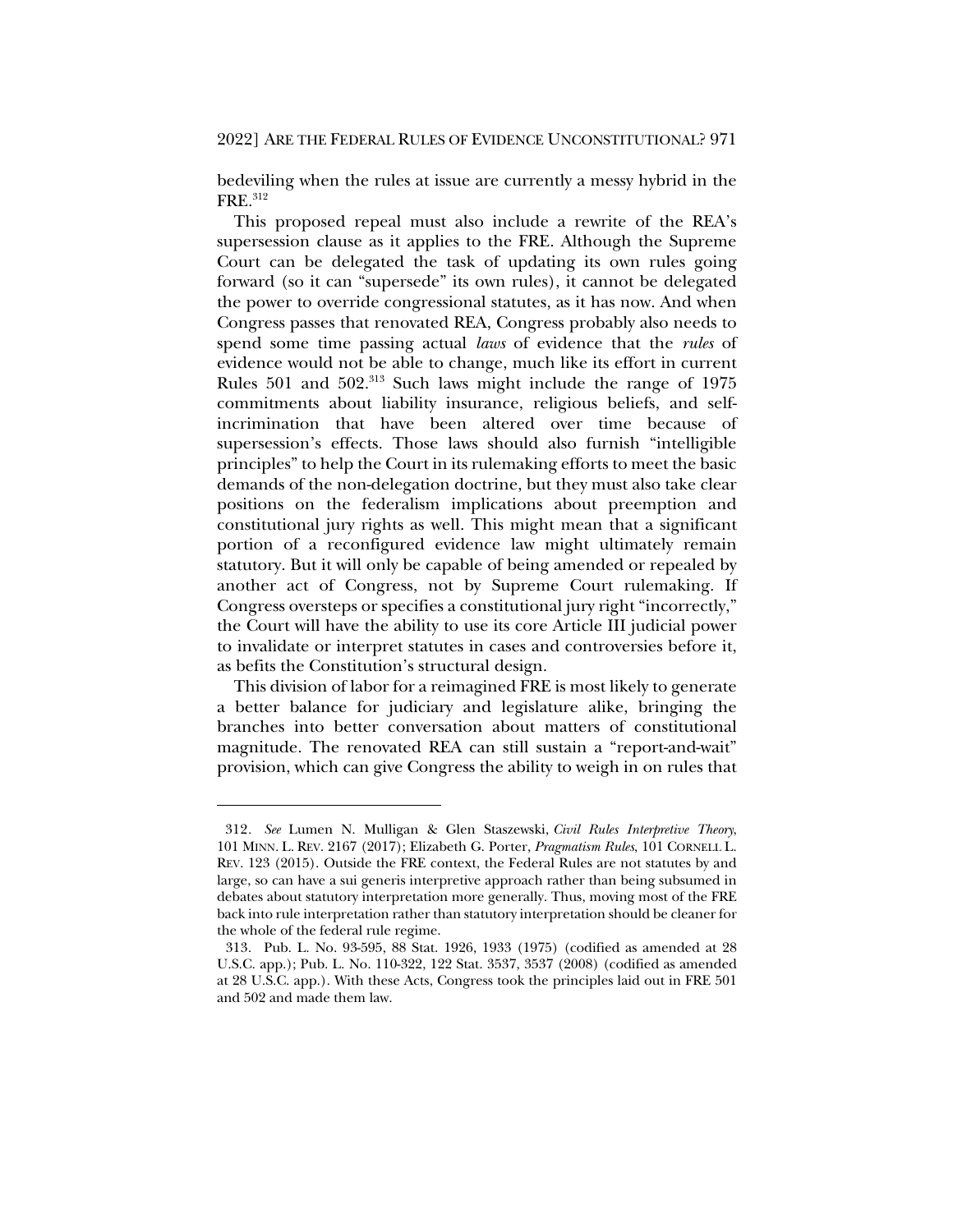it believes the Court is getting wrong, too. And the Court can still sustain its judicial supremacy on matters within its jurisdiction, so long as it is using its Article III powers to do so. I have no doubt the Court and the Advisory Committee would have a seat at the table when Congress takes to doing its job of steering the FRE ship aright.

Still, there is reason to remain unsettled by the limited opportunity for dialogue between the branches that the post-*Chadha* "report-andwait" provision currently affords.<sup>314</sup> Since getting Congress and the President mobilized to pass a law with full Article I, Section 7 compliance is a very challenging lift for countermanding what can otherwise be unilateral action of the Supreme Court, some rethinking of *Chadha* may ultimately be advisable. Not the part of it that requires passing, amending, and repealing laws in ways that are in conformity with constitutional procedures. That is what *Chadha* got right and part of what undermines the current REA's legitimacy as applied to the FRE. But the FRE rulemaking context might be unique enough to permit some loosening of the blanket invalidity of legislative vetoes. So the Court might reconsider *Chadha* to this limited extent: in connection with the FRE (as renovated according to the new imagined regime I specified above), it would stimulate appropriate interbranch dialogue to allow legislative vetoes to countermand rules of evidence promulgated by the Supreme Court that genuinely touch on matters of federalism and the jury.<sup>315</sup> Because these are areas where there is a good reason to respect congressional preferences and maintain a legitimate concern about too much power being concentrated within the judiciary, a limited exception to *Chadha*'s prohibition on legislative vetoes is worth taking seriously here. Since the judiciary would be able

<sup>314.</sup> 28 U.S.C. § 2074.

<sup>315.</sup> The vision of "interbranch dialogue" I have in mind draws from the legal process school's suspicion of fetishistic formalism and its deep attention to institutional competence. *See generally* HENRY M. HART, JR. & ALBERT M. SACKS, THE LEGAL PROCESS: BASIC PROBLEMS IN THE MAKING AND APPLICATION OF LAW (William N. Eskridge, Jr. & Philip P. Frickey eds., 1994) ("The Interrelationships of the Major Lawmaking Institutions in a Unitary System"); William N. Eskridge, Jr. & Philip P. Frickey, *The Making of The Legal Process*, 107 HARV. L. REV. 2031, 2033 (1994) (identifying core features of the legal process school and highlighting how institutions can collaborate together); Felix Frankfurter & Henry M. Hart, Jr., *The Business of the Supreme Court at October Term, 1934*, 49 HARV. L. REV. 68, 90–91, 94–96 (1935) (emphasizing attention to institutional competence); LON L. FULLER, THE LAW IN QUEST OF ITSELF 91, 123, 134, 192 (1940) (focusing on ways the interrelationships between the legislature and the judiciary can improve law); MAKING POLICY, MAKING LAW: AN INTERBRANCH PERSPECTIVE (Mark C. Miller & Jeb Barnes eds., 2004).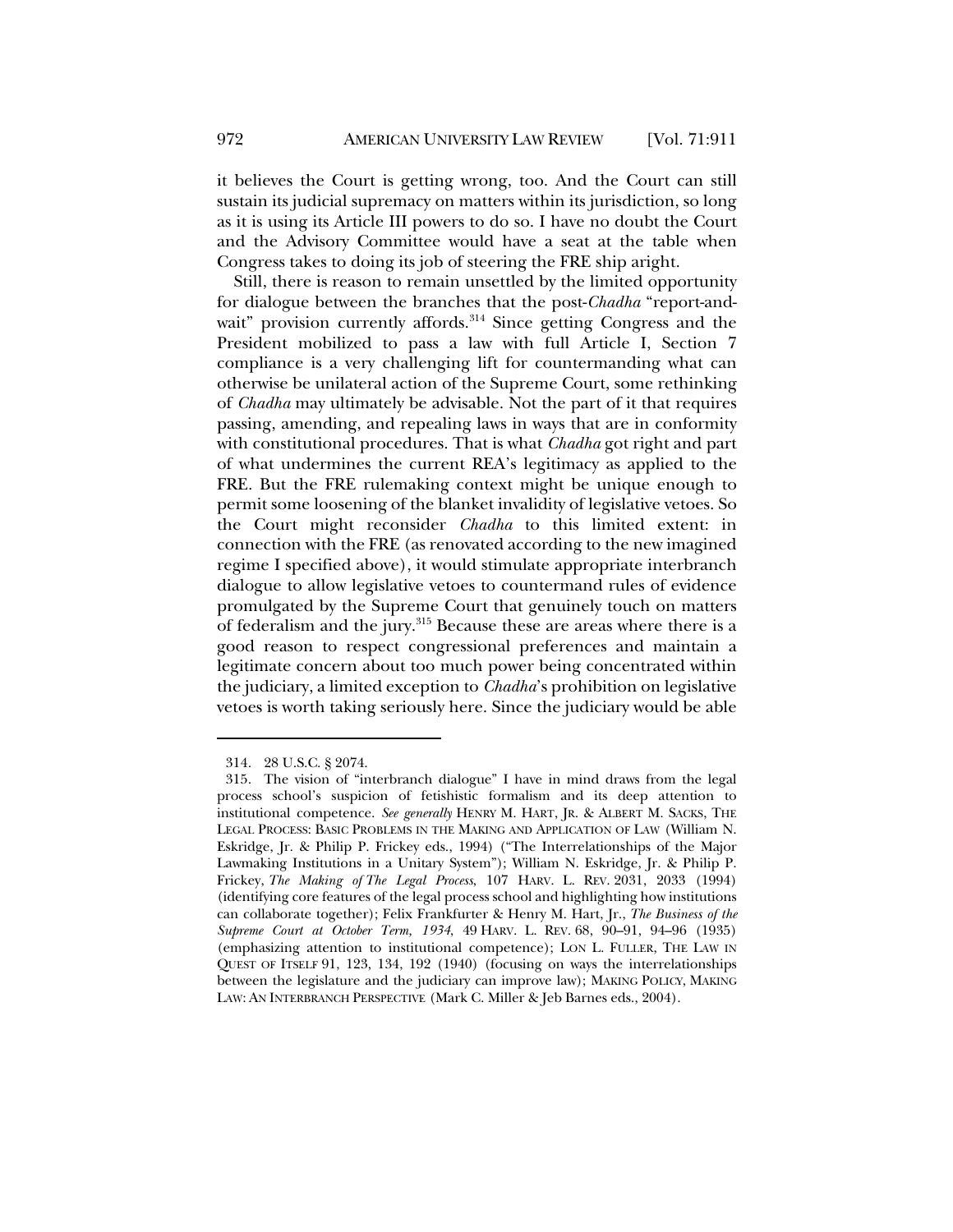to use its Article III power in cases and controversies to make sure the FRE comports with its vision of the Constitution anyway, enhancing the possibilities for dialogue on these issues is ultimately to the good. And since nothing about this limited exception to the legislative veto ban involves supersession or having an entity other than the legislature passing or repealing laws, the core of *Chadha* can be sustained.<sup>316</sup>

Before I conclude, I have to say something about how to think about all the cases already decided under the current FRE, with its warts and all. Although I am convinced that the REA process in amending and repealing dimensions of the originally-enacted 1975 FRE is fundamentally flawed, there is not likely a one-size-fits-all way to approach the individualized unconstitutionality of the application of any particular rule of evidence. Many rules in the FRE have sustained their substantive shape since Congress passed them in 1975,<sup>317</sup> so the unconstitutionality of the REA's contribution to the FRE is not likely to undo many past cases. And even in the instances where an REAbased change should genuinely be thought to be unconstitutional, not all will trigger "harmful errors" that would furnish parties with many legitimate claims to upset final judgments.

On the civil side, Federal Rule of Civil Procedure 60 would govern the finality of judgments that might be challenged once Congress and the Court appreciate the constitutional infirmity of the combination of the REA with FRE.318 Here, it seems as if it would only be a very rare case in which a district court would be authorized or motivated to upset a final judgment under Rule 60(b)(6), the singular part of Rule 60 that could sustain an effort to undo a judgment for an FRE problem.<sup>319</sup> This

<sup>316.</sup> Another way through the thicket here, suggested to me by Aaron Bruhl, could be to consider a mechanism of statutory fast-tracking to promote interbranch cooperation, allowing the Advisory Committee to tee-up amendments to the FRE that Congress would be required to consider without the filibuster. *See generally* Aaron-Andrew P. Bruhl, *Return of the Line Item Veto? Legalities, Practicalities, and Some Puzzles*, 10 U. PA. J. CONST. L. 447, 448–50 (2008). This strategy has the upside of not needing to muck with current constitutional law—but the downside of an untested parliamentary environment (and one that potentially gives Congress too much authority too often).

<sup>317</sup>*. See, e.g.*, Pub. L. No. 93-595, 88 Stat. 1926, 1926–29 (1975) (codified as amended at 28 U.S.C. app.).

<sup>318</sup>*. See* FED R.CIV. P. 60 (outlining the court procedure for "mistake[s] arising from oversight or omission whenever one is found in a judgment").

<sup>319</sup>*. See* FED. R. CIV. P. 60(b) ("(b) Grounds for Relief from a Final Judgment, Order, or Proceeding. On motion and just terms, the court may relieve a party or its legal representative from a final judgment, order, or proceeding for the following reasons: (1) mistake, inadvertence, surprise, or excusable neglect; (2) newly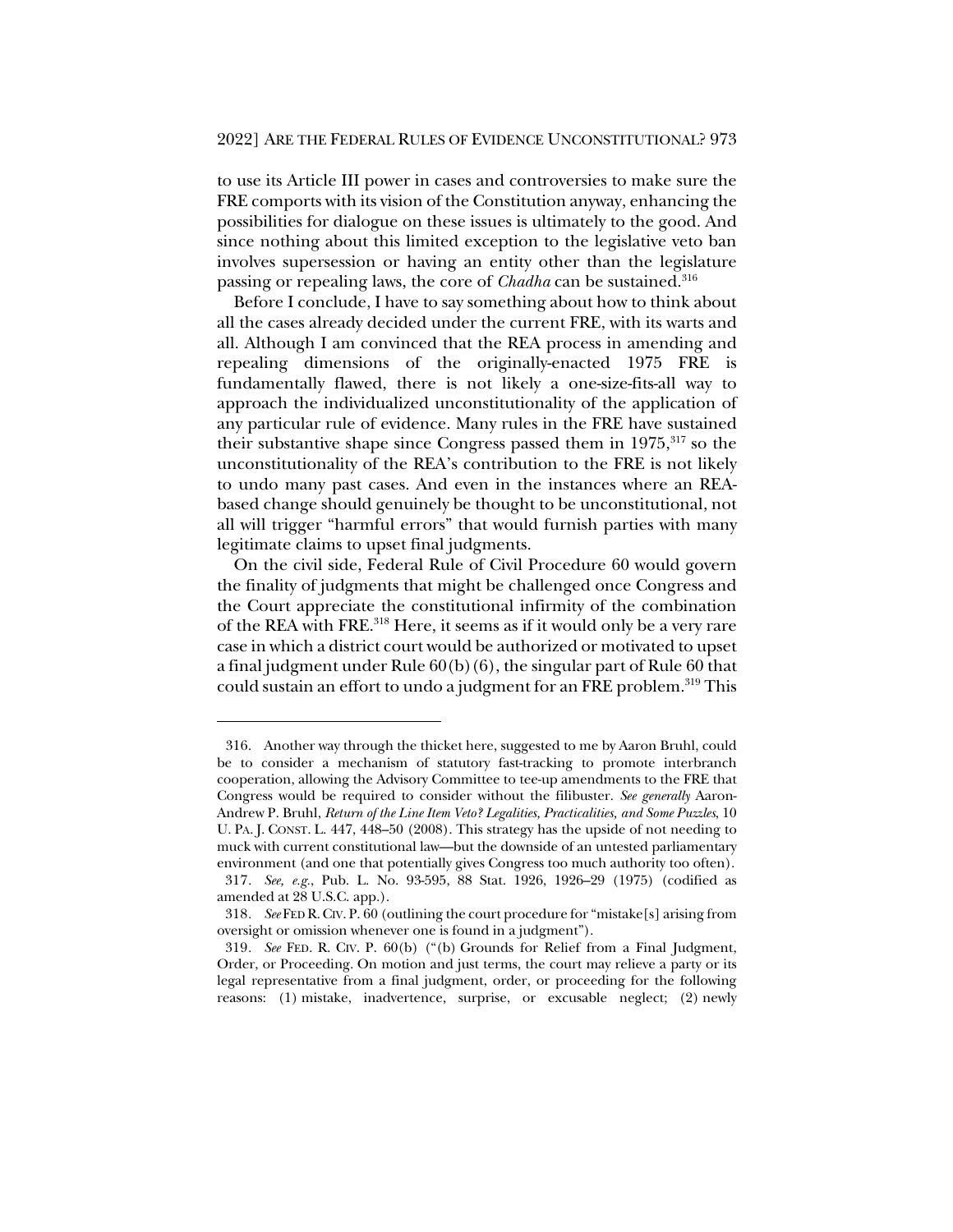is because it is legally settled that "[i]ntervening developments in the law by themselves rarely constitute the extraordinary circumstances required for relief under Rule  $60(b)(6)$ ."<sup>320</sup> Courts hearing Rule  $60(b)(6)$  motions want to see that the party looking to be relieved from judgment actually appealed. $321$  And "Rule 60(b) proceedings are subject to only limited and deferential appellate review."322 So the floodgates are not likely to open for many civil cases.

Nor will many litigants on the criminal side have access to many legitimate arguments to upset their convictions, either. First, even if the REA-as-applied-to-the-FRE is constitutionally defective and needs to change, one could reasonably be much less confident that as a general matter all rule-level deficiencies that flowed from the process failure should lead to retroactive relief per se. Collateral attacks based on constitutionally-infirm FRE provisions would be subject to 28 U.S.C. § 2255 and *Teague v. Lane*'s preclusion of claims based on a "new rule" in all but extreme cases.323 Even if *Teague* does not apply because a court finds that a relevant defective FRE rule is not merely a "procedural rule,"324 it still would seem to be very difficult for a litigant to succeed on collateral review because the litigant would need to show

324. This distinction is clear in *Bousley v. United States*, 523 U.S. 614, 620 (1998).

discovered evidence that, with reasonable diligence, could not have been discovered in time to move for a new trial under Rule 59(b); (3) fraud (whether previously called intrinsic or extrinsic), misrepresentation, or misconduct by an opposing party; (4) the judgment is void; (5) the judgment has been satisfied, released, or discharged; it is based on an earlier judgment that has been reversed or vacated; or applying it prospectively is no longer equitable; or (6) any other reason that justifies relief.").

<sup>320.</sup> Agostini v. Felton, 521 U.S. 203, 239 (1997).

<sup>321</sup>*. See* Ackermann v. United States, 340 U.S. 193, 197–98, 202 (1950). This rule is not ironclad. *See* Norgaard v. DePuy Orthopaedics, Inc., 121 F.3d 1074, 1076 (7th Cir. 1997); GenCorp, Inc. v. Olin Corp., 477 F.3d 368, 374 (6th Cir. 2007) ("The intervening-change-in-law exception . . . exists to protect those who, despite due diligence, fail to prophesy a reversal of established adverse precedent."); Shoshone-Bannock Tribes of Fort Hall Rsrv. v. Leavitt, 408 F. Supp. 2d 1073, 1082 (D. Or. 2005). 322. Gonzalez v. Crosby, 545 U.S. 524, 535 (2005).

<sup>323.</sup> Teague v. Lane, 489 U.S. 288, 315–16 (1989). *Teague*'s application to § 2255 (rather than state prisoner collateral review under § 2254) is widely accepted. *See, e.g.*, Chaidez v. United States, 568 U.S. 342, 347–48 (2013) (applying *Teague* to determine whether the Court's decision in *Padilla* applied retroactively). *See generally* RICHARD H. FALLON, JR. ET AL., HART AND WECHSLER'S THE FEDERAL COURTS AND THE FEDERAL SYSTEM 1358 (7th ed. 2015) ("But although § 2255 contains no limitation on the scope of review similar to that added in 1996 by § 2254(d), the courts of appeals have held that the Supreme Court's decision in *Teague v. Lane* . . . which precludes habeas courts from considering state prisoners' claims based on new law in all but the most exceptional cases . . . also governs § 2255 proceedings.").